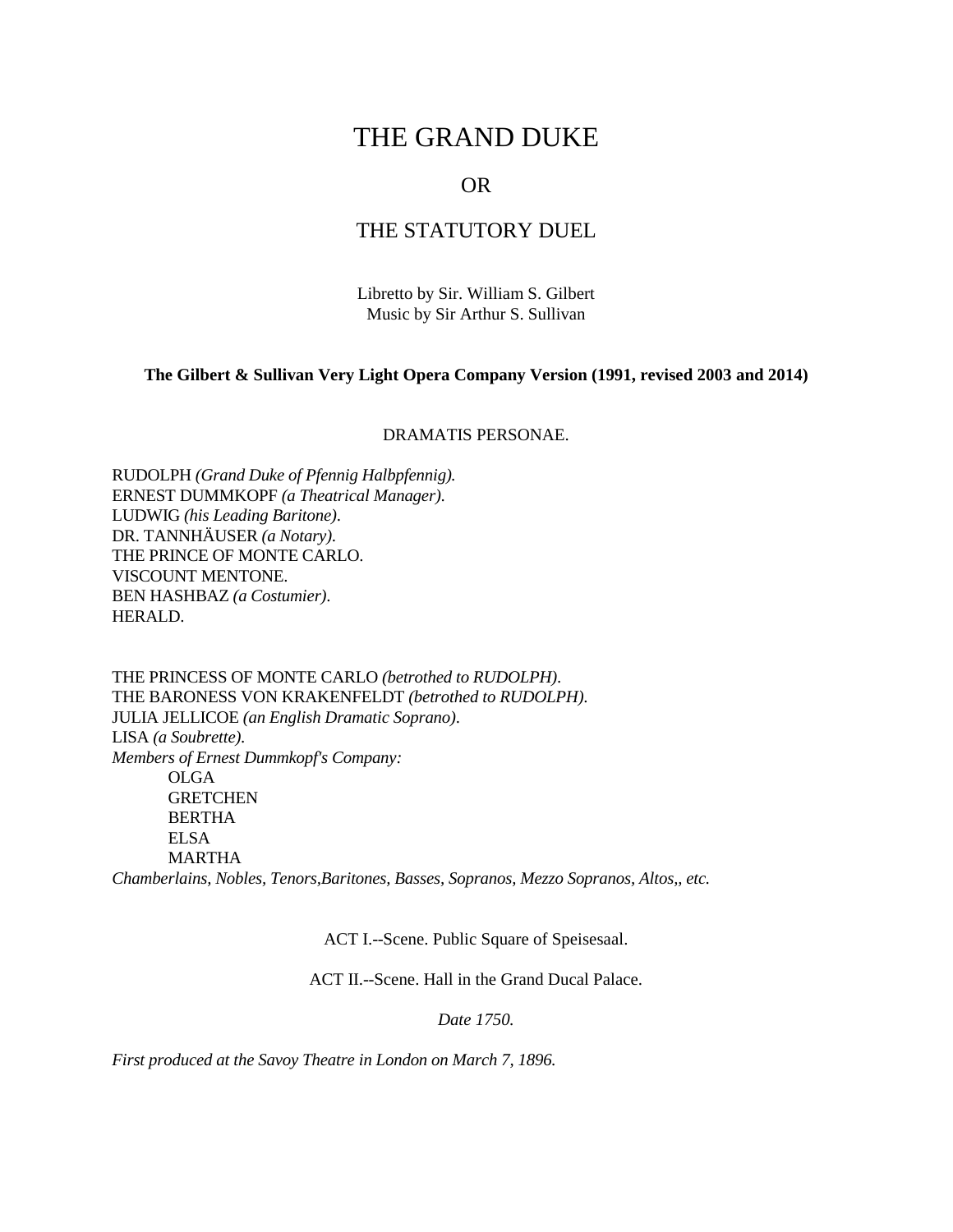## **ACT I**.

SCENE.--*Market-place of Speisesaal, in the Grand Duchy of Pfennig Halbpfennig. A well, with decorated ironwork, up* L.C. GRETCHEN, BERTHA, OLGA, MARTHA, *and other members of* ERNEST DUMMKOPF'S *theatrical company are discovered, seated at several small tables, enjoying a repast in honour of the nuptials of* LUDWIG, *his leading comedian, and* LISA, *his soubrette*.

#### **CHORUS**.

Won't it be a pretty wedding? Will not Lisa look delightful? Smiles and tears in plenty shedding-- Which in brides of course is rightful One could say, if one were spiteful, Contradiction little dreading, Her bouquet is simply frightful-- Still, 'twill be a pretty wedding! Oh, it is a pretty wedding! Such a pretty, pretty wedding!

**ELSA**. If her dress *is* badly fitting, Theirs the fault who made her *trousseau*.

**BERTHA**. If her gloves *are* always splitting, Cheap kid gloves, we know, will do so.

**OLGA**.If upon her train she stumbled, On one's train one's always treading.

**GRET**. If her hair is rather tumbled, Still, 'twill be a pretty wedding!

**CHORUS**. Such a pretty, pretty wedding!

#### **CHORUS**.

Here they come, the couple plighted-- On life's journey gaily start them. Soon to be for aye united, Till divorce or death shall part them.

*(*LUDWIG *and* LISA *come forward*.)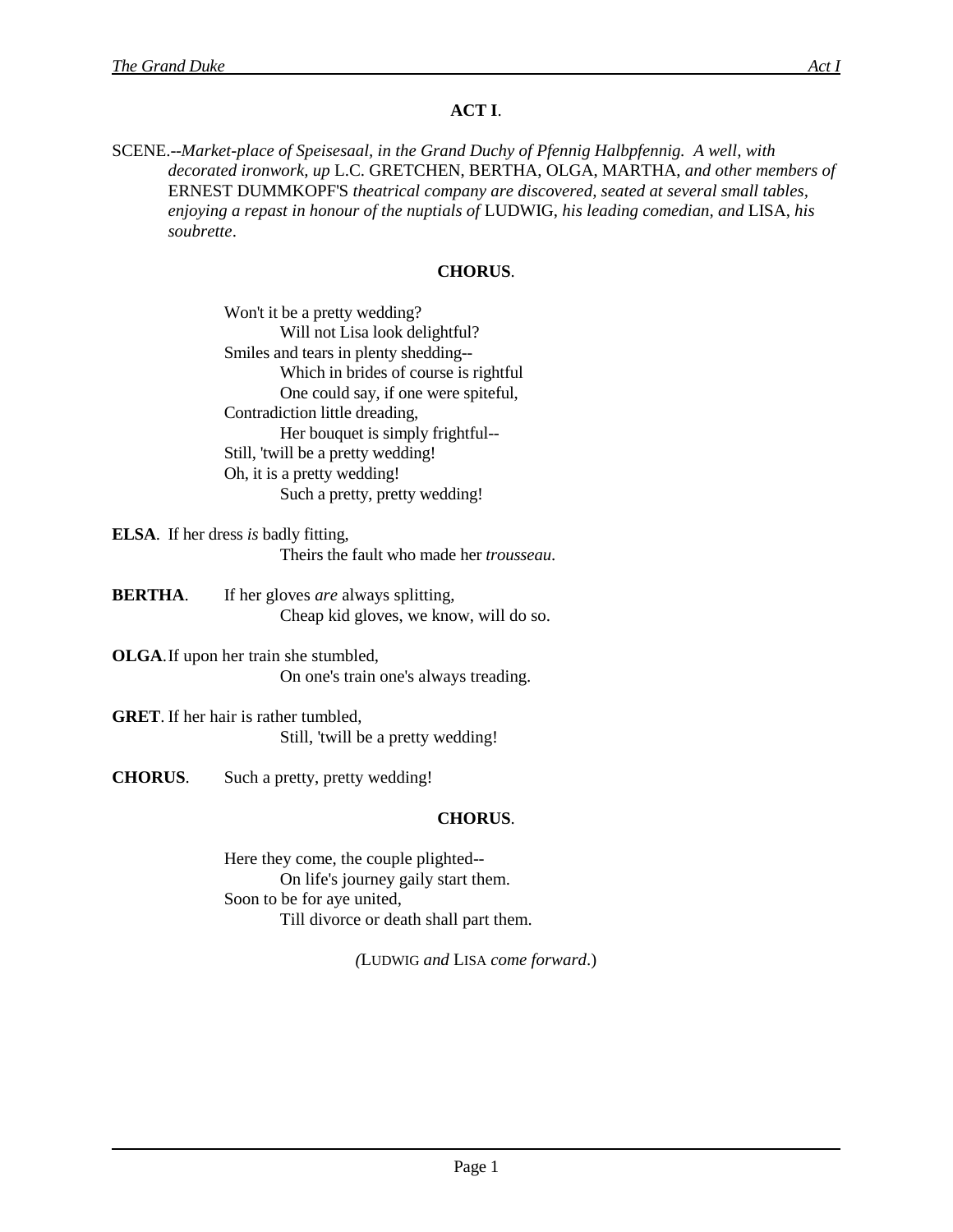*(She expresses admiration.)*

## **DUET--LUDWIG**. *and* **LISA**.

| LUD. | Pretty Lisa, fair and tasty,        |
|------|-------------------------------------|
|      | Tell me now, and tell me truly,     |
|      | Haven't you been rather hasty?      |
|      | Haven't you been rash unduly?       |
|      | Am I quite the dashing <i>sposo</i> |
|      | That your fancy could depict you?   |
|      | Perhaps you think I'm only so-so?   |
|      |                                     |

Well, I will not contradict you!

**CHORUS**. No, he will not contradict you!

**LISA**. Who am I to raise objection?

I'm a child, untaught and homely-- When you tell me you're perfection, Tender, truthful, true, and comely-- That in quarrel no one's bolder, Though dissensions always grieve you-- Why, my love, you're so much older That, of course, I must believe you!

**CHORUS**. Yes, of course, she must believe you!

#### **CHORUS**.

If he ever acts unkindly, Shut your eyes and love him blindly-- Should he call you names uncomely, Shut your mouth and love him dumbly-- Should he rate you, rightly--leftly-- Shut your ears and love him deafly. Ha! ha! ha! ha! ha! ha! ha! Thus and thus and thus alone Ludwig's wife may hold her own!

*(*LUDWIG *and* LISA *sit at table.)*

*Enter* NOTARY TANNHÄUSER.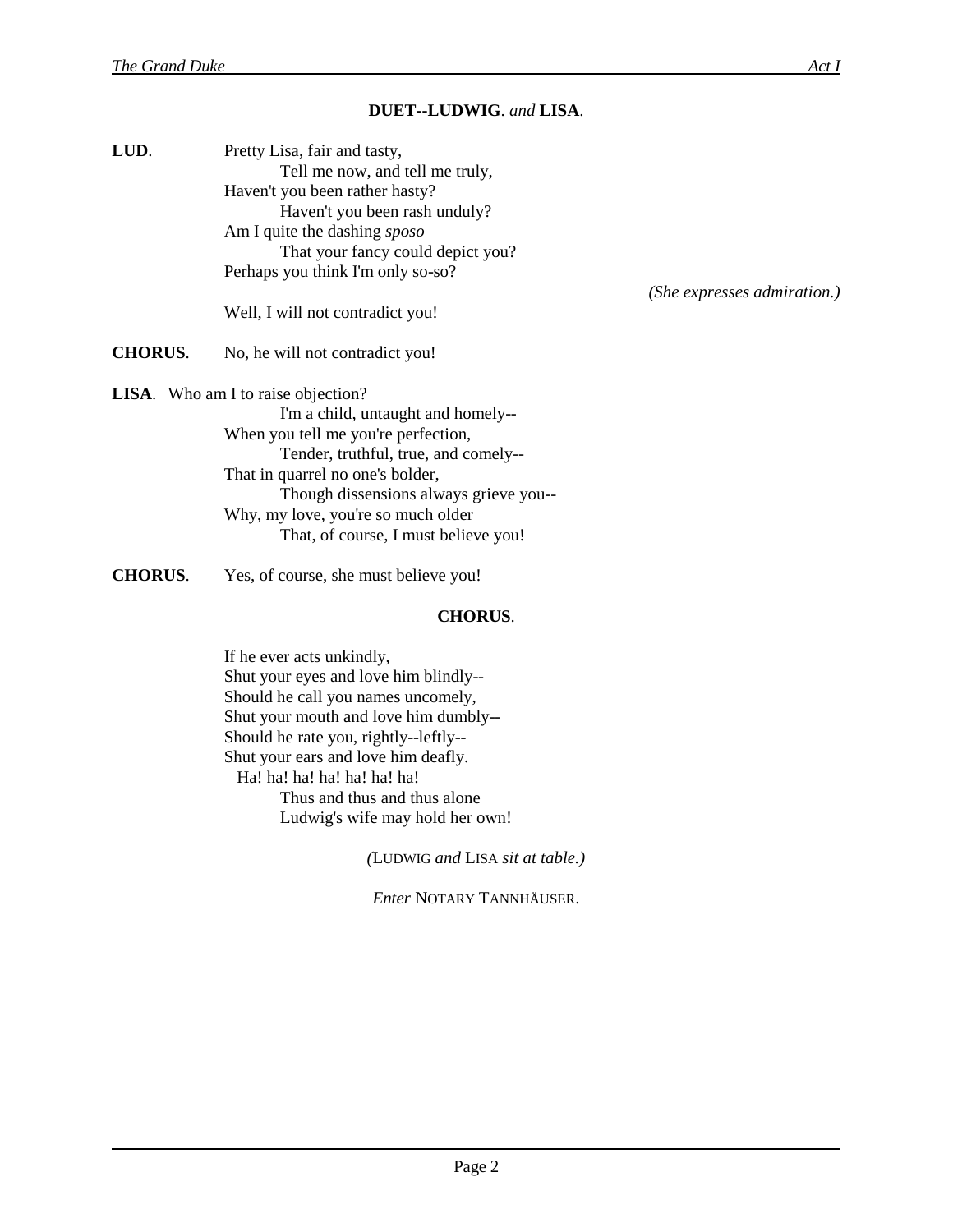*{Enter Notary Tannhauser.}*

| <b>Notary:</b> | Hallo! Surely I'm not late? <i>{All chatter unintelligibly in reply,}</i> But, dear me, you're |
|----------------|------------------------------------------------------------------------------------------------|
|                | all at breakfast! Has the wedding taken place? <i>[All chatter unintelligibly in reply.]</i>   |
|                | My good girls, one at a time, I beg. Let me understand the situation. As solicitor to          |
|                | the conspiracy to dethrone the Grand Duke $-$ a conspiracy in which the members of             |
|                | this company are deeply involved $- I$ am invited to the marriage of two of its                |
|                | members. I present myself in due course, and I find, not only that the ceremony has            |
|                | taken place – which is not of the least consequence to me – but the wedding                    |
|                | breakfast is half eaten – which is a consideration of the most serious importance.             |

*{Ludwig and Lisa come down.}*

| Ludwig: | But the ceremony has not taken place. For try as we might, we can't get a parson!                                                                                                                                                                                                                                         |
|---------|---------------------------------------------------------------------------------------------------------------------------------------------------------------------------------------------------------------------------------------------------------------------------------------------------------------------------|
| Notary: | Can't get a parson! Why, how's that?                                                                                                                                                                                                                                                                                      |
| Ludwig: | Oh, it's the old story $-$ the Grand Duke!                                                                                                                                                                                                                                                                                |
| All:    | Ugh!                                                                                                                                                                                                                                                                                                                      |
| Ludwig: | It seems that the little imp has selected this, our wedding day, for a convocation of<br>all the clergy in the town to settle the details of his approaching marriage with the<br>enormously wealthy Baroness von Krakenfeldt, and there won't be a parson to be had<br>for love or money until six o'clock this evening! |
| Lisa:   | And as we produce our magnificent classical revival of <i>Troilus and Cressida</i> tonight<br>at seven, we have no alternative but to eat our wedding-breakfast before we've<br>earned it. So sit down, and make the best of it.                                                                                          |
| Olga:   | Well, we shall soon be freed from his tyranny. Tomorrow the despised Despot is to<br>be dethroned!                                                                                                                                                                                                                        |
| Ludwig: | Hush, rash girl! Know ye not that in alluding to our conspiracy to depose the Grand<br>Duke without having first given and received the secret sign, you are violating a<br>fundamental principle of our Association?                                                                                                     |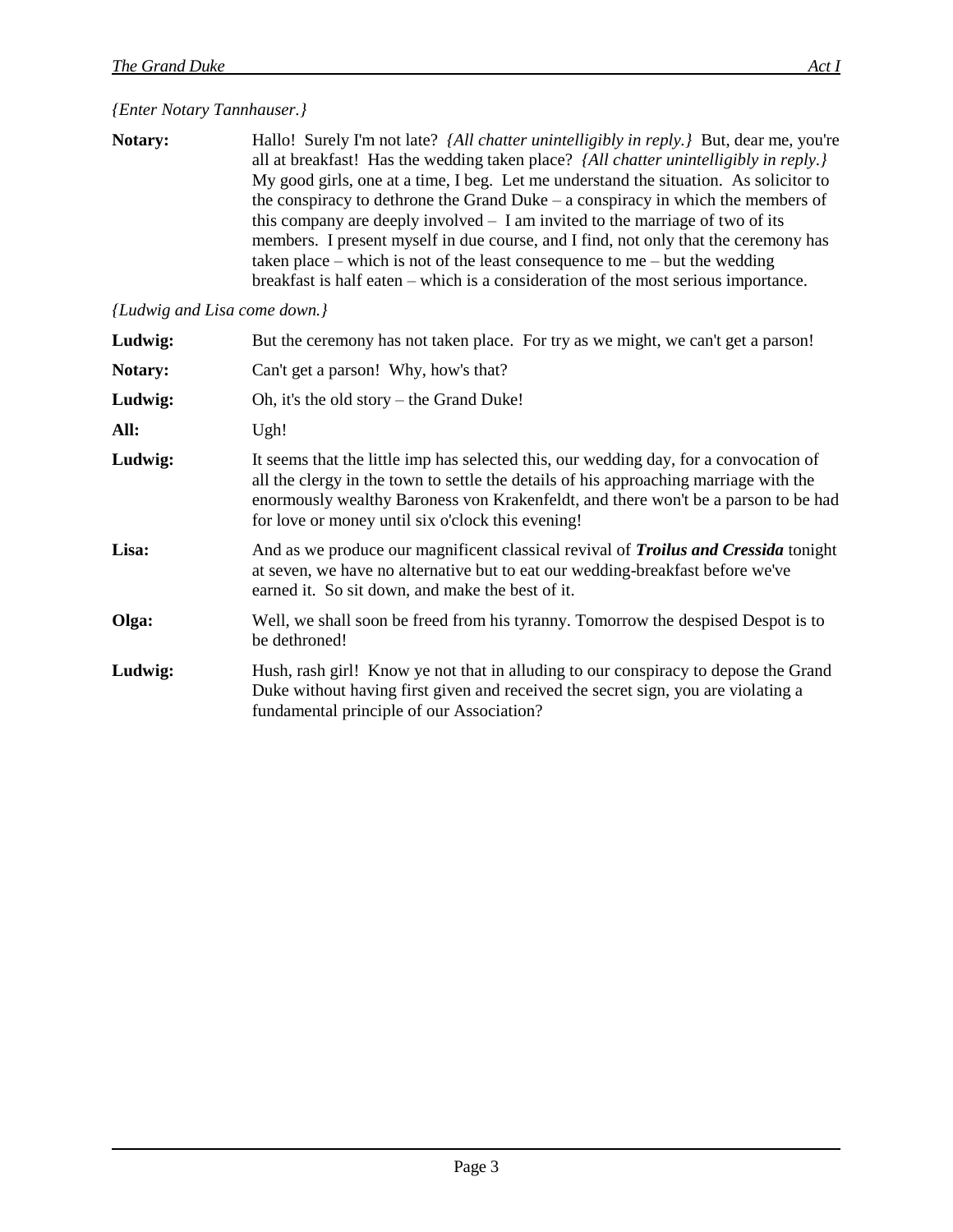## **SONG--LUDWIG**.

|         | By the mystic regulation                                                                                                                                                                                                                                                                                              |
|---------|-----------------------------------------------------------------------------------------------------------------------------------------------------------------------------------------------------------------------------------------------------------------------------------------------------------------------|
|         | Of our dark Association,                                                                                                                                                                                                                                                                                              |
|         | Ere you open conversation<br>With another kindred soul,                                                                                                                                                                                                                                                               |
|         | You must eat a sausage-roll! (Producing one.)                                                                                                                                                                                                                                                                         |
|         |                                                                                                                                                                                                                                                                                                                       |
| ALL.    | You must eat a sausage-roll!                                                                                                                                                                                                                                                                                          |
| LUD.    | If, in turn, he eats another,                                                                                                                                                                                                                                                                                         |
|         | That's a sign that he's a brother--                                                                                                                                                                                                                                                                                   |
|         | Each may fully trust the other.                                                                                                                                                                                                                                                                                       |
|         | It is quaint and it is droll,                                                                                                                                                                                                                                                                                         |
|         | But it's bilious on the whole.                                                                                                                                                                                                                                                                                        |
| ALL.    | Very bilious on the whole.                                                                                                                                                                                                                                                                                            |
| LUD.    | It's a greasy kind of pasty,                                                                                                                                                                                                                                                                                          |
|         | Which, perhaps, a judgment hasty                                                                                                                                                                                                                                                                                      |
|         | Might consider rather tasty:                                                                                                                                                                                                                                                                                          |
|         | Once (to speak without disguise)                                                                                                                                                                                                                                                                                      |
|         | It found favour in our eyes.                                                                                                                                                                                                                                                                                          |
| ALL.    | It found favour in our eyes.                                                                                                                                                                                                                                                                                          |
| LUD.    | But when you've been six months feeding                                                                                                                                                                                                                                                                               |
|         | (As we have) on this exceeding                                                                                                                                                                                                                                                                                        |
|         | Bilious food, it's no ill-breeding                                                                                                                                                                                                                                                                                    |
|         | If at these repulsive pies                                                                                                                                                                                                                                                                                            |
|         | Our offended gorges rise!                                                                                                                                                                                                                                                                                             |
| ALL.    | Our offended gorges rise!                                                                                                                                                                                                                                                                                             |
| Martha: | Oh, bother the secret sign! I've eaten it until I'm quite uncomfortable!                                                                                                                                                                                                                                              |
| Ludwig: | This is rank treason to the cause. I suffer as much as any of you $-$ but I'm a<br>conscientious conspirator, and if you won't give the sign I will. <i>{Eats sausage roll</i><br>with an effort.}                                                                                                                    |
| Lisa:   | Poor martyr! He's always at it, and it's a wonder where he puts it!                                                                                                                                                                                                                                                   |
| Notary: | Well, now, about your production of Troilus and Cressida.                                                                                                                                                                                                                                                             |
| Ludwig: | Well, the piece will be produced upon a scale of unexampled magnificence. I<br>endeavoured to persuade Ernest Dummkopf, our manager, to lend us the classical<br>dresses for our marriage. Think of the effect of a real Athenian wedding procession<br>cavorting through the streets. It would have been tremendous! |
| Notary: | And he declined?                                                                                                                                                                                                                                                                                                      |
| Ludwig: | He did, on the prosaic ground that it might rain, and the ancient Greeks didn't carry<br>umbrellas! If, as is confidently expected, Ernest Dummkopf is elected to succeed the<br>dethroned one, mark my words, he will make a mess of it.                                                                             |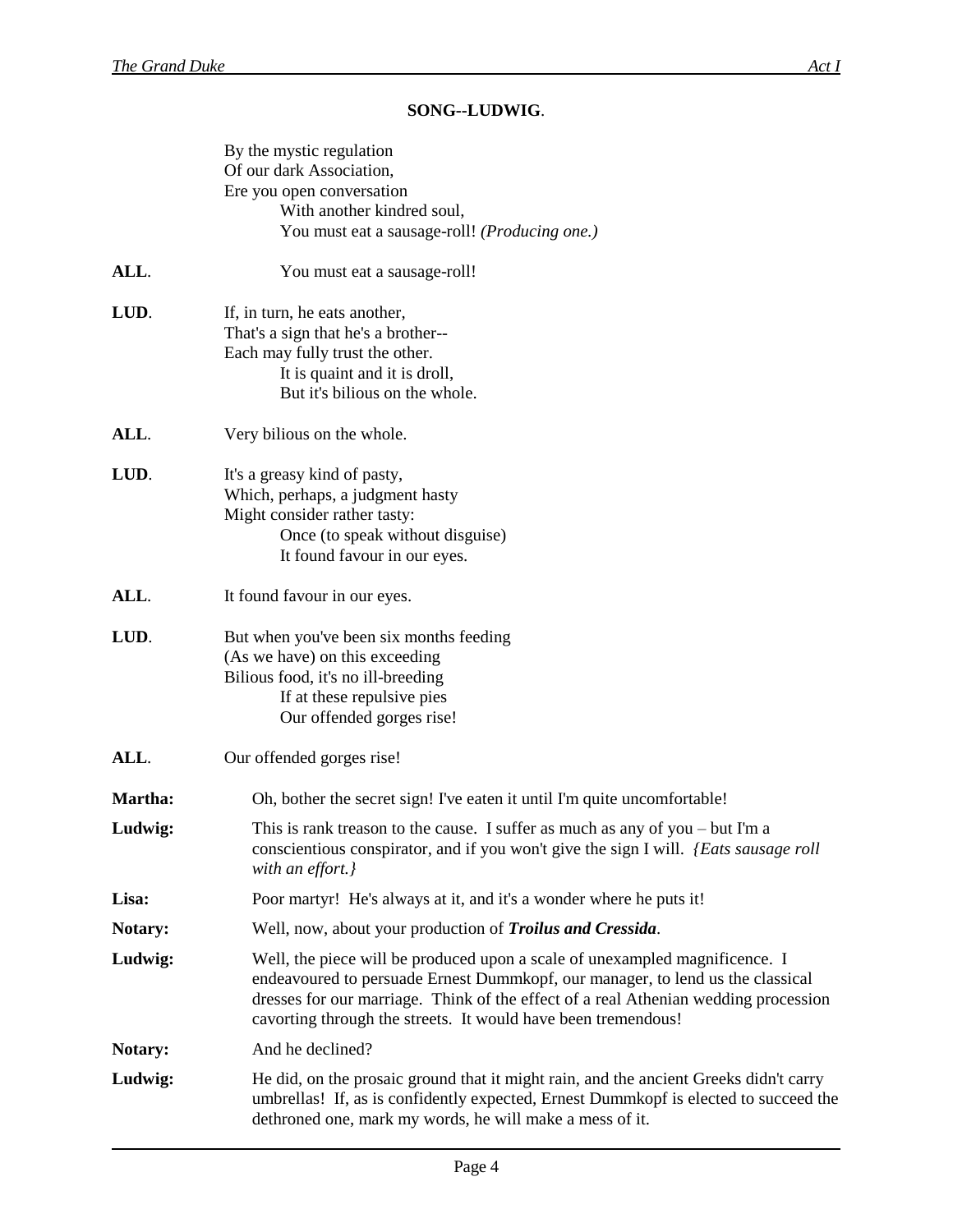*{He strolls up and off with Lisa.}*

| Olga: | He's sure to be elected. His entire company has promised to push for him on the        |
|-------|----------------------------------------------------------------------------------------|
|       | understanding that all the places about the Court are filled by members of his troupe, |
|       | according to professional precedence.                                                  |

**Bertha:** *{looking off}* Here comes Ernest Dummkopf. Now we shall know all about it!

*{Ernest enters in great excitement.}*

| Martha:        | Well – what's the news?                                                                                                                                                                                   |
|----------------|-----------------------------------------------------------------------------------------------------------------------------------------------------------------------------------------------------------|
| Gretchen:      | How is the election going?                                                                                                                                                                                |
| <b>Ernest:</b> | Oh, it's a certainty – a practical certainty! So, if you keep your promises, and vote<br>solid, I'm cocksure of election!                                                                                 |
| Olga:          | Trust to us. But you remember the conditions?                                                                                                                                                             |
| <b>Ernest:</b> | $Yes - all of you shall be provided for, for life. Every man shall be ennobled - every$<br>lady shall have unlimited credit at the Court Milliner's, and all salaries shall be paid<br>weekly in advance! |
| Gretchen:      | Oh, it's quite clear he knows how to rule a Grand Duchy!                                                                                                                                                  |
| <b>Ernest:</b> | Rule a Grand Duchy? Why, my good girl, for ten years I've ruled a theatrical<br>company! A man who can do that can rule anything.                                                                         |

#### **SONG--ERNEST**.

| Were I a king in very truth,                 |
|----------------------------------------------|
| And had a son--a guileless youth--           |
| In probable succession;                      |
| To teach him patience, teach him tact,       |
| How promptly in a fix to act,                |
| He should adopt, in point of fact,           |
| A manager's profession.                      |
| To that condition he should stoop            |
| (Despite a too fond mother),                 |
| With eight or ten "stars" in his troupe,     |
| All jealous of each other!                   |
| Oh, the man who can rule a theatrical crew,  |
| Each member a genius (and some of them two), |
| And manage to humour them, little and great, |
| Can govern this tuppenny State!              |
|                                              |

ALL. Oh, the man who can rule a theatrical crew, Each member a genius (and some of them two), And manage to humour them, little and great, Can govern this tuppeny State!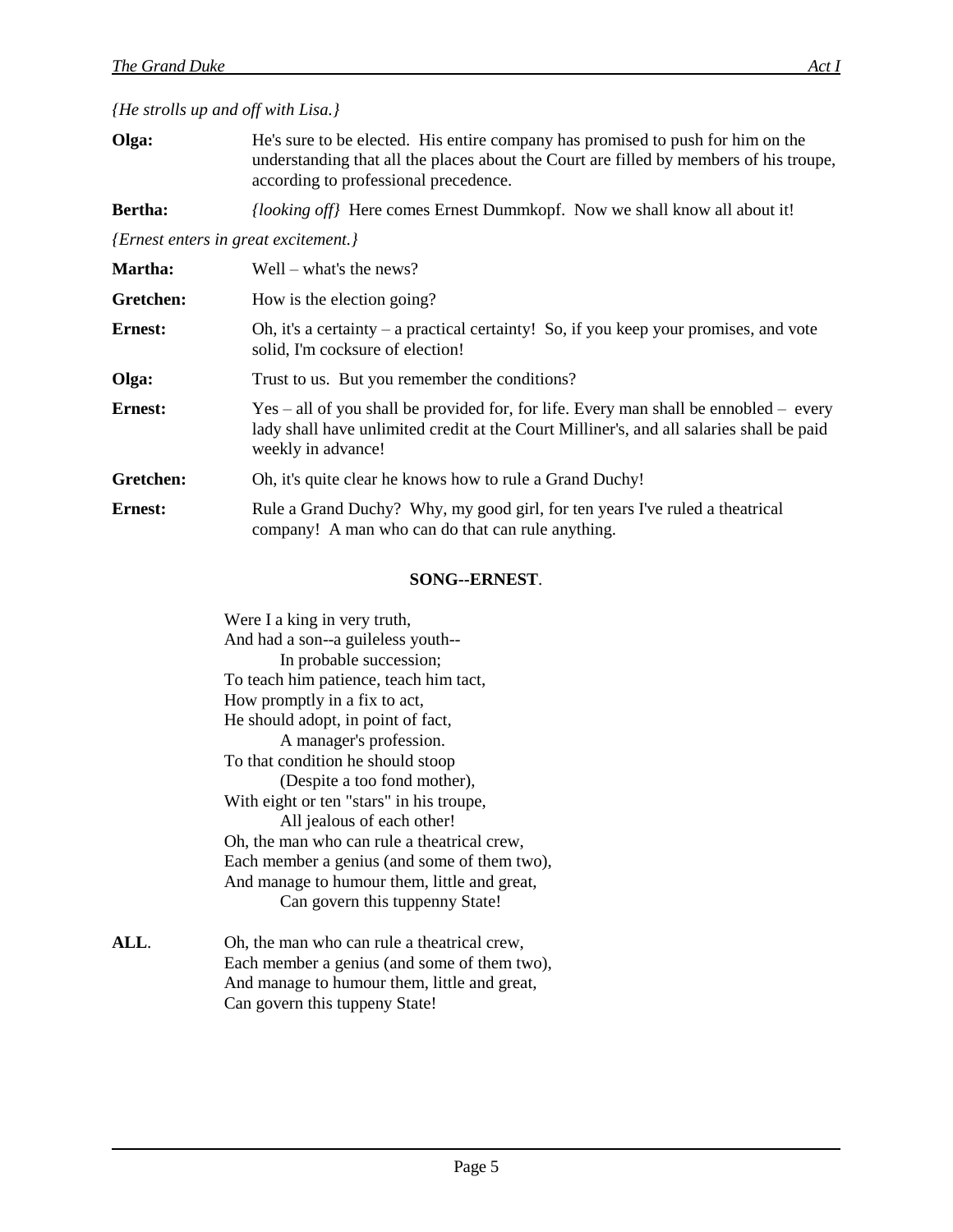| ERN.                    | Both A and B rehearsal slight--<br>They say they'll be "all right at night"                                                                                                                                                                                                                                                                                                                                                                                                                                         |
|-------------------------|---------------------------------------------------------------------------------------------------------------------------------------------------------------------------------------------------------------------------------------------------------------------------------------------------------------------------------------------------------------------------------------------------------------------------------------------------------------------------------------------------------------------|
|                         | (They've both to go to school yet);                                                                                                                                                                                                                                                                                                                                                                                                                                                                                 |
|                         | C in each act <i>must</i> change her dress,                                                                                                                                                                                                                                                                                                                                                                                                                                                                         |
|                         | D will attempt to "square the press";<br>E won't play Romeo unless                                                                                                                                                                                                                                                                                                                                                                                                                                                  |
|                         | His grandmother plays Juliet;                                                                                                                                                                                                                                                                                                                                                                                                                                                                                       |
|                         | F claims all hoydens as her rights                                                                                                                                                                                                                                                                                                                                                                                                                                                                                  |
|                         | (She's played them thirty seasons);                                                                                                                                                                                                                                                                                                                                                                                                                                                                                 |
|                         | And G must show herself in tights                                                                                                                                                                                                                                                                                                                                                                                                                                                                                   |
|                         | For two convincing reasons--                                                                                                                                                                                                                                                                                                                                                                                                                                                                                        |
|                         | Two very well-shaped reasons!                                                                                                                                                                                                                                                                                                                                                                                                                                                                                       |
|                         | Oh, the man who can drive a theatrical team,<br>With wheelers and leaders in order supreme,                                                                                                                                                                                                                                                                                                                                                                                                                         |
|                         | Can govern and rule, with a wave of his fin,                                                                                                                                                                                                                                                                                                                                                                                                                                                                        |
|                         | All Europe--with Ireland thrown in!                                                                                                                                                                                                                                                                                                                                                                                                                                                                                 |
|                         |                                                                                                                                                                                                                                                                                                                                                                                                                                                                                                                     |
| ALL.                    | Oh, the man, etc.                                                                                                                                                                                                                                                                                                                                                                                                                                                                                                   |
|                         | [ <i>Exeunt all but</i> ERNEST.                                                                                                                                                                                                                                                                                                                                                                                                                                                                                     |
| <b>Ernest:</b>          | Elected by my fellow conspirators to be Grand Duke of Pfennig Halbpfennig as soon<br>as the contemptible occupant of the throne is deposed – here is promotion indeed!<br>Why, instead of playing Troilus for a month, I shall play Grand Duke for a lifetime!<br>Yet am I happy? No – far from happy! The lovely English comedienne – the<br>beautiful Julia – that rare and radiant being treats my respectful advances with<br>disdain unutterable! And yet, who knows? She is haughty and ambitious, and it may |
|                         | be that the splendid change in my fortunes may work a corresponding change in her<br>feelings towards me!                                                                                                                                                                                                                                                                                                                                                                                                           |
| {Enter Julia Jellicoe.} |                                                                                                                                                                                                                                                                                                                                                                                                                                                                                                                     |
| Julia:                  | Herr Dummkopf, a word with you, if you please.                                                                                                                                                                                                                                                                                                                                                                                                                                                                      |
| <b>Ernest:</b>          | Beautiful English Maiden -                                                                                                                                                                                                                                                                                                                                                                                                                                                                                          |
| Julia:                  | No compliments, I beg. I desire to speak with you on a purely professional matter, so<br>we will, if you please, dispense with allusions to my personal appearance.                                                                                                                                                                                                                                                                                                                                                 |
| <b>Ernest:</b>          | <i>{aside}</i> My hopes shattered! The haughty Londoner still despises me! <i>{aloud}</i> It<br>shall be as you will.                                                                                                                                                                                                                                                                                                                                                                                               |
| Julia:                  | I understand that the conspiracy in which we are all concerned is to develop<br>tomorrow, and that the company is likely to elect you to the throne on the<br>understanding that the posts about the court are to be filled by members of your<br>theatrical troupe, according to their professional importance.                                                                                                                                                                                                    |
| Ernest:                 | That is so.                                                                                                                                                                                                                                                                                                                                                                                                                                                                                                         |
| Julia:                  | Then all I can say is that it places me in an extremely awkward position.                                                                                                                                                                                                                                                                                                                                                                                                                                           |
| <b>Ernest:</b>          | {concerned} How so?                                                                                                                                                                                                                                                                                                                                                                                                                                                                                                 |
| Julia:                  | Why, bless my heart, don't you see that, as your leading lady, I am bound under a<br>serious penalty to play the leading part in all your productions?                                                                                                                                                                                                                                                                                                                                                              |
| <b>Ernest:</b>          | Yes, and $\ldots$ ?                                                                                                                                                                                                                                                                                                                                                                                                                                                                                                 |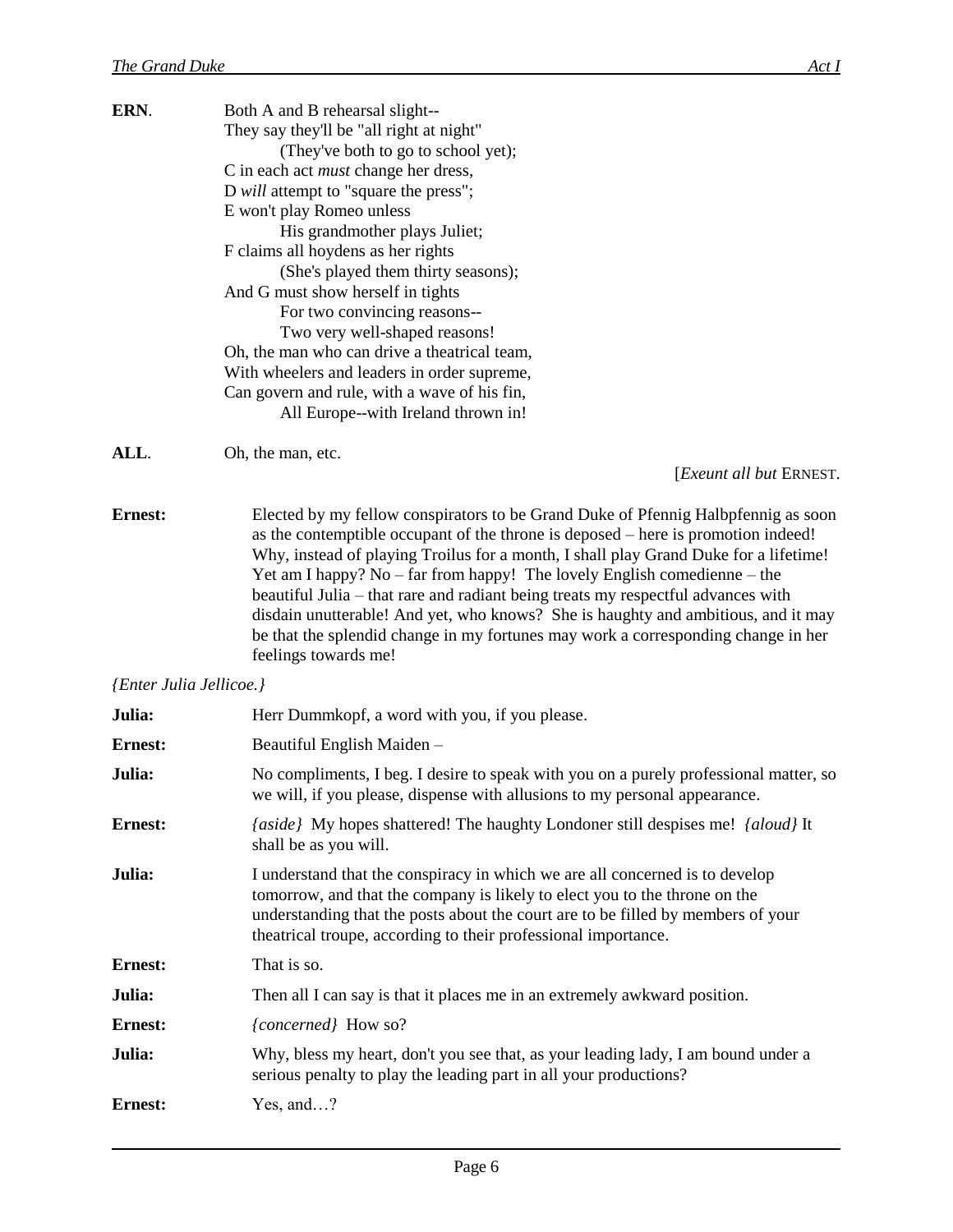| Julia:         | AND, of course, the leading part in this production will be the Grand Duchess!                                                                                                                                                                                                                                                                                                                                       |
|----------------|----------------------------------------------------------------------------------------------------------------------------------------------------------------------------------------------------------------------------------------------------------------------------------------------------------------------------------------------------------------------------------------------------------------------|
| <b>Ernest:</b> | My wife?                                                                                                                                                                                                                                                                                                                                                                                                             |
| Julia:         | That is another way of expressing the same idea.                                                                                                                                                                                                                                                                                                                                                                     |
| <b>Ernest:</b> | <i>{aside – delighted}</i> I scarcely dared even to hope for this!                                                                                                                                                                                                                                                                                                                                                   |
| Julia:         | Of course, as your leading lady, you'll be mean enough to hold me to the terms of my<br>agreement. Oh, that's so like a man! Well, I suppose there's no help for it $-I$ shall<br>have to do it!                                                                                                                                                                                                                     |
| <b>Ernest:</b> | <i>{aside}</i> She's mine! <i>{aloud}</i> But – do you really think you would care to play that<br>part? {Taking her hand}                                                                                                                                                                                                                                                                                           |
| Julia:         | <i>{withdrawing it}</i> Care to play it? Certainly not $-$ but what am I to do?                                                                                                                                                                                                                                                                                                                                      |
| <b>Ernest:</b> | It's for a long run, $mind - a$ run that may last many, many years, no understudy                                                                                                                                                                                                                                                                                                                                    |
| Julia:         | Business is business, and I am bound by the terms of my agreement.                                                                                                                                                                                                                                                                                                                                                   |
| <b>Ernest:</b> | {keeping up a show of reluctance} But, considering your strong personal dislike for<br>me and your persistent rejection of my repeated offers, won't you find it difficult to<br>throw yourself into the part with all the impassioned enthusiasm that the character<br>seems to demand? Remember, it's a strongly emotional part, involving long and<br>repeated scenes of rapture, tenderness, adoration, devotion |
| Julia:         | My good sir, you may be quite sure that (however distasteful the part may be) if I<br>undertake it, I shall consider myself professionally bound to throw myself into it<br>with all the ardour at my command.                                                                                                                                                                                                       |
| <b>Ernest:</b> | $\{aside - with effusion\}$ I'm the happiest fellow alive! $\{aload\}$ Now – would you<br>have any objection – to give me some idea – if it's only a mere sketch – as to how<br>you might play it? It would be really interesting – to me – to know your conception<br>of $-$ the part of my wife.                                                                                                                   |
| Julia:         | How would I play it? Now, let me see. <i>{considering}</i> Ah, I have it!                                                                                                                                                                                                                                                                                                                                            |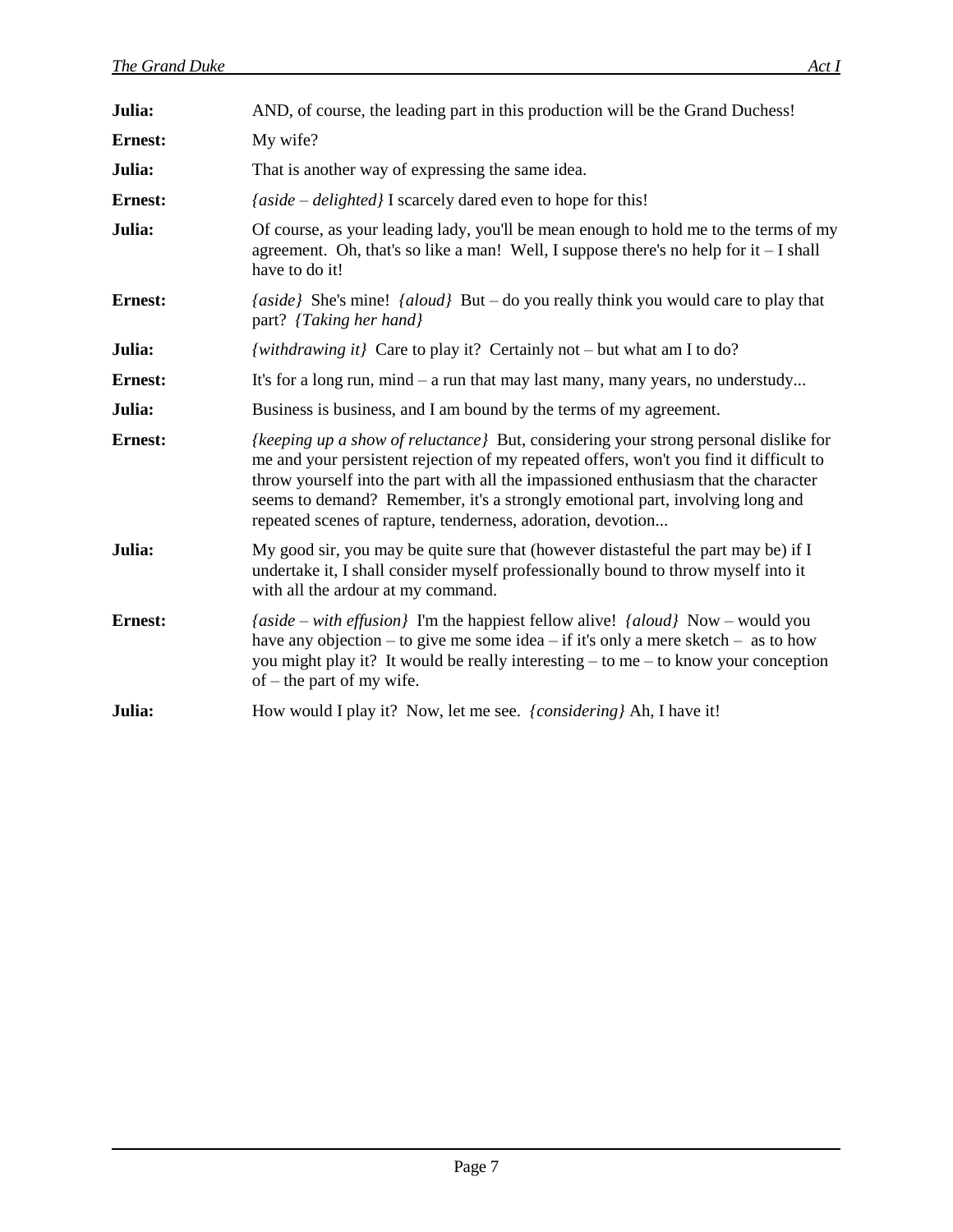## **BALLAD--JULIA**.

How would I play this part-- The Grand Duke's Bride? All rancour in my heart I'd duly hide-- I'd drive it from my recollection And 'whelm you with a mock affection, Well calculated to defy detection-- That's how I'd play this part-- The Grand Duke's Bride. With many a winsome smile I'd witch and woo; With gay and girlish guile I'd frenzy you-- I'd madden you with my caressing, Like turtle, her first love confessing-- That it was "mock", no mortal would be guessing, With so much winsome wile I'd witch and woo! Did any other maid With you succeed, I'd pinch the forward jade-- I would indeed! With jealous frenzy agitated (Which would, of course, be simulated), I'd make her wish she'd never been created-- Did any other maid With you succeed! And should there come to me, Some summers hence, In all the childish glee Of innocence, Fair babes, aglow with beauty vernal, My heart would bound with joy diurnal! This sweet display of sympathy maternal, Well, that would also be A mere pretence! My histrionic art Though you deride, *That's* how I'd play that part-- The Grand Duke's Bride!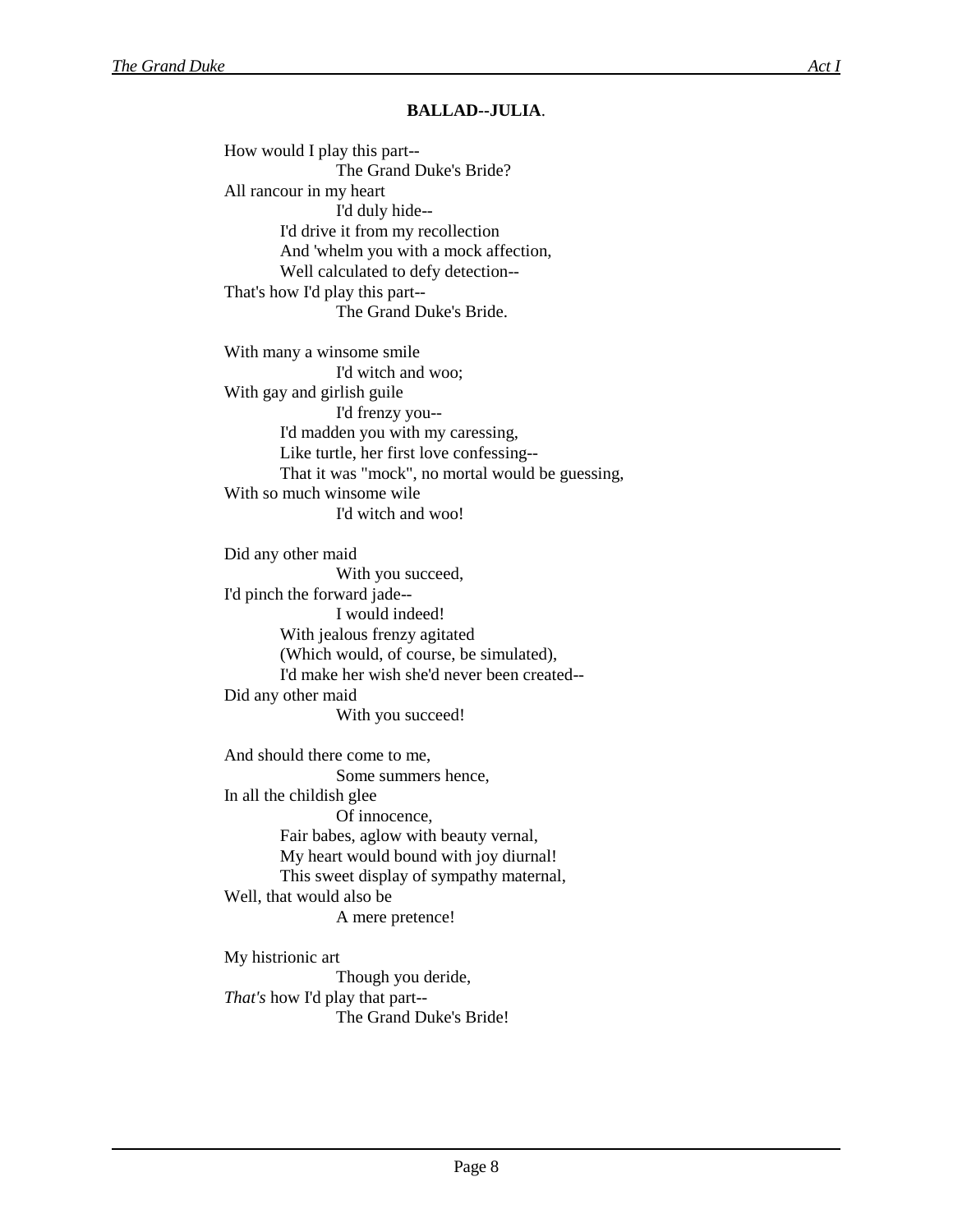#### **ENSEMBLE**.

#### **ERNEST**. **JULIA**.

From the rise of the curtain, From the rise of the curtain, Thus throw themselves into their parts, Thus throw themselves into their parts, Success is most certain!<br>
Success is most certain! If the *rôle* you're prepared to endow The *rôle* I'm prepared to endow With such delicate touches, With most delicate touches, By the heaven above us, I vow By the heaven above us, I vow You shall be my Grand Duchess! I will be your Grand Duchess!

Oh joy! when two glowing young hearts, My boy, when two glowing young hearts,

(*Dance.*)

*Enter all the Chorus with* LUDWIG, NOTARY, *and* LISA--*all greatly agitated*.

#### **EXCITED CHORUS**.

My goodness me! What shall we do? Why, what a dreadful situation! (*To* LUD.) It's all your fault, you booby you--you lump of indiscrimination! I'm sure I don't know where to go--it's put me into such a tetter-- But this at all events I know--the sooner we are off, the better!

**ERN**. What means this *agitato*? What d'ye seek? As your Grand Duke elect I bid you speak!

#### **SONG--LUDWIG**.

Ten minutes since I met a chap Who bowed an easy salutation-- Thinks I, "This gentleman, mayhap, Belongs to our Association." But, on the whole, Uncertain yet, A sausage-roll I took and eat-- That chap replied (I don't embellish) By eating *three* with obvious relish.

**CHORUS** (*angrily*). Why, gracious powers, No chum of ours *Could* eat three sausage-rolls with relish!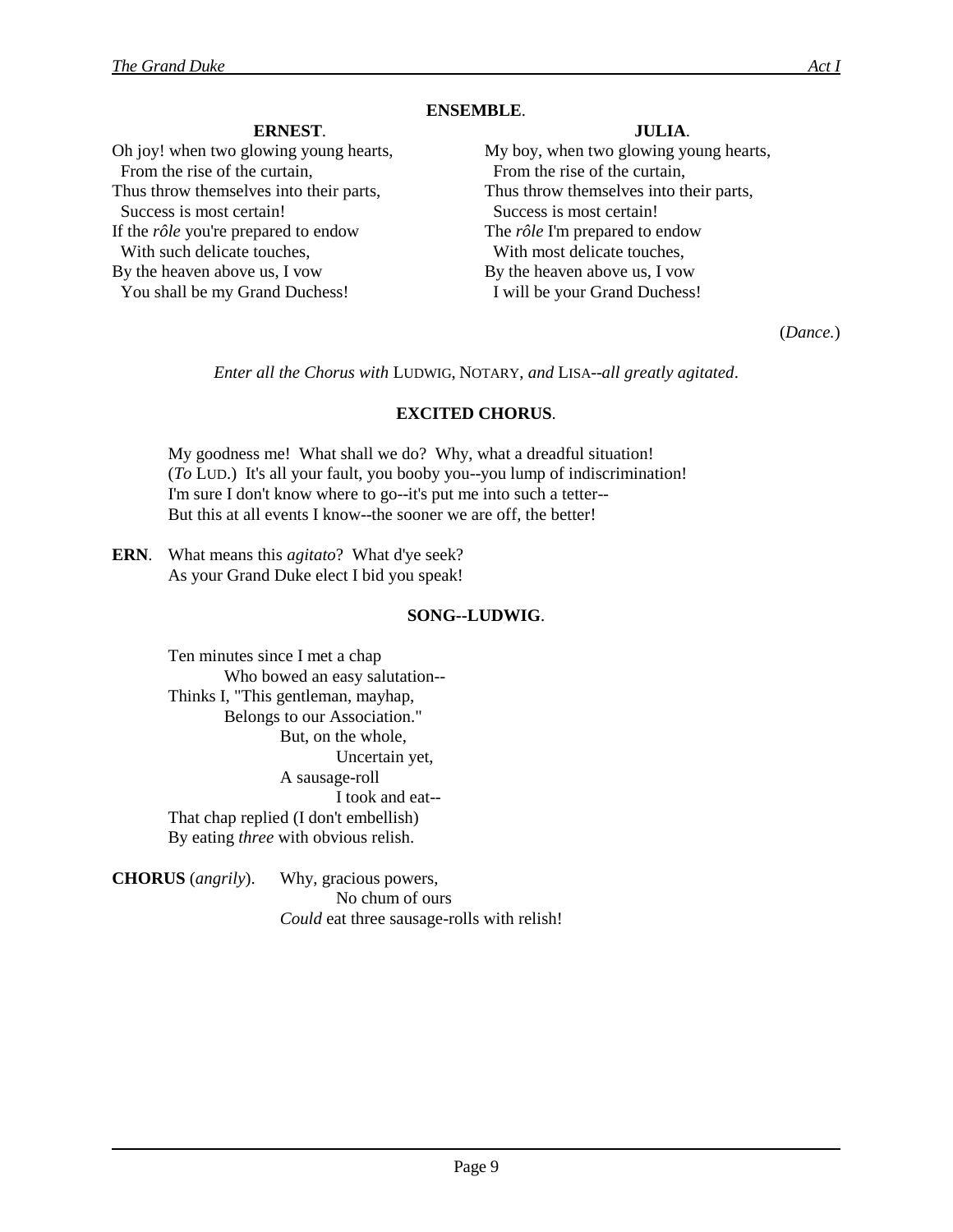**LUD**. Quite reassured, I let him know Our plot--each incident explaining; That stranger chuckled much, as though He thought me highly entertaining. I told him all, Both bad and good; I bade him call-- He said he would: I added much--the more I muckled, The more that chuckling chummy chuckled!

**ALL** (*angrily*). A bat could see He couldn't be A chum of ours if he chuckled!

**LUD**. Well, as I bowed to his applause, Down dropped he with hysteric bellow-- And *that* seemed right enough, because I *am* a devilish funny fellow. Then suddenly, As still he squealed, It flashed on me That I'd revealed Our plot, with all details effective, To Grand Duke Rudolph's own detective!

**ALL**. What folly fell, To go and tell Our plot to any one's detective!

#### **CHORUS**.

(*Attacking* LUDWIG.) You booby dense-- You oaf immense, With no pretence To common sense! A stupid muff Who's made of stuff Not worth a puff Of candle-snuff!

Pack up at once and off we go, unless we're anxious to exhibit Our fairy forms all in a row, strung up upon the Castle gibbet!

> [*Exeunt Chorus. Manent* LUDWIG, LISA, ERNEST, JULIA, *and* NOTARY.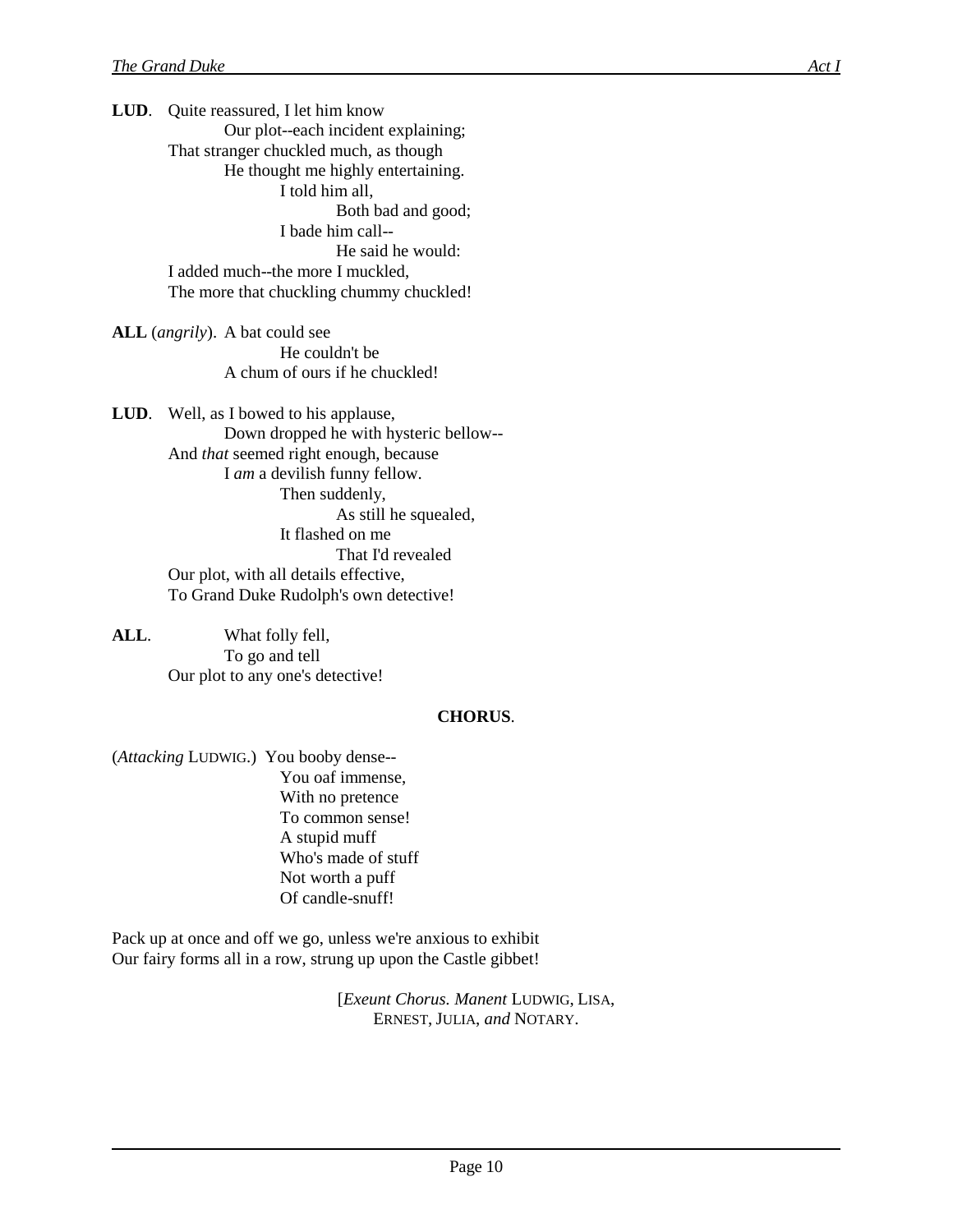| Julia:         | Well a nice mess you've got us into! There's an end of our precious plot!                                                                                                                                                                                                                                                                                                                                                                                                                               |  |
|----------------|---------------------------------------------------------------------------------------------------------------------------------------------------------------------------------------------------------------------------------------------------------------------------------------------------------------------------------------------------------------------------------------------------------------------------------------------------------------------------------------------------------|--|
| <b>Ernest:</b> | Not to mention our very lives.                                                                                                                                                                                                                                                                                                                                                                                                                                                                          |  |
| Ludwig:        | Yes, but - ha! ha! - fancy my choosing the Grand Duke's private detective, of all<br>men, to make a confidant of! When you come to think of it, it's really devilish funny.                                                                                                                                                                                                                                                                                                                             |  |
| <b>Ernest:</b> | <i>{angrily}</i> When you come to think of it, it's extremely injudicious to admit into a<br>conspiracy every pudding-headed baboon who presents himself!                                                                                                                                                                                                                                                                                                                                               |  |
| Lisa:          | Ludwig is far from being a baboon. Poor boy, he could not help giving us away $-i$ t's<br>his trusting nature – he was deceived.                                                                                                                                                                                                                                                                                                                                                                        |  |
| Julia:         | <i>{furiously}</i> His trusting nature! <i>{to Ludwig}</i> Oh, I should like to talk to you in my<br>own language for five minutes. I know some good, strong, energetic English<br>remarks - only you wouldn't understand them!                                                                                                                                                                                                                                                                         |  |
| Ludwig:        | Here we perceive one of the disadvantages of a neglected education!                                                                                                                                                                                                                                                                                                                                                                                                                                     |  |
| <b>Ernest:</b> | <i>{to Julia}</i> And I suppose you'll never be my Grand Duchess, now!                                                                                                                                                                                                                                                                                                                                                                                                                                  |  |
| Julia:         | Grand Duchess? My good friend, if you don't produce the piece how can I play the<br>part?                                                                                                                                                                                                                                                                                                                                                                                                               |  |
| <b>Ernest:</b> | True. <i>{to Ludwig}</i> You see what you've done.                                                                                                                                                                                                                                                                                                                                                                                                                                                      |  |
| Ludwig:        | But, my dear sir, you don't seem to understand that the man ate three sausage-rolls.<br>Keep that steadily before you. Three large sausage-rolls.                                                                                                                                                                                                                                                                                                                                                       |  |
| Julia:         | Bah! – Lots of people eat sausage-rolls who are not conspirators.                                                                                                                                                                                                                                                                                                                                                                                                                                       |  |
| Ludwig:        | Then they shouldn't. It's bad form.                                                                                                                                                                                                                                                                                                                                                                                                                                                                     |  |
| Notary:        | It is always amusing to the legal mind to see a parcel of laymen bothering themselves<br>about a matter which to a trained lawyer presents no difficulty whatever.                                                                                                                                                                                                                                                                                                                                      |  |
| All:           | No difficulty!                                                                                                                                                                                                                                                                                                                                                                                                                                                                                          |  |
| Notary:        | None whatever! While our very lives are at stake for plotting to depose the Grand<br>Duke, the way out of being arrested, tried and executed, not necessarily in that order,<br>is quite simple.                                                                                                                                                                                                                                                                                                        |  |
| All:           | Simple?                                                                                                                                                                                                                                                                                                                                                                                                                                                                                                 |  |
| Notary:        | Certainly! Now attend. In the first place, you two men fight a Statutory Duel.                                                                                                                                                                                                                                                                                                                                                                                                                          |  |
| <b>Ernest:</b> | A Statutory Duel?                                                                                                                                                                                                                                                                                                                                                                                                                                                                                       |  |
| Ludwig:        | Never heard of such a thing.                                                                                                                                                                                                                                                                                                                                                                                                                                                                            |  |
| Notary:        | It is true that the practice has fallen into abeyance through disuse. But all the laws of<br>Pfennig Halbpfennig run for a hundred years, after which they die a natural death,<br>unless, (All: "Yes?") in the meantime, (All: "Yes, yes?") unless in the meantime the<br>laws have been revived for another century. The Act that institutes the Statutory<br>Duel was passed a hundred years ago, and as it has never been revived, it expires<br>tomorrow at three o'clock. So you're just in time. |  |
| Julia:         | But what is the use of talking to us about Statutory Duels when we none of us know<br>what a Statutory Duel is?                                                                                                                                                                                                                                                                                                                                                                                         |  |
| Notary:        | Don't you? Then I'll explain.                                                                                                                                                                                                                                                                                                                                                                                                                                                                           |  |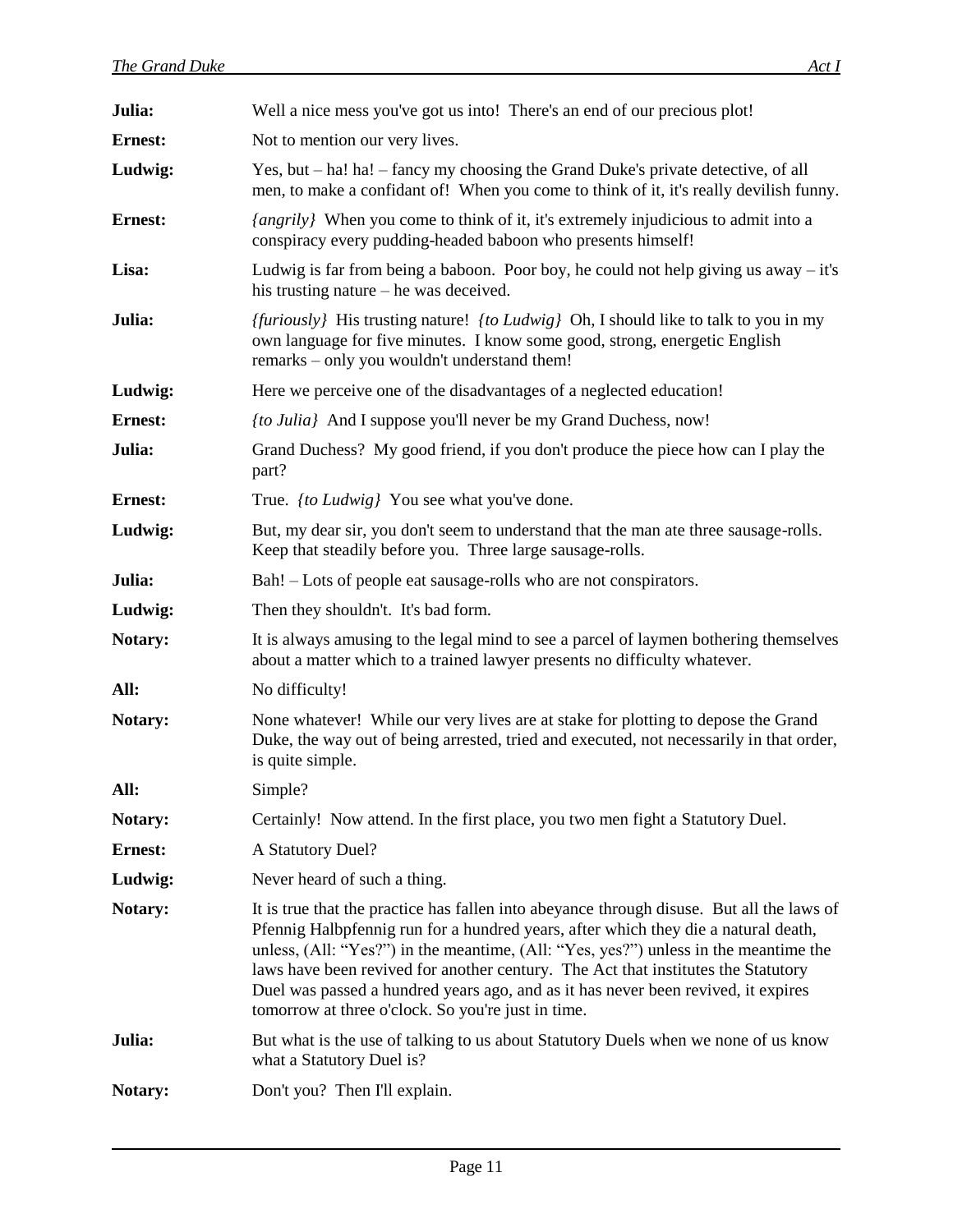## **SONG--NOTARY**.

|               | About a century since,             |
|---------------|------------------------------------|
|               | The code of the duello             |
|               | To sudden death                    |
|               | For want of breath                 |
|               | Sent many a strapping fellow.      |
|               | The then presiding Prince          |
|               | (Who useless bloodshed hated),     |
|               | He passed an Act,                  |
|               | Short and compact,                 |
|               | Which may be briefly stated.       |
|               | Unlike the complicated laws        |
|               | A Parliamentary draftsman draws,   |
|               | It may be briefly stated.          |
|               |                                    |
| ALL.          | We know that complicated laws,     |
|               | Such as a legal draftsman draws,   |
|               | Cannot be briefly stated.          |
| NOT.          |                                    |
|               | By this ingenious law,             |
|               | If any two shall quarrel,          |
|               | They may not fight                 |
|               | With falchions bright              |
|               | (Which seemed to him immoral);     |
|               | But each a card shall draw,        |
|               | And he who draws the lowest        |
|               | Shall (so 'twas said)              |
|               | Be thenceforth dead--              |
|               | In fact, a legal "ghoest"          |
|               | (When exigence of rhyme compels,   |
|               | Orthography forgoes her spells,    |
|               | And "ghost" is written "ghoest").  |
| $ALL$ (aside) | With what an emphasis he dwells    |
|               | Upon "orthography" and "spells"!   |
|               | That kind of fun's the lowest.     |
|               |                                    |
| NOT.          | When off the loser's popped        |
|               | (By pleasing legal fiction),       |
|               | And friend and foe                 |
|               | Have wept their woe                |
|               | In counterfeit affliction,         |
|               | The winner must adopt              |
|               | The loser's poor relations--       |
|               | Discharge his debts,               |
|               | Pay all his bets,                  |
|               | And take his obligations.          |
|               | In short, to briefly sum the case, |
|               |                                    |

The winner takes the loser's place,

Page 12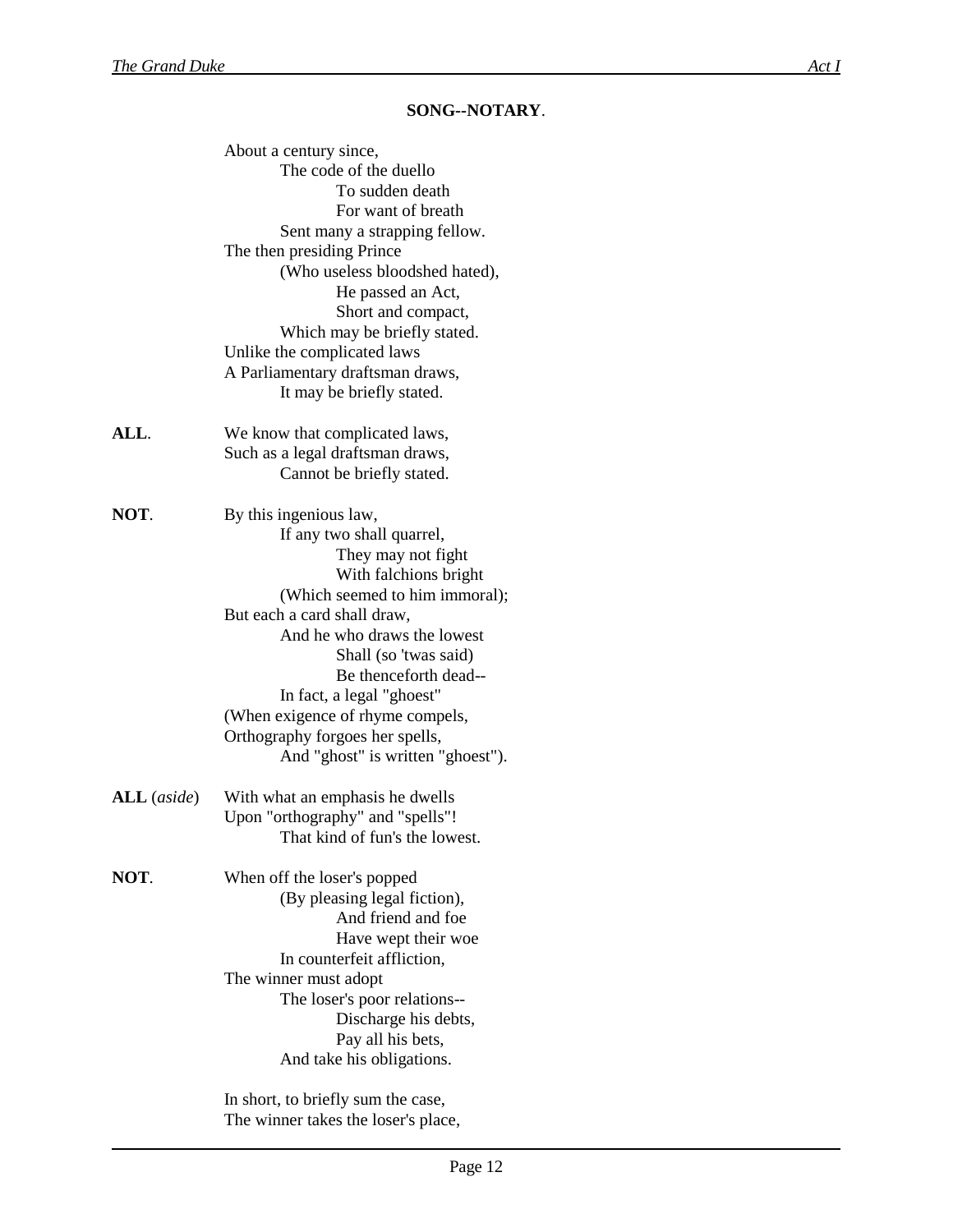|                | With all its obligations.                                                                                                                                                                                                                                                                                                                                                                                                                                          |
|----------------|--------------------------------------------------------------------------------------------------------------------------------------------------------------------------------------------------------------------------------------------------------------------------------------------------------------------------------------------------------------------------------------------------------------------------------------------------------------------|
| ALL.           | How neatly lawyers state a case!<br>The winner takes the loser's place,<br>With all its obligations!                                                                                                                                                                                                                                                                                                                                                               |
| Ludwig:        | I see. The man who draws the lowest card –                                                                                                                                                                                                                                                                                                                                                                                                                         |
| Notary:        | Dies, <i>ipso facto</i> , a social death – a legal, though not physical death. His identity<br>disappears and the winner takes his place, whatever it may be, discharges all his<br>functions and adopts all his responsibilities.                                                                                                                                                                                                                                 |
| <b>Ernest:</b> | This is all very well, as far as it goes, but it only protects one of us. What's to<br>become of the survivor?                                                                                                                                                                                                                                                                                                                                                     |
| Ludwig:        | Yes, that's an interesting point, because I might be the survivor.                                                                                                                                                                                                                                                                                                                                                                                                 |
| Notary:        | The survivor goes at once to the Grand Duke, and, in a burst of remorse, denounces<br>the "dead" man as the moving spirit of the plot: the instigator. He is accepted as<br>King's evidence, and, as a matter of course, receives a free and complete pardon for<br>testifying against the accused. Tomorrow, when the law expires, the dead man will,<br>ipso facto, come to life again and resume all his obligations as though nothing<br>unusual had happened. |
| Julia:         | When he will be at once arrested, tried, and executed on the evidence of the<br>informer! Candidly, my friend, I don't think much of your plot!                                                                                                                                                                                                                                                                                                                    |
| Notary:        | Dear, dear, dear, the ignorance of the laity! My good young lady, it is a maxim of<br>our glorious Constitution that a man can only die once. Death expunges crime, and<br>when he comes to life again, it will be with a clean slate.                                                                                                                                                                                                                             |
| <b>Ernest:</b> | It's really very ingenious.                                                                                                                                                                                                                                                                                                                                                                                                                                        |
| Ludwig:        | <i>{to Notary}</i> My dear sir, we owe you our lives! <i>{to Ernest}</i> Well, miscreant, are<br>you prepared to meet me on the field of honor?                                                                                                                                                                                                                                                                                                                    |
| <b>Ernest:</b> | At once. By Jove, what a couple of fire eaters we are!                                                                                                                                                                                                                                                                                                                                                                                                             |
| Lisa:          | Ludwig doesn't know what fear is.                                                                                                                                                                                                                                                                                                                                                                                                                                  |
| <b>Notary:</b> | Altogether it is a great improvement on the old method of giving satisfaction.                                                                                                                                                                                                                                                                                                                                                                                     |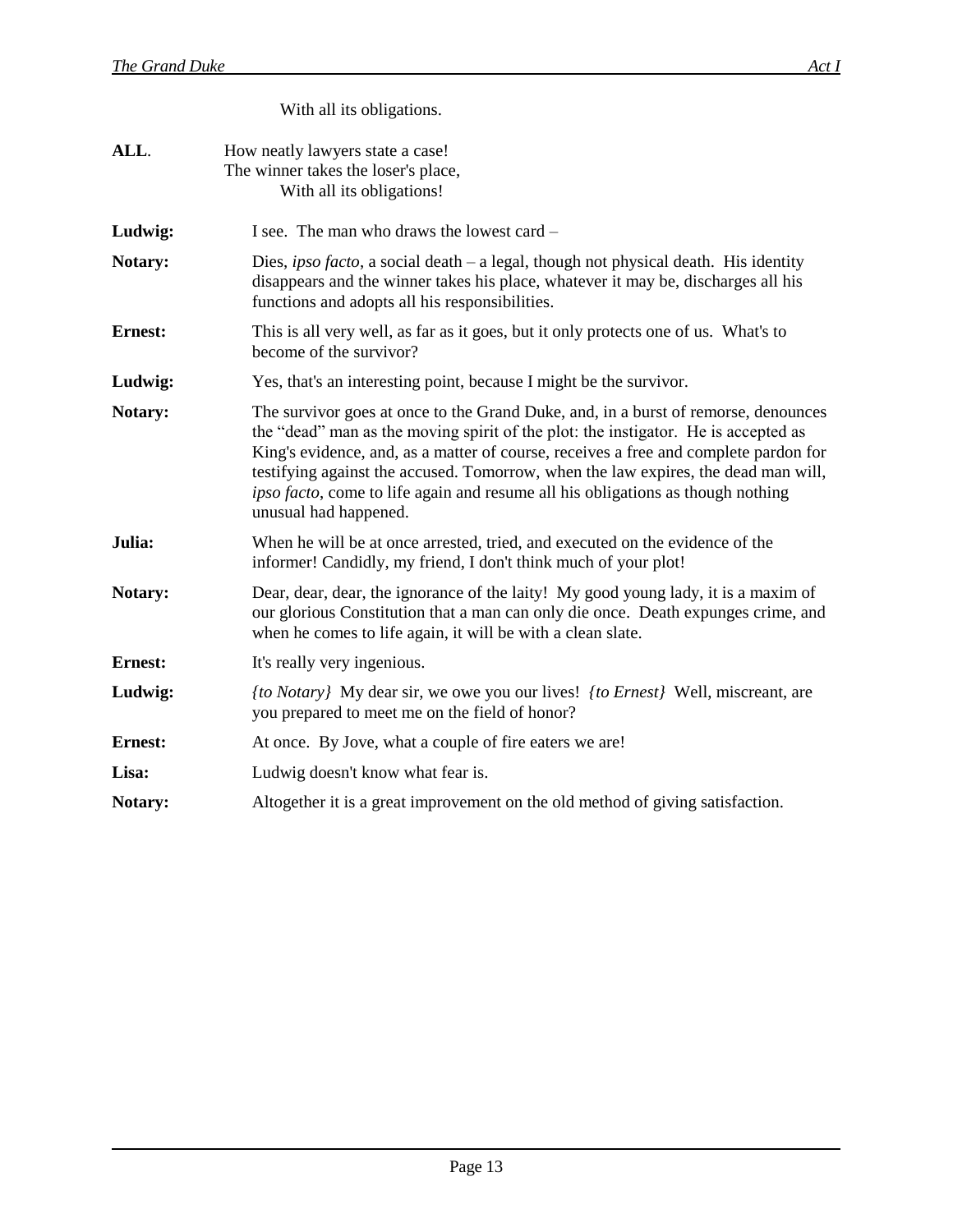## **QUINTET**

**NOT**. (*offering a card to* ERNEST). Now take a card and gaily sing How little you care for Fortune's rubs--

**ERN**. (*drawing a card*). Hurrah, hurrah!--I've drawn a King:

**ALL.** He's drawn a King! He's drawn a King! Sing Hearts and Diamonds, Spades and Clubs!

**ALL** (*dancing*).He's drawn a King! How strange a thing! An excellent card--his chance it aids-- Sing Hearts and Diamonds, Spades and Clubs-- Sing Diamonds, Hearts and Clubs and Spades!

#### **NOT**. (*to* LUDWIG).

Now take a card with heart of grace-- (Whatever our fate, let's play our parts).

- **LUD**. (*drawing card*). Hurrah, hurrah!--I've drawn an Ace!
- **ALL.** He's drawn an Ace! He's drawn an Ace! Sing Clubs and Diamonds, Spades and Hearts!

#### **ALL** (*dancing*).

He's drawn an Ace! Observe his face-- Such very good fortune falls to few-- Sing Clubs and Diamonds, Spades and Hearts-- Sing Clubs, Spades, Hearts and Diamonds too!

> [*Dance and exeunt* LUDWIG, ERNEST, *and* NOTARY *with the two Girls*.

*March. Enter the seven Chamberlains of the* GRAND DUKE RUDOLPH.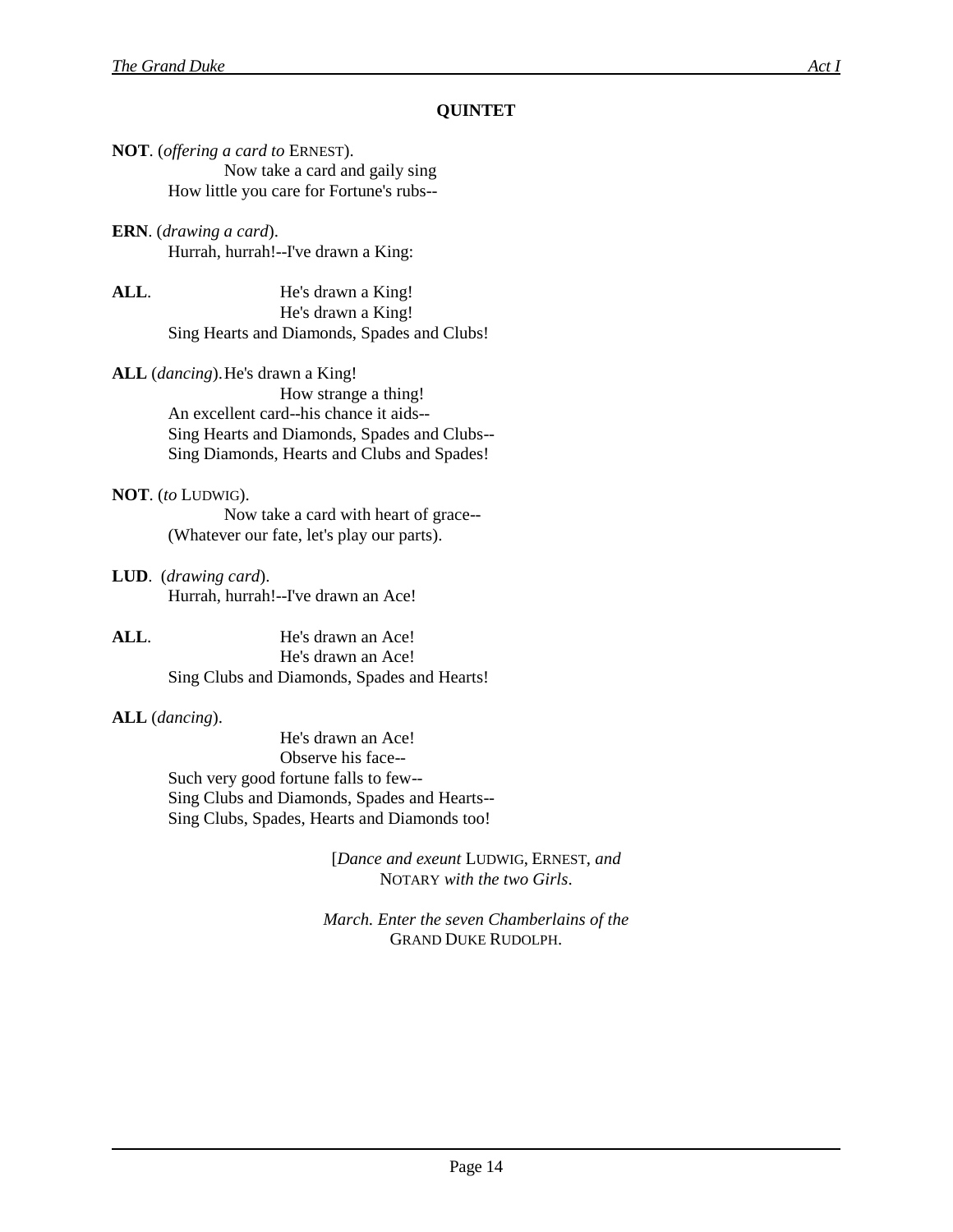### **CHORUS OF CHAMBERLAINS**.

The good Grand Duke of Pfennig Halbpfennig, Though, in his own opinion, very very big, In point of fact he's nothing but a miserable prig Is the good Grand Duke of Pfennig Halbpfennig!

Though quite contemptible, as every one agrees, We must dissemble if we want our bread and cheese, So hail him in a chorus, with enthusiasm big, The good Grand Duke of Pfennig Halbpfennig!

*Enter the* GRAND DUKE RUDOLPH. *He is meanly and miserably dressed in old and patched clothes, but blazes with a profusion of orders and decorations. He is very weak and ill, from low living.*

#### **SONG--RUDOLPH**.

A pattern to professors of monarchical autonomy, I don't indulge in levity or compromising *bonhomie*, But dignified formality, consistent with economy, Above all other virtues I particularly prize. I never join in merriment--I don't see joke or jape any-- I never tolerate familiarity in shape any-- This, joined with an extravagant respect for tuppence-ha'penny, A keynote to my character sufficiently supplies.

(*Speaking*.) Observe. (*To Chamberlains*.) My snuff-box!

*(The snuff-box is passed with much ceremony from the Junior Chamberlain, through all the others, until it is presented by the Senior Chamberlain to* RUDOLPH, *who uses it.)*

That incident a keynote to my character supplies.

**RUD**. I weigh out tea and sugar with precision mathematical-- Instead of beer, a penny each--my orders are emphatical-- (Extravagance unpardonable, any more than that I call), But, on the other hand, my Ducal dignity to keep-- All Courtly ceremonial--to put it comprehensively-- I rigidly insist upon (but not, I hope, offensively) Whenever ceremonial can be practised inexpensively-- And, when you come to think of it, it's really very cheap!

(*Speaking*.) Observe. (*To Chamberlains*.) My handkerchief!

*(Handkerchief is handed by Junior Chamberlain to the next in order, and so on until it reaches* RUDOLPH, *who is much inconvenienced by the delay.)*

It's stately and impressive, and it's really very cheap!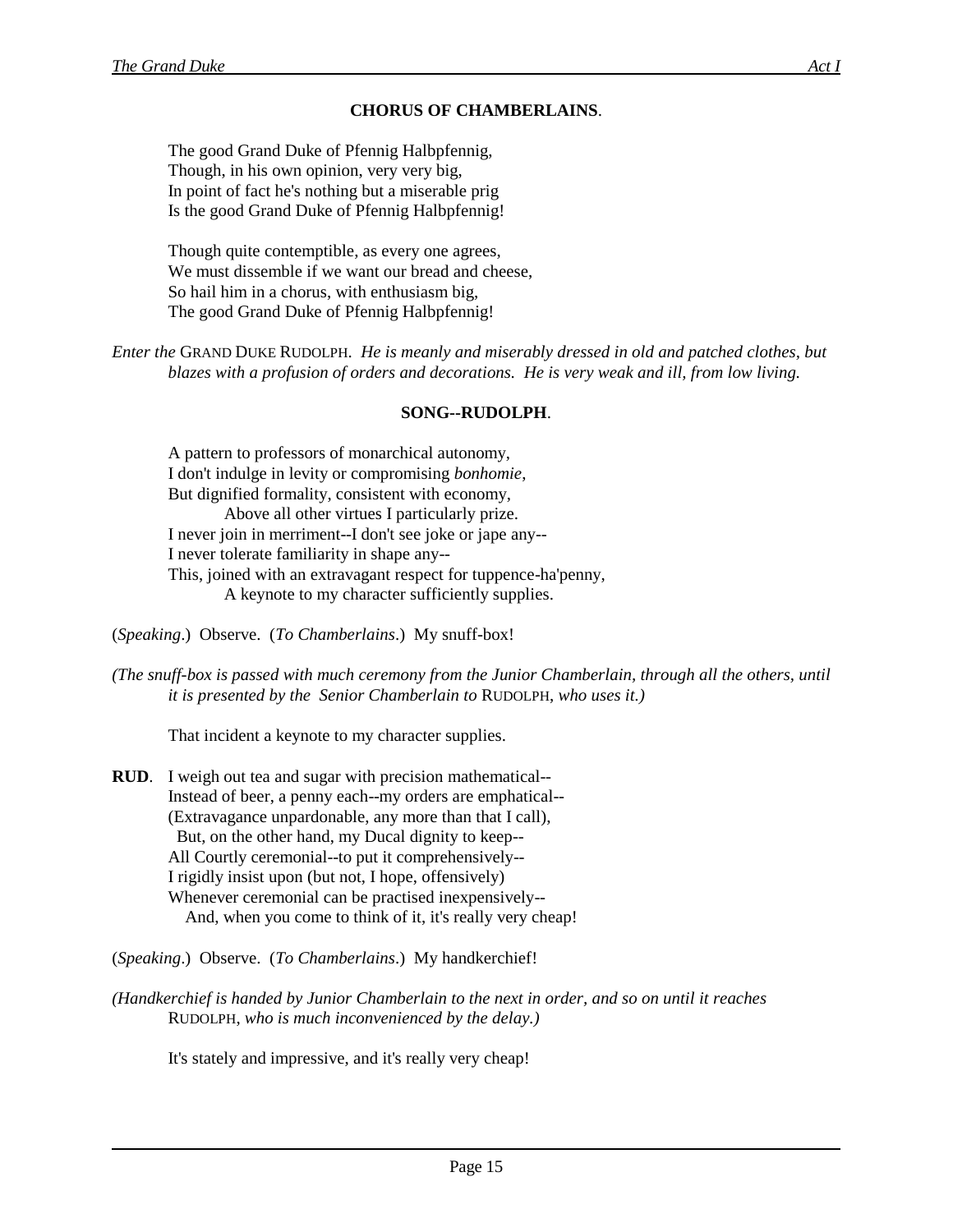| <b>Rudolph:</b>  | My Lord Chamberlain, as you are aware, my marriage with the wealthy Baroness<br>von Krakenfeldt will take place tomorrow, and you will be good enough to see that<br>the rejoicings are on a scale of unusual liberality. The day will begin with a<br>Wedding Breakfast. The leading pastry-cooks of the town will be invited to<br>compete, and the winner will not only enjoy the satisfaction of seeing his breakfast<br>devoured by the Grand Ducal pair, but he will also be entitled to have the Arms of<br>Pfennig Halbpfennig tattoo'd between his shoulder-blades. The Vice-Chamberlain<br>will see to this. All the public fountains will run with Gingerbierheim at the public<br>expense. The Deputy Assistant Vice-Chamberlain will see to this. Wedding<br>presents (which, on this occasion, should be on a scale of extraordinary<br>magnificence) will be received at the Palace at any hour, and the Temporary Sub-<br>Deputy Assistant Vice-Chamberlain will sit up all night for this purpose. The entire<br>population will be commanded to enjoy themselves, and with this view the Acting-<br>Temporary Sub-Deputy Assistant Vice-Chamberlains will sing comic songs in the<br>Market Place from noon to nightfall. Finally, we have composed a Wedding<br>Anthem, which the entire population are required to obtain from our Grand Ducal<br>publishers, and all the Chamberlains will be expected to push the sale.<br>{Chamberlains bow and exeunt.} I hope I'm not doing a foolish thing in getting<br>married. After all, it's a poor heart that never rejoices, and this wedding of mine is<br>the first little treat I've allowed myself since my christening. Besides, Caroline's<br>income is very considerable, and as her ideas of economy are quite on a par with<br>mine, it ought to turn out well. {Enter Baroness von Krakenfeldt.} Oh, here she is.<br>{Approaching to embrace Baroness} My little Gum Drop! |
|------------------|-------------------------------------------------------------------------------------------------------------------------------------------------------------------------------------------------------------------------------------------------------------------------------------------------------------------------------------------------------------------------------------------------------------------------------------------------------------------------------------------------------------------------------------------------------------------------------------------------------------------------------------------------------------------------------------------------------------------------------------------------------------------------------------------------------------------------------------------------------------------------------------------------------------------------------------------------------------------------------------------------------------------------------------------------------------------------------------------------------------------------------------------------------------------------------------------------------------------------------------------------------------------------------------------------------------------------------------------------------------------------------------------------------------------------------------------------------------------------------------------------------------------------------------------------------------------------------------------------------------------------------------------------------------------------------------------------------------------------------------------------------------------------------------------------------------------------------------------------------------------------------------------------------------------------------------------------------|
| <b>Baroness:</b> | Rudolph, don't! What in the world are you thinking of?                                                                                                                                                                                                                                                                                                                                                                                                                                                                                                                                                                                                                                                                                                                                                                                                                                                                                                                                                                                                                                                                                                                                                                                                                                                                                                                                                                                                                                                                                                                                                                                                                                                                                                                                                                                                                                                                                                |
| <b>Rudolph:</b>  | I was thinking of embracing you, my sugarplum.                                                                                                                                                                                                                                                                                                                                                                                                                                                                                                                                                                                                                                                                                                                                                                                                                                                                                                                                                                                                                                                                                                                                                                                                                                                                                                                                                                                                                                                                                                                                                                                                                                                                                                                                                                                                                                                                                                        |
| <b>Baroness:</b> | What, here? In public? Really you appear to have no sense of delicacy.                                                                                                                                                                                                                                                                                                                                                                                                                                                                                                                                                                                                                                                                                                                                                                                                                                                                                                                                                                                                                                                                                                                                                                                                                                                                                                                                                                                                                                                                                                                                                                                                                                                                                                                                                                                                                                                                                |
| <b>Rudolph:</b>  | No sense of delicacy, Bon-bon!                                                                                                                                                                                                                                                                                                                                                                                                                                                                                                                                                                                                                                                                                                                                                                                                                                                                                                                                                                                                                                                                                                                                                                                                                                                                                                                                                                                                                                                                                                                                                                                                                                                                                                                                                                                                                                                                                                                        |
| <b>Baroness:</b> | No. I can't make you out. When you courted me, all your courting was done publicly<br>in the Market Place. When you proposed to me, you proposed in the Market Place.<br>And now that we're engaged you seem to desire that our first tete-a-tete shall occur in<br>the Market Place! Surely you've a room in your Palace – with blinds – that would<br>do?                                                                                                                                                                                                                                                                                                                                                                                                                                                                                                                                                                                                                                                                                                                                                                                                                                                                                                                                                                                                                                                                                                                                                                                                                                                                                                                                                                                                                                                                                                                                                                                           |
| <b>Rudolph:</b>  | But, my own, – I'm bound by my own decree.                                                                                                                                                                                                                                                                                                                                                                                                                                                                                                                                                                                                                                                                                                                                                                                                                                                                                                                                                                                                                                                                                                                                                                                                                                                                                                                                                                                                                                                                                                                                                                                                                                                                                                                                                                                                                                                                                                            |
| <b>Baroness:</b> | Your own decree?                                                                                                                                                                                                                                                                                                                                                                                                                                                                                                                                                                                                                                                                                                                                                                                                                                                                                                                                                                                                                                                                                                                                                                                                                                                                                                                                                                                                                                                                                                                                                                                                                                                                                                                                                                                                                                                                                                                                      |
| <b>Rudolph:</b>  | Yes. You see, all the houses that give on the Market Place belong to me, and, with a<br>view of increasing the value of the property, I decreed that all love-episodes between<br>affectionate couples should take place, in public, on this spot, every Monday,<br>Wednesday, and Friday, when the band doesn't play.                                                                                                                                                                                                                                                                                                                                                                                                                                                                                                                                                                                                                                                                                                                                                                                                                                                                                                                                                                                                                                                                                                                                                                                                                                                                                                                                                                                                                                                                                                                                                                                                                                |
| <b>Baroness:</b> | Bless me, what a happy idea! So moral too! Has it worked?                                                                                                                                                                                                                                                                                                                                                                                                                                                                                                                                                                                                                                                                                                                                                                                                                                                                                                                                                                                                                                                                                                                                                                                                                                                                                                                                                                                                                                                                                                                                                                                                                                                                                                                                                                                                                                                                                             |
| <b>Rudolph:</b>  | The rents have gone up fifty per cent., and the sale of opera glasses (which is a<br>Grand Ducal monopoly) has received an extraordinary stimulus! So, under the<br>circumstances, would you allow me to put my arm round your waist? As a source of<br>income. Just once!                                                                                                                                                                                                                                                                                                                                                                                                                                                                                                                                                                                                                                                                                                                                                                                                                                                                                                                                                                                                                                                                                                                                                                                                                                                                                                                                                                                                                                                                                                                                                                                                                                                                            |
| <b>Baroness:</b> | But it's so embarrassing. Think of the opera glasses!                                                                                                                                                                                                                                                                                                                                                                                                                                                                                                                                                                                                                                                                                                                                                                                                                                                                                                                                                                                                                                                                                                                                                                                                                                                                                                                                                                                                                                                                                                                                                                                                                                                                                                                                                                                                                                                                                                 |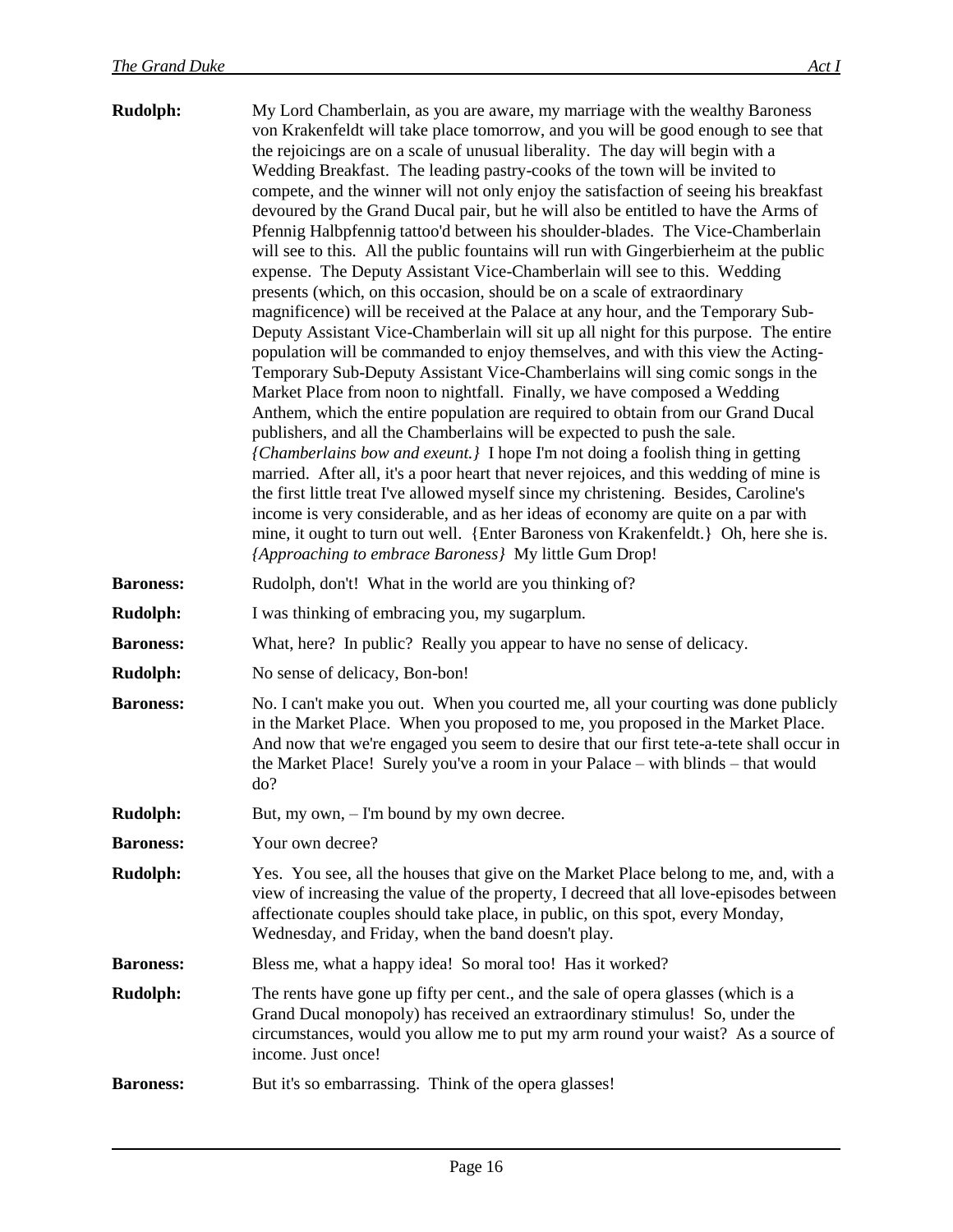| <b>Rudolph:</b>  | My dear Caroline, that's just what I am thinking of. Oh, hang it all, we must give<br>them something for their money! (He gives her a hugthe newspaper she's carried<br>in is uncomfortable between them, causing him to ask) What's that?                                                                                                                                                                                                                                                                                                                                                                                |
|------------------|---------------------------------------------------------------------------------------------------------------------------------------------------------------------------------------------------------------------------------------------------------------------------------------------------------------------------------------------------------------------------------------------------------------------------------------------------------------------------------------------------------------------------------------------------------------------------------------------------------------------------|
| <b>Baroness:</b> | {Unfolding paper, which contains a large letter, which she hands to him} It's a letter<br>which your detective asked me to hand to you. I've concealed it in yesterday's paper.<br><i>{Begins to read paper}</i>                                                                                                                                                                                                                                                                                                                                                                                                          |
| <b>Rudolph:</b>  | Oh, it's only his report! That'll keep.                                                                                                                                                                                                                                                                                                                                                                                                                                                                                                                                                                                   |
| <b>Baroness:</b> | Why – dear me – here's your biography! "Our Detested Despot!"                                                                                                                                                                                                                                                                                                                                                                                                                                                                                                                                                             |
| <b>Rudolph:</b>  | $Yes - I$ fancy that refers to me.                                                                                                                                                                                                                                                                                                                                                                                                                                                                                                                                                                                        |
| <b>Baroness:</b> | Why, what's this? It says that although you're going to marry me tomorrow, you<br>were betrothed in infancy to the Princess of Monte Carlo!                                                                                                                                                                                                                                                                                                                                                                                                                                                                               |
| <b>Rudolph:</b>  | Oh yes – that's quite right. Didn't I mention it?                                                                                                                                                                                                                                                                                                                                                                                                                                                                                                                                                                         |
| <b>Baroness:</b> | Mention it! You never said a word about it!                                                                                                                                                                                                                                                                                                                                                                                                                                                                                                                                                                               |
| <b>Rudolph:</b>  | Well, it doesn't matter, because, you see, it's practically off.                                                                                                                                                                                                                                                                                                                                                                                                                                                                                                                                                          |
| <b>Baroness:</b> | Practically off?                                                                                                                                                                                                                                                                                                                                                                                                                                                                                                                                                                                                          |
| <b>Rudolph:</b>  | Yes. By the terms of the contract the betrothal is void unless the Princess marries<br>before she is of age. Now, her father, the Prince, is stony-broke, and hasn't left his<br>house for years for fear of arrest from his creditors, who are legion. Over and over<br>again he has implored me to come to him to be married or to advance him the money<br>to enable the Princess to come to me $-$ but in vain. As the Princess comes of age at<br>three tomorrow, at three tomorrow I'm a free man, so I appointed that hour for our<br>wedding, as I shall like to have as much marriage as I can get for my money. |
| <b>Baroness:</b> | My thoughtful darling! Oh, Rudolph, we ought to be very happy!                                                                                                                                                                                                                                                                                                                                                                                                                                                                                                                                                            |
| <b>Rudolph:</b>  | If I'm not, it'll be my first bad investment.                                                                                                                                                                                                                                                                                                                                                                                                                                                                                                                                                                             |
| <b>Baroness:</b> | I often picture us in the long, cold, dark December evenings, sitting close to each<br>other and singing impassioned duets to keep us warm, and thinking of all the lovely<br>things we could afford to buy if we chose to  which we won't!  and, at the same<br>time, planning out our lives in a spirit of the most rigid and exacting economy!                                                                                                                                                                                                                                                                         |
| <b>Rudolph:</b>  | It's a most beautiful and touching picture of connubial bliss in its highest and most<br>rarefied development!                                                                                                                                                                                                                                                                                                                                                                                                                                                                                                            |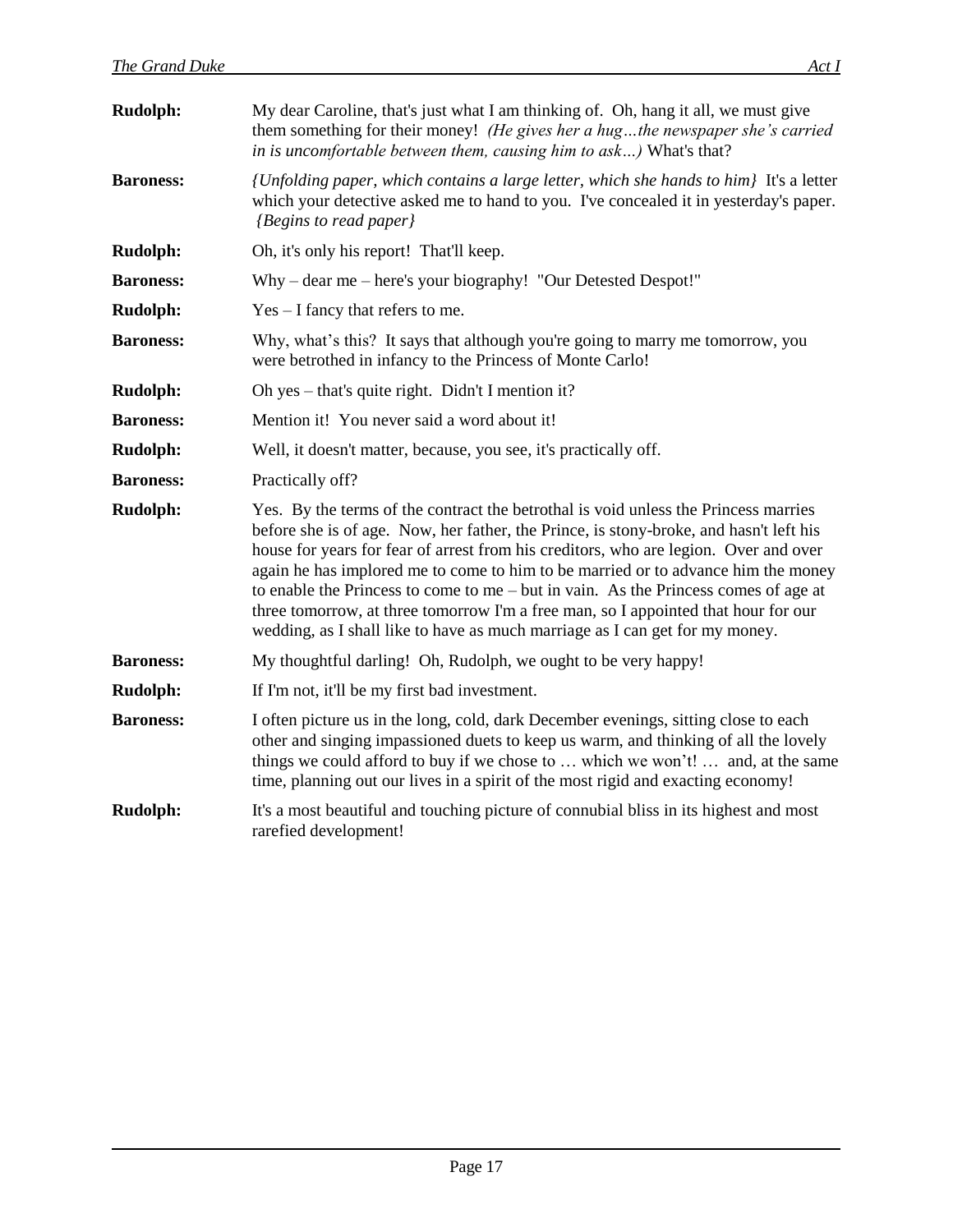#### **DUET--BARONESS** *and* **RUDOLPH**.

|      | <b>BAR.</b> As o'er our penny roll we sing,<br>It is not reprehensive |
|------|-----------------------------------------------------------------------|
|      | To think what joys our wealth would bring                             |
|      | Were we disposed to do the thing                                      |
|      | Upon a scale extensive.                                               |
|      | There's rich mock-turtle--thick and clear--                           |
|      | RUD. (confidentially). Perhaps we'll have it once a year!             |
|      | <b>BAR.</b> (delighted).<br>You are an open-handed dear!              |
| RUD. | Though, mind you, it's expensive.                                     |
| BAR. | No doubt it <i>is</i> expensive.                                      |
|      | <b>BOTH.</b> Oh, he who has an income clear                           |
|      | Of fifty thousand pounds a year--                                     |
| BAR. | Can purchase all his fancy loves                                      |
|      | Conspicuous hats--                                                    |
| RUD. | Two shilling gloves--                                                 |
|      | <b>BAR.</b> ( <i>doubtfully</i> ). Two-shilling gloves?               |
|      | <b>RUD.</b> ( <i>positively</i> ). Two-shilling gloves--              |
|      | <b>BOTH.</b> Yes, think of that, two-shilling gloves!                 |
| BAR. | Cheap shoes and ties of gaudy hue,                                    |
|      | And Waterbury watches, too--                                          |
|      | And think that he could buy the lot                                   |
|      | Were he a donkey--                                                    |
| RUD. | Which he's not!                                                       |
| BAR. | Oh no, he's <i>not</i> !                                              |
| RUD. | Oh no, he's <i>not</i> !                                              |
|      | <b>BOTH</b> (dancing).                                                |
|      | That kind of donkey he is not!                                        |
|      | Then let us be modestly merry,                                        |
|      | And rejoice with a derry down derry.                                  |
|      | For to laugh and to sing                                              |
|      | Is a rational thing--                                                 |
|      | It's a joy economical, very!                                          |

[*Exit* BARONESS.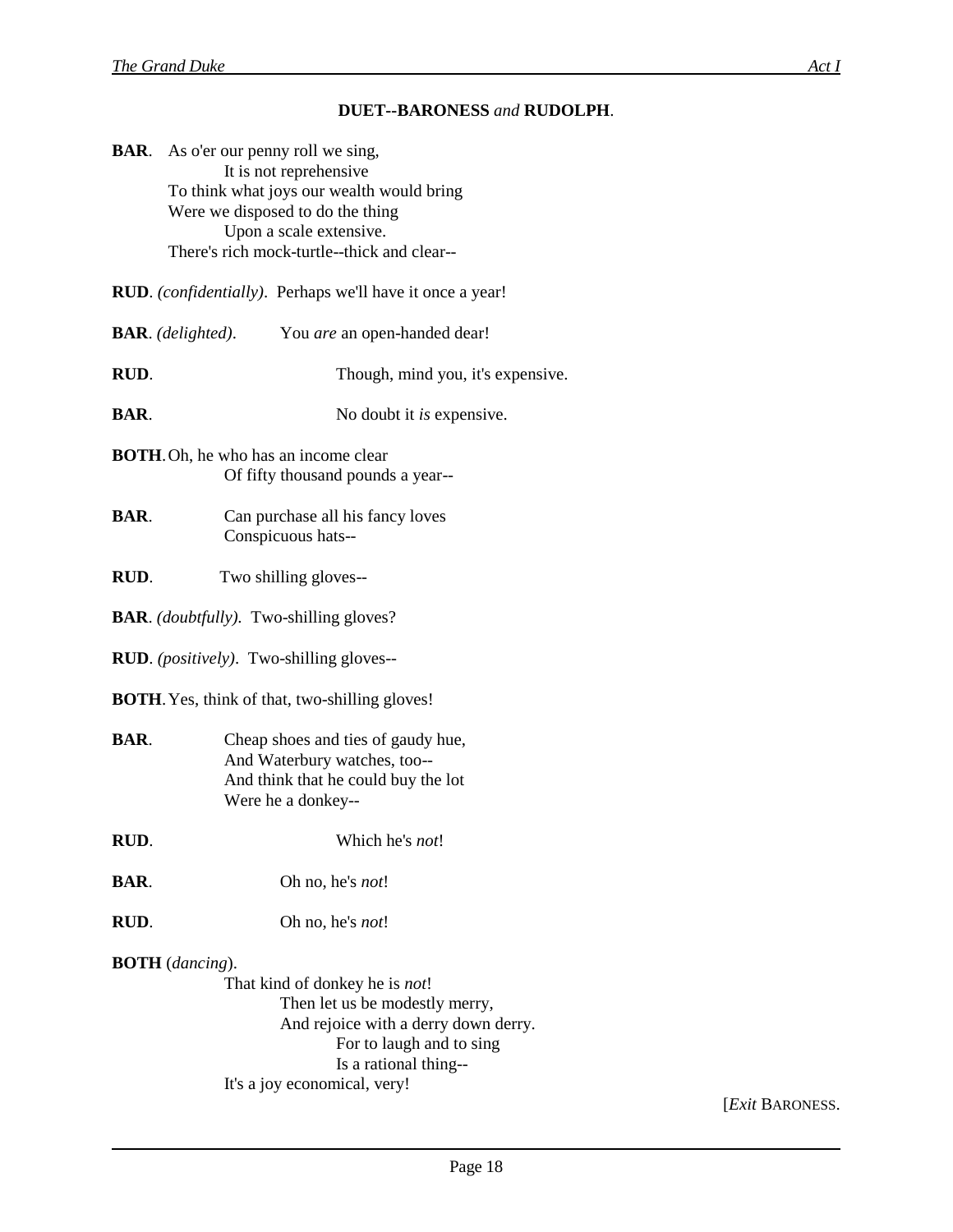| <b>Rudolph:</b>       | Oh, now for my detective's report. <i>{Opens letter}</i> What's this! A conspiracy to<br>depose me! And my private detective was so convulsed with laughter at the notion<br>of a conspirator selecting him for a confidant that he was physically unable to arrest<br>the malefactor! This comes of engaging a detective with a keen sense of the<br>ridiculous! And the plot is to explode tomorrow! My wedding day! Oh, Caroline,<br>Caroline! {Weeps} This is perfectly frightful! |
|-----------------------|----------------------------------------------------------------------------------------------------------------------------------------------------------------------------------------------------------------------------------------------------------------------------------------------------------------------------------------------------------------------------------------------------------------------------------------------------------------------------------------|
| <i>{Enter Ludwig}</i> |                                                                                                                                                                                                                                                                                                                                                                                                                                                                                        |
| Ludwig:               | Now for my confession and full pardon. They told me the Grand Duke was dancing<br>duets in the Market Place, but I don't see him. <i>{Sees Rudolph}</i> Hallo! Who's this.<br>{Aside} Why, it is the Grand Duke!                                                                                                                                                                                                                                                                       |
| <b>Rudolph:</b>       | (sobbing) Who are you sir, who presume to address me in person?                                                                                                                                                                                                                                                                                                                                                                                                                        |
| Ludwig:               | Your Highness, in me you see the most unhappy, the most unfortunate, the most<br>completely miserable man in your whole dominion -                                                                                                                                                                                                                                                                                                                                                     |
| <b>Rudolph:</b>       | <i>(still sobbing)</i> You the most miserable man in my whole dominion! How can you<br>have the face to stand there and say such a thing? Why, look at me! Look at me!<br><i>{Bursts into tears}</i>                                                                                                                                                                                                                                                                                   |
| Ludwig:               | Well, I wouldn't be a cry-baby.                                                                                                                                                                                                                                                                                                                                                                                                                                                        |
| <b>Rudolph:</b>       | A cry-baby? If you had just been told that you were going to be deposed tomorrow,<br>and perhaps blown up with dynamite for all I know, wouldn't you be a cry-baby? I<br>do declare, if I could only hit upon some cheap and painless method of putting an<br>end to an existence which has become insupportable, I would unhesitatingly adopt it!                                                                                                                                     |
| Ludwig:               | You would? {Aside} I see a magnificent way out of this! By Jupiter, I'll try it!<br><i>{Aloud}</i> If you are really in earnest – if you really desire to escape scot free from<br>this impending, unspeakably horrible catastrophe - without trouble, danger, pain or<br>expense – why not resort to a Statutory Duel?                                                                                                                                                                |
| <b>Rudolph:</b>       | A Statutory Duel?                                                                                                                                                                                                                                                                                                                                                                                                                                                                      |
| Ludwig:               | Yes. The Act is still in force, but it will expire tomorrow afternoon. You fight – you<br>lose - you are dead for a day. The victor assumes your office, but just for a day.<br>Tomorrow, when the Act expires, you come to life again and resume your Grand<br>Duchy as though nothing had happened. In the meantime, the explosion will have<br>taken place and the survivor will have had to bear the brunt of it.                                                                  |
| <b>Rudolph:</b>       | Yes, that's all very well, but who'll be fool enough to be the survivor?                                                                                                                                                                                                                                                                                                                                                                                                               |
| Ludwig:               | <i>(kneeling)</i> Actuated by an overwhelming sense of attachment to your Grand Ducal<br>person, I unhesitatingly offer myself as the victim of your subjects' fury.                                                                                                                                                                                                                                                                                                                   |
| <b>Rudolph:</b>       | You do? Well, really that's very handsome for you. But suppose I were to win?                                                                                                                                                                                                                                                                                                                                                                                                          |
| Ludwig:               | Oh, that's easily arranged. <i>{Producing cards}</i> I'll put an Ace up my sleeve – you'll<br>put a King up yours. When the drawing takes place, I shall seem to draw the higher<br>card and you the lower. And there you are!                                                                                                                                                                                                                                                         |
| <b>Rudolph:</b>       | Oh, but that's cheating.                                                                                                                                                                                                                                                                                                                                                                                                                                                               |
| Ludwig:               | So it is. I never thought of that. Pity. {going}                                                                                                                                                                                                                                                                                                                                                                                                                                       |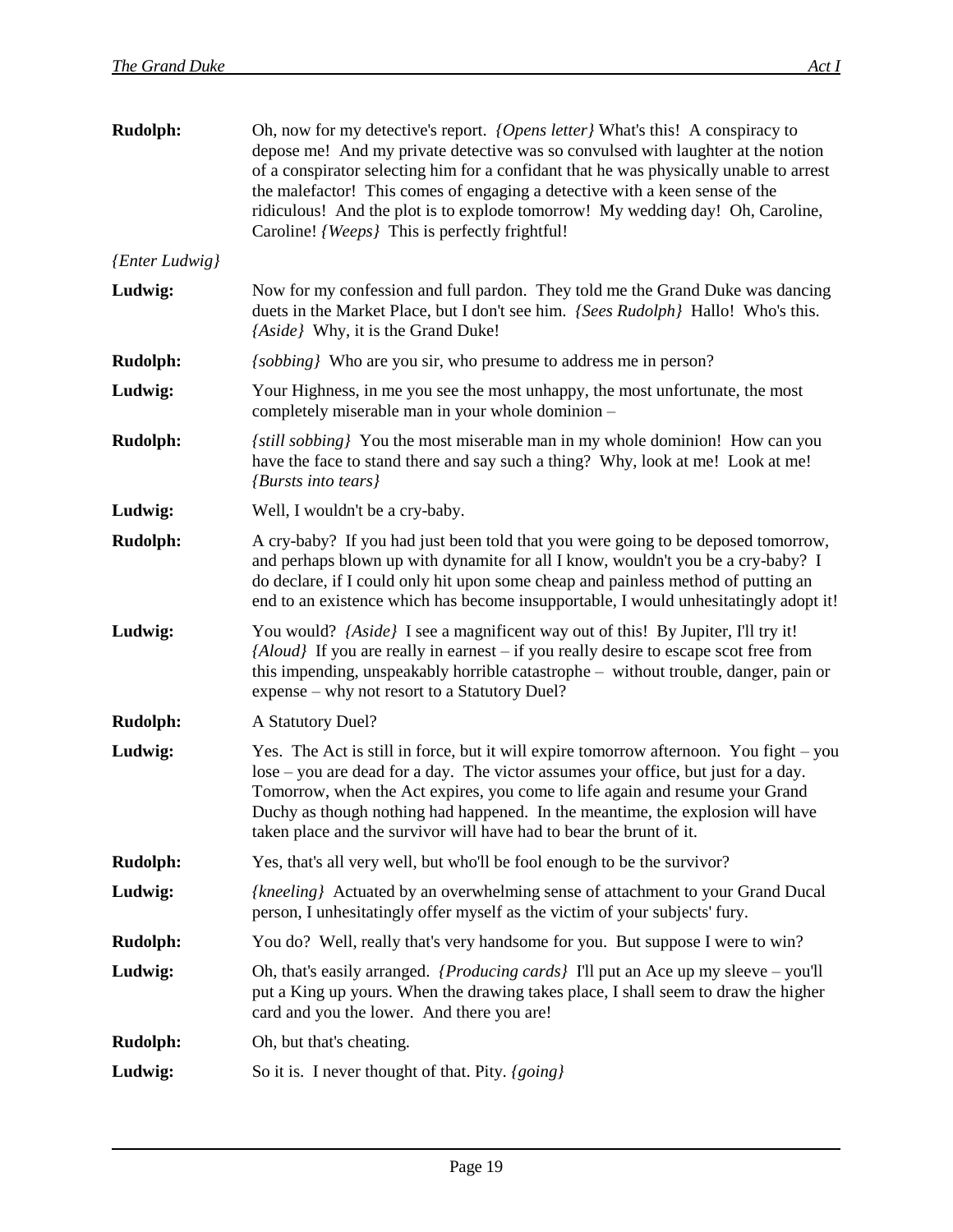| <b>Rudolph:</b> | <i>{hastily}</i> Not that I mind. But I say – you won't take an unfair advantage of your<br>day of office? You won't go tipping people, or squandering my little savings in<br>fireworks, or any nonsense of that sort? |
|-----------------|-------------------------------------------------------------------------------------------------------------------------------------------------------------------------------------------------------------------------|
| Ludwig:         | I am hurt – really hurt – by the suggestion.                                                                                                                                                                            |
| <b>Rudolph:</b> | You – you wouldn't like to put down a deposit, perhaps?                                                                                                                                                                 |
| Ludwig:         | No. I don't think I should like to put down a deposit.                                                                                                                                                                  |
| <b>Rudolph:</b> | Very well, I suppose you must have it your own way.                                                                                                                                                                     |
| Ludwig:         | Good. I say $-$ we must have a devil of a quarrel!                                                                                                                                                                      |
| <b>Rudolph:</b> | Oh, a devil of a quarrel!                                                                                                                                                                                               |
| Ludwig:         | Just to give colour to the thing. Shall I give you a sound thrashing before all the<br>people? Say the word – It's no trouble.                                                                                          |
| <b>Rudolph:</b> | No, I think not, though it would be very convincing and it's extremely good and<br>thoughtful of you to suggest it. Still, a devil of a quarrel!                                                                        |
| Ludwig:         | Oh, a devil of a quarrel! Now the question is, how shall we summon the people?                                                                                                                                          |
| <b>Rudolph:</b> | Oh, there's no difficulty about that. Bless your heart, they've been staring at us<br>through those windows for the last half hour!                                                                                     |

#### **FINALE**.

**RUD**. Come hither, all you people-- When you hear the fearful news, All the pretty women weep'll, Men will shiver in their shoes.

- **LUD**. And they'll all cry "Lord, defend us!" When they learn the fact tremendous That to give this man his gruel In a Statutory Duel--
- **BOTH**.This plebeian man of shoddy-- This contemptible nobody-- Your Grand Duke does not refuse!

*(During this, Chorus of men and women have entered, all trembling with apprehension under the impression that they are to be arrested for their complicity in the conspiracy.)*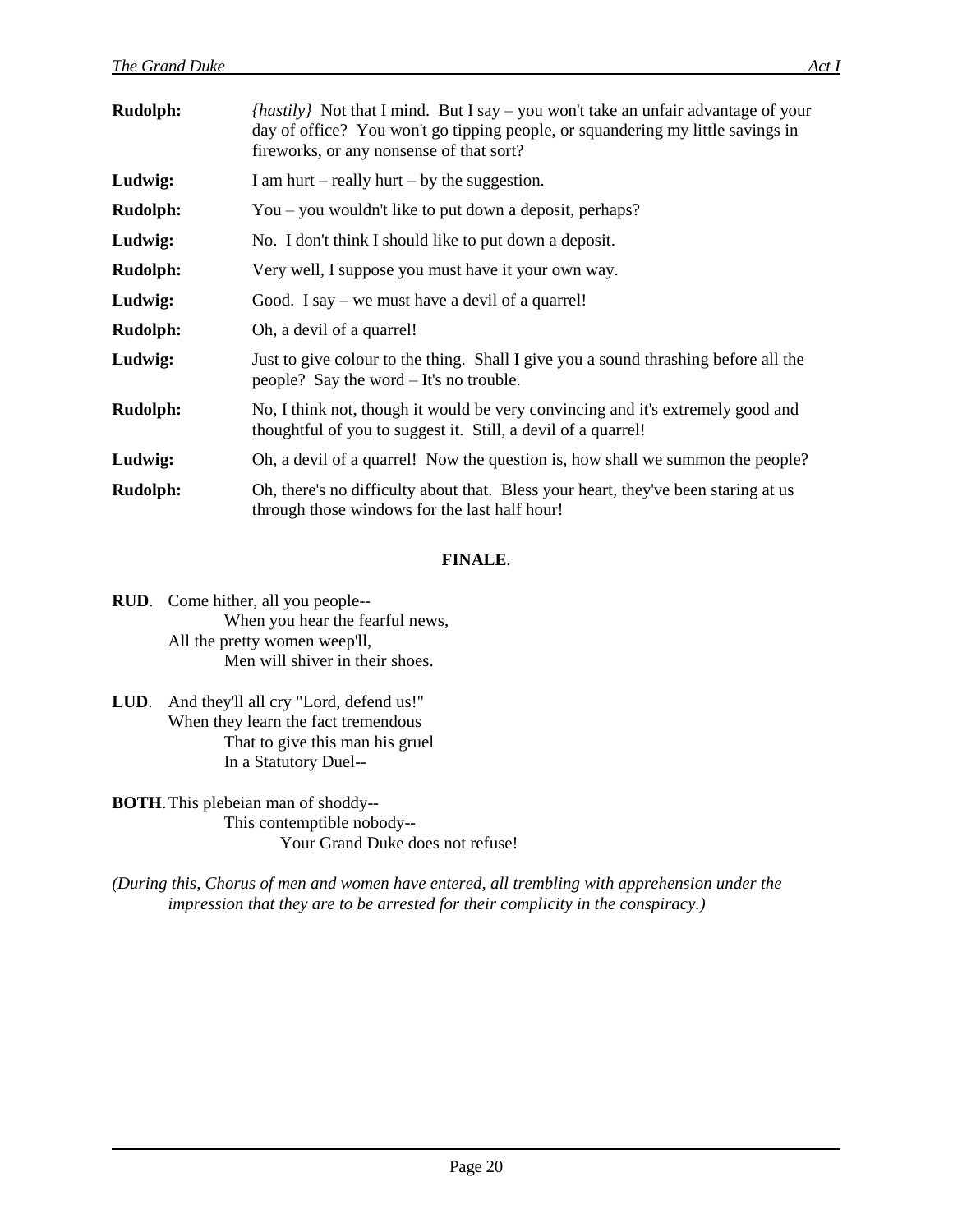## **CHORUS**.

| With faltering feet,  |                                 |
|-----------------------|---------------------------------|
|                       | And our muscles in a quiver,    |
| Our fate we meet      |                                 |
|                       | With our feelings all unstrung! |
| If our plot complete  |                                 |
|                       | He has managed to diskiver,     |
| There is no retreat-- |                                 |
|                       | We shall certainly be hung!     |
|                       |                                 |

- **RUD**. (*aside to* LUDWIG). Now *you* begin and pitch it strong--walk into me abusively--
- **LUD**. (*aside to* RUDOLPH). I've several epithets that I've reserved for you exclusively. A choice selection I have here when you are ready *to* begin.
- **RUD**. Now *you* begin
- **LUD**. No, *you* begin--
- **RUD**. No, *you* begin--
- **LUD**. No, *you* begin!
- **CHORUS** *(trembling)*. Has it happed as we expected? Is our little plot detected?

## **DUET--RUDOLPH** *and* **LUDWIG**

#### **RUD**. *(furiously)*.

Big bombs, small bombs, great guns and little ones! Put him in a pillory! Rack him with artillery!

## **LUD**. *(furiously)*.

Long swords, short swords, tough swords and brittle ones! Fright him into fits! Blow him into bits!

- **RUD**. You muff, sir!
- **LUD**. You lout, sir!
- **RUD**. Enough, sir!
- **LUD**. Get out, sir! *(Pushes him.)*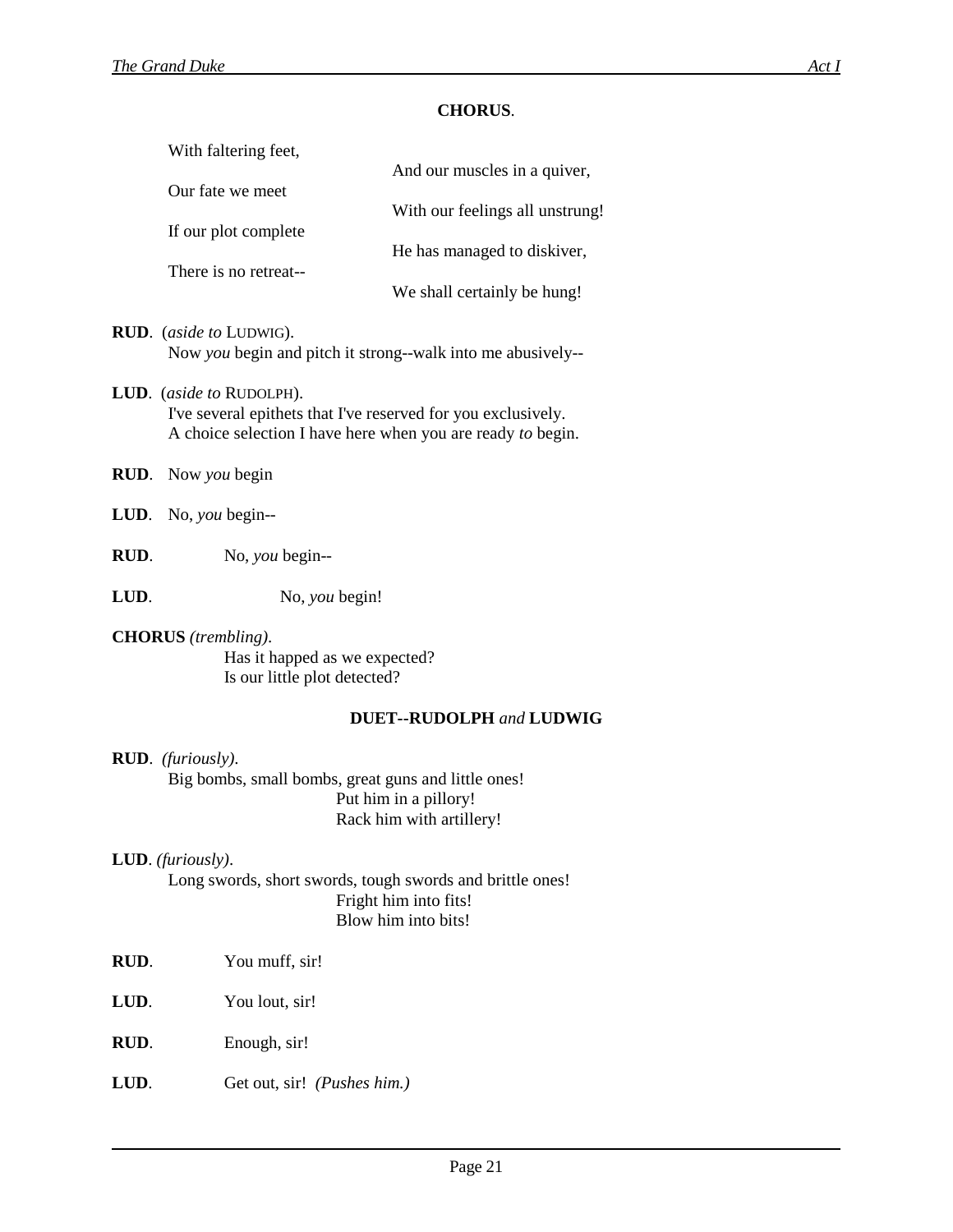| RUD. | A hit, sir?                                                                                                                                                                            |
|------|----------------------------------------------------------------------------------------------------------------------------------------------------------------------------------------|
| LUD. | Take that, sir! (Slaps him.)                                                                                                                                                           |
| RUD. | It's tit, sir,                                                                                                                                                                         |
| LUD. | For tat, sir!                                                                                                                                                                          |
|      | <b>CHORUS</b> (appalled).<br>When two doughty heroes thunder,<br>All the world is lost in wonder;<br>When two heroes, once pacific,<br>Quarrel, the effect's terrific!                 |
|      | LUD. and RUD. (recit.).<br>He has insulted me, and, in a breath,<br>This day we fight a duel to the death!                                                                             |
|      | <b>NOT.</b> (checking them).<br>You mean, of course, by duel (verbum sat.),<br>A Statutory Duel.                                                                                       |
| ALL. | What is that?                                                                                                                                                                          |
|      | NOT. According to established legal uses,<br>A card apiece each bold disputant chooses--<br>Dead as a doornail is the dog who loses--<br>The winner steps into the dead man's shoeses! |
|      | ALL. The winner steps into the dead man's shoeses!                                                                                                                                     |
|      | RUD. and Lud.<br>Agreed! Agreed!                                                                                                                                                       |
|      | <b>RUD.</b> Come, come--the pack!                                                                                                                                                      |
|      | LUD. (producing one). Behold it here!                                                                                                                                                  |
|      | <b>RUD.</b> I'm on the rack!                                                                                                                                                           |
| LUD. | I quake with fear!                                                                                                                                                                     |
|      | (NOTARY offers card to LUDWIG.)                                                                                                                                                        |
|      | <b>LUD.</b> First draw to you!                                                                                                                                                         |
| RUD. | If that's the case,<br>Behold the King! (Drawing card from his sleeve.)                                                                                                                |
|      | <b>LUD.</b> (same business).<br>Behold the Ace!                                                                                                                                        |
|      |                                                                                                                                                                                        |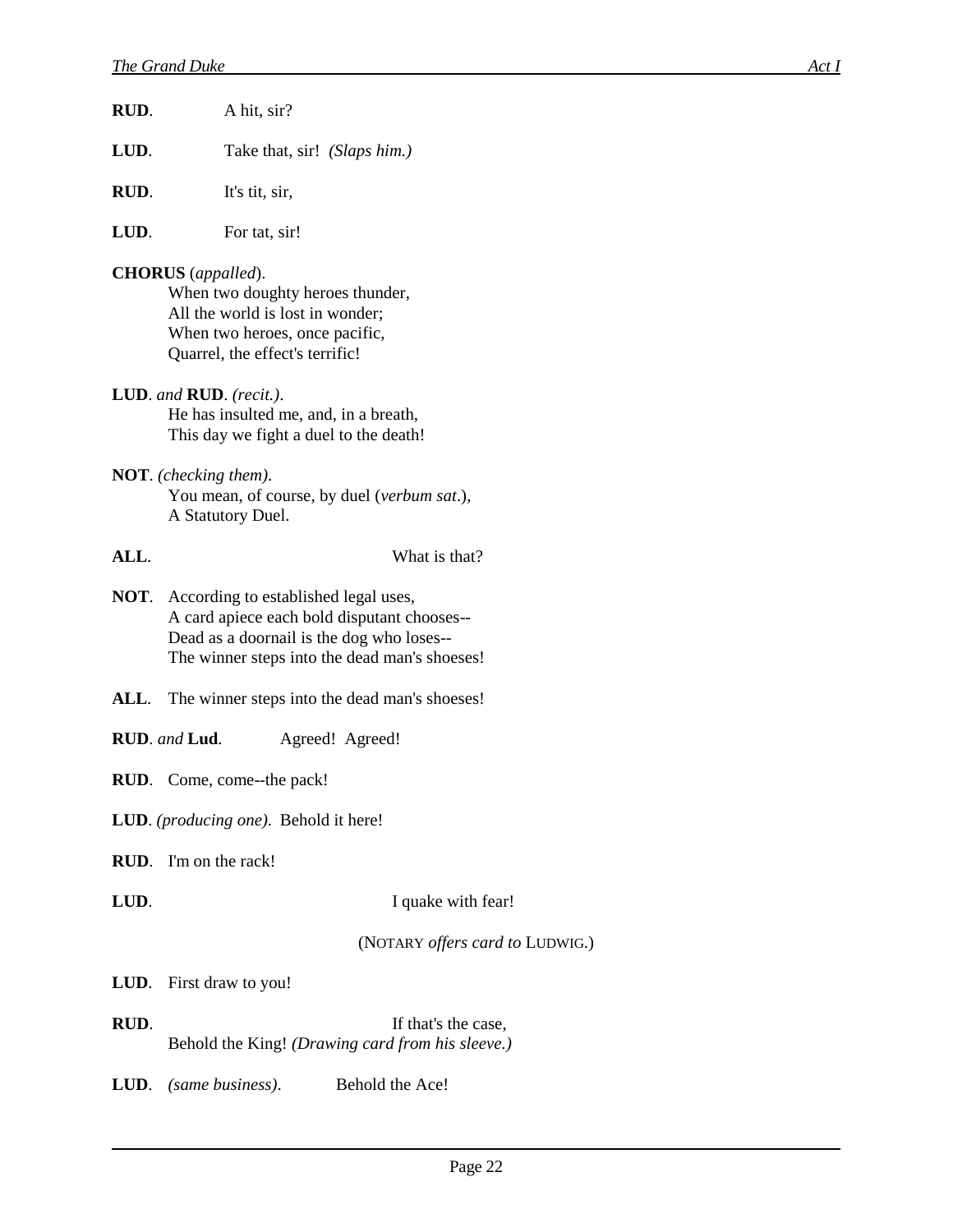| <b>CHORUS.</b>      | Hurrah, hurrah! Our Ludwig's won<br>And wicked Rudolph's course is run--<br>So Ludwig will as Grand Duke reign<br>Till Rudolph comes to life again--                                                                                                                                                            |
|---------------------|-----------------------------------------------------------------------------------------------------------------------------------------------------------------------------------------------------------------------------------------------------------------------------------------------------------------|
| RUD.                | Which will occur to-morrow!<br>Yes, yes, I'll come to life to-morrow!                                                                                                                                                                                                                                           |
|                     | <b>GRET.</b> (with mocking curtsey).<br>My Lord Grand Duke, farewell!<br>A pleasant journey, very,<br>To your convenient cell<br>In yonder cemetery!                                                                                                                                                            |
| LISA. (curtseying). | Though malcontents abuse you,<br>We're much distressed to lose you!<br>You were, when you were living,<br>So liberal, so forgiving!                                                                                                                                                                             |
| <b>BERTHA.</b>      | So merciful, so gentle!<br>So highly ormamental!                                                                                                                                                                                                                                                                |
|                     | <b>OLGA.</b> And now that you've departed,<br>You leave us broken-hearted!                                                                                                                                                                                                                                      |
|                     | ALL (pretending to weep). Yes, truly, truly, truly, truly--<br>Truly broken-hearted!<br>Ha! ha! ha! ha! ha! ha! (Mocking him.)<br>RUD. (furious). Rapscallions, in penitential fires,<br>You'll rue the ribaldry that from you falls!<br>To-morrow afternoon the law expires.<br>And then-look out for squalls! |
| <b>CHORUS.</b>      | Give thanks, give thanks to wayward fate--<br>By mystic fortune's sway,<br>Our Ludwig guides the helm of State<br>For one delightful day!                                                                                                                                                                       |
|                     | (To LUDWIG.) We hail you, sir!<br>We greet you, sir!<br>Regale you, sir!<br>We treat you, sir!<br>Our ruler be<br>By fate's decree                                                                                                                                                                              |

**NOT**. You've done it neatly! Pity that your powers

For one delightful day!

[*Exit* RUDOLPH, *amid general ridicule*.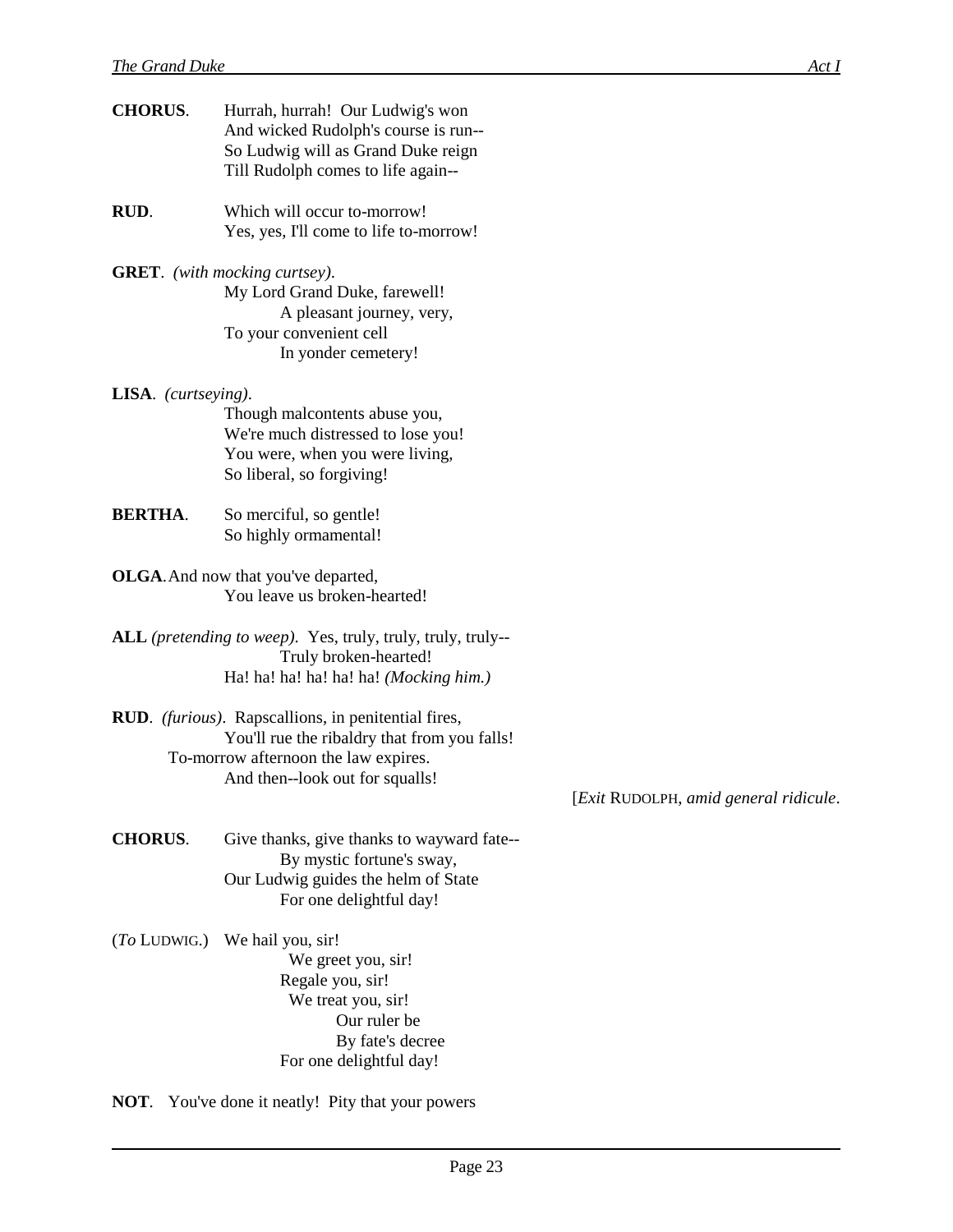Are limited to four-and-twenty hours!

**LUD.** No matter, though the time will quickly run, In hours twenty-four much may be done!

#### **SONG--LUDWIG**.

|                                                | Oh, a Monarch who boasts intellectual graces        |
|------------------------------------------------|-----------------------------------------------------|
|                                                | Can do, if he likes, a good deal in a day--         |
|                                                | He can put all his friends in conspicuous places,   |
|                                                | With plenty to eat and with nothing to pay!         |
|                                                | You'll tell me, no doubt, with unpleasant grimaces, |
|                                                | To-morrow, deprived of your ribbons and laces,      |
|                                                | You'll get your dismissal--with very long faces--   |
|                                                | But wait! on that topic I've something to say!      |
| (Dancing.)                                     | I've something to say--I've something to            |
|                                                | say--I've something to say!                         |
|                                                | Oh, our rule shall be merry--I'm not an ascetic--   |
|                                                | And while the sun shines we will get up our hay--   |
| By a pushing young Monarch, of turn energetic, |                                                     |
|                                                | A very great deal may be done in a day!             |
| <b>CHORUS.</b>                                 | Oh, his rule will be merry--he's not an ascetic--   |
|                                                | And while the sun shines we will get up our hay--   |
|                                                |                                                     |
|                                                | By a pushing young Monarch, of turn energetic,      |
|                                                | A very great deal may be done in a day!             |

(*During this*, LUDWIG *whispers to* NOTARY, *who writes.*)

For instance, this measure (his ancestor drew it),

(*alluding to* NOTARY)

This law against duels--to-morrow will die-- The Duke will revive, and you'll certainly rue it-- He'll give you "what for" and he'll let you know why! But in twenty-four hours there's time to renew it-- With a century's life I've the right to imbue it-- It's easy to do--and, by Jingo, I'll do it!

(*Signing paper, which* NOTARY *presents.*)

It's done! Till I perish your Monarch am I! Your Monarch am I--your Monarch am I--your Monarch am I! Though I do not pretend to be very prophetic, I fancy I know what you're going to say-- By a pushing young Monarch, of turn energetic, A very great deal may be done in a day!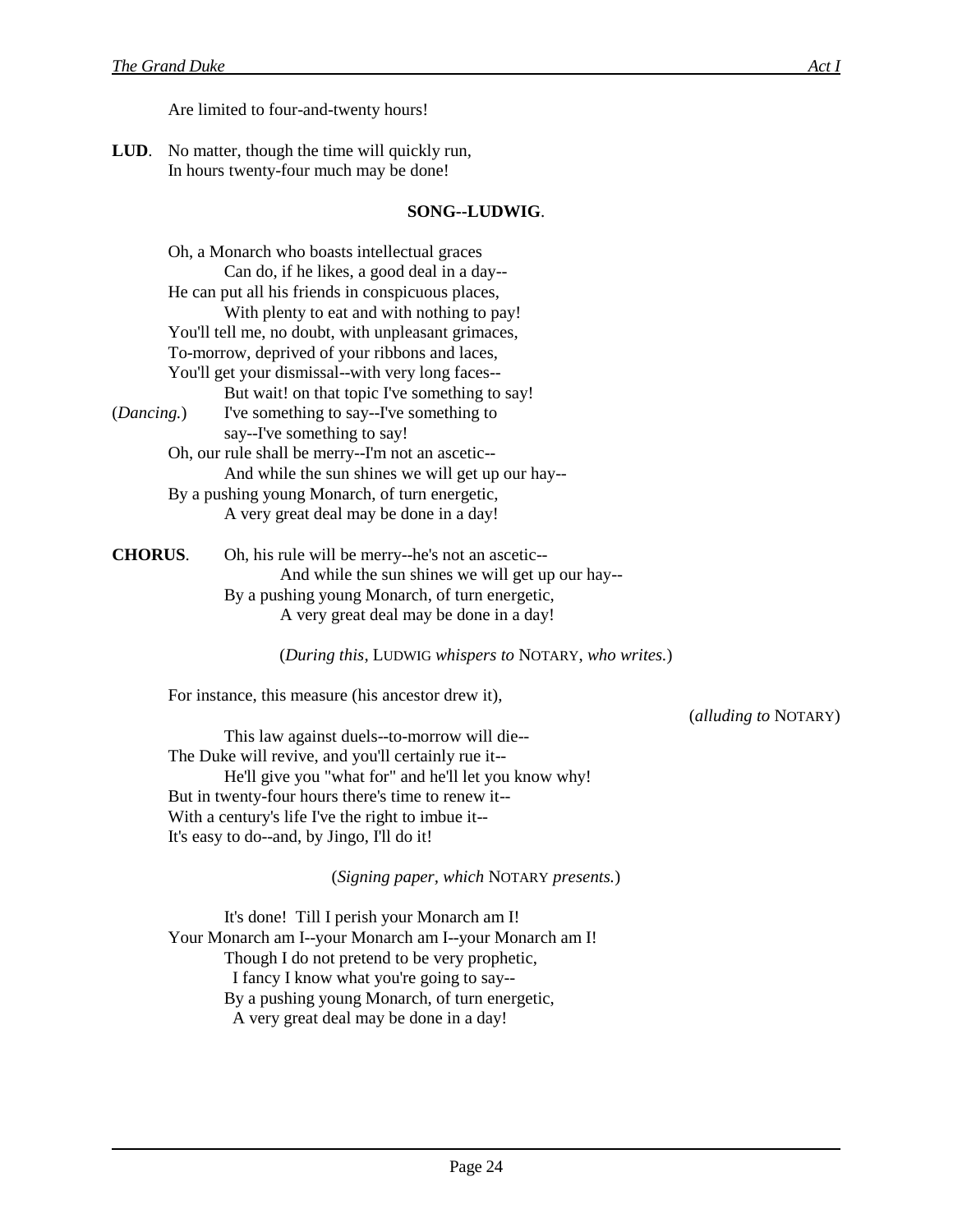**ALL** *(astonished)*.

Oh, it's simply uncanny, his power prophetic-- It's perfectly right--we *were* going to say, By a pushing young Monarch, of turn energetic, A very great deal may be done in a day!

#### *Enter* JULIA, *at back*.

**LUD**. *(recit.)*. This very afternoon--at two (about)-- The Court appointments will be given out. To each and all (for that was the condition) According to professional position!

ALL. **Hurrah!** Hurrah!

**JULIA**.Oh, Heav'n!

**ALL**. What's the matter?

- **JULIA** *(coming forward)*. According to professional position?
- **LUD**. According to professional position!
- **JULIA**. Then, horror! horror! horror! horror! horror!

**ALL**. Why, what's the matter? What's the matter? What's the matter? What's the matter?

#### **SONG--JULIA**. (LISA *clinging to her*.)

#### **JULIA**.Our duty, if we're wise,

We never shun. This Spartan rule applies To every one. In theatres, as in life, Each has her line-- This part--the Grand Duke's wife

**CHORUS**. Well, what's the matter?

**JULIA.** (Oh agony!) is mine!

- ALL. Oh, that's the matter, that's the matter, is it?
- **JULIA.** A maxim new I do not start--The canons of dramatic art Decree that this repulsive part (The Grand Duke's wife) Is mine!

**ALL**. Oh, *that's* the matter!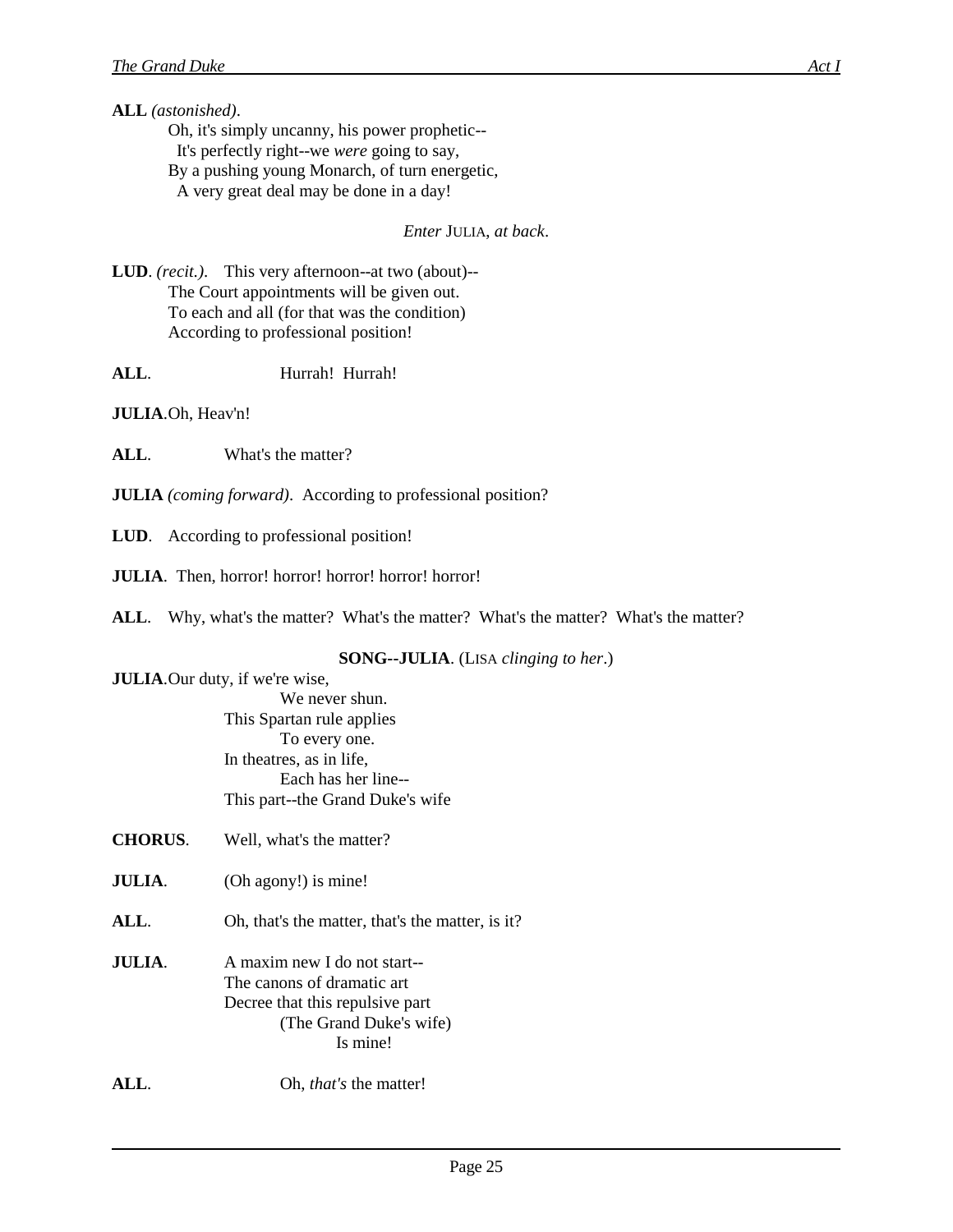**LUD.** I do not know--But time will show If that be so.

#### **DUET--LISA** *and* **JULIA**.

**LISA**. Oh, listen to me, dear-- I love him only, darling! Remember, oh, my pet, On him my heart is set This kindness do me, dear-Nor leave me lonely, darling! Be merciful, my pet, Our love do not forget!

**JULIA**.Now don't be foolish, dear--

You couldn't play it, darling! It's "leading business", pet And you're but a soubrette. So don't be mulish, dear-Although I say it, darling, It's not your line, my pet-- *I* play that part, you bet! I play that part-- I play that part, you bet! You bet! You bet!

(LISA *overwhelmed with grief*.)

**NOT**. The lady's right. Though Julia's engagement Was for the stage meant-- It certainly frees Ludwig from his Connubial promise. Though marriage contracts--or whate'er you call 'em-- Are very solemn, Dramatic contracts (which you all adore so) Are even more so!

**ALL.** That's very true! Though marriage contracts are very solemn, Dramatic contracts are even more so.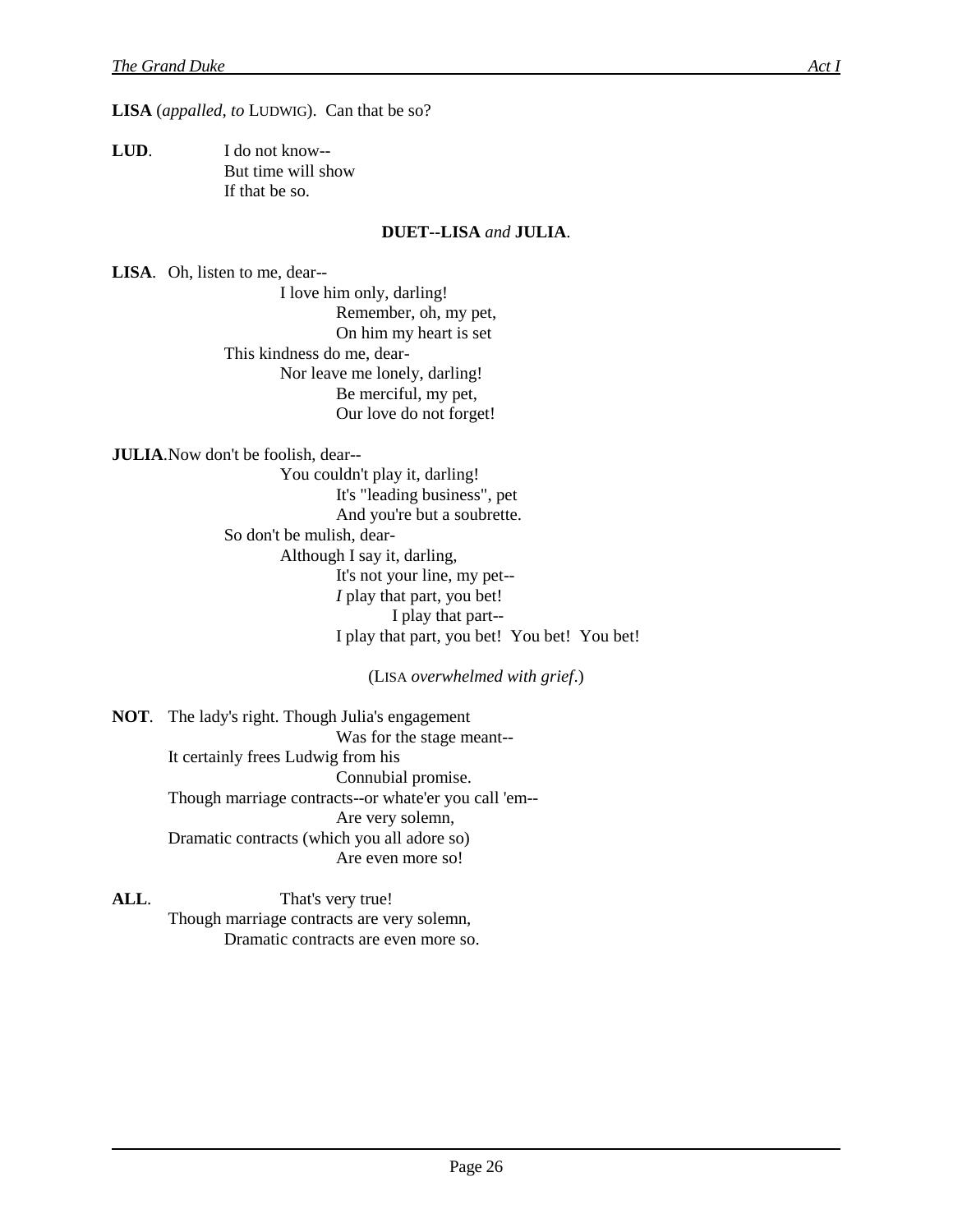## **SONG--LISA**.

The die is cast, My hope has perished! Farewell, O Past, Too bright to last, Yet fondly cherished! My light has fled, My hope is dead, Its doom is spoken-- My day is night, My wrong is right In all men's sight-- My heart is broken!

[*Exit weeping.*

**LUD**. *(recit.)*. Poor child, where will she go? What will she do?

**JULIA**. *That* isn't in your part, you know.

**LUD**. *(sighing)*. Quite true! *(With an effort.*) Depressing topics we'll not touch upon-- Let us begin as we are going on! For this will be a jolly Court, for little and for big!

**ALL**. Sing hey, the jolly jinks of Pfennig Halbpfennig!

**LUD**. From morn to night our lives shall be as merry as a grig!

- ALL. Sing hey, the jolly jinks of Pfennig Halbpfennig!
- **LUD**. All state and ceremony we'll eternally abolish-- We don't mean to insist upon unnecessary polish-- And, on the whole, I rather think you'll find our rule tollolish!
- **ALL**. Sing hey, the jolly jinks of Pfennig Halbpfennig!

**JULIA**.But stay--your new-made Court Without a courtly coat is. We shall require Some Court attire, And at a moment's notice. In clothes of common sort Your courtiers must not grovel; Your new *noblesse* Must have a dress Original and novel!

ALL. Now let us guess what kind of dress Would be both neat and novel.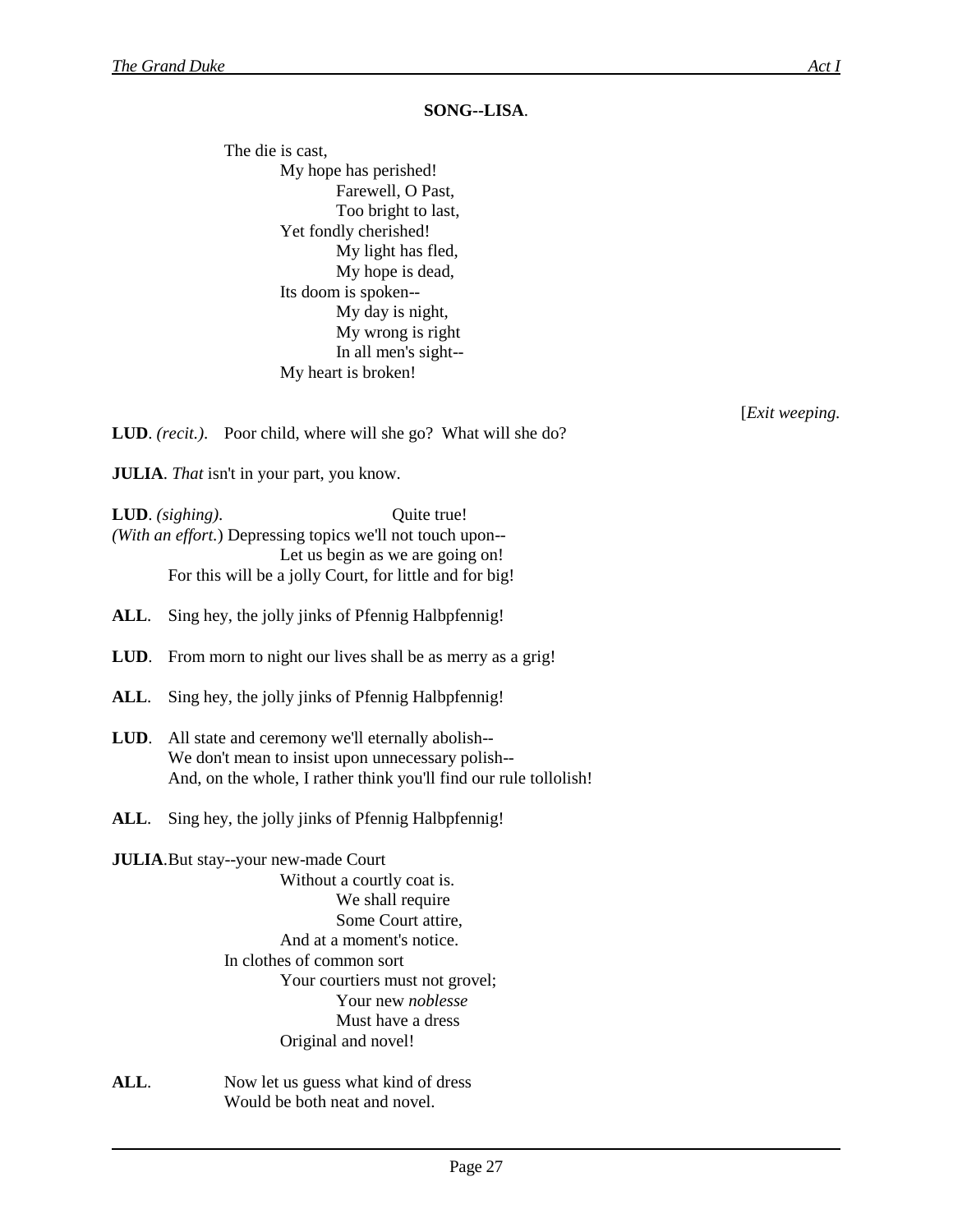*rest group round them*.)

| LUD.    | Old Athens we'll exhume!                                                                             |
|---------|------------------------------------------------------------------------------------------------------|
|         | The necessary dresses,                                                                               |
|         | Correct and true                                                                                     |
|         | (And all brand-new)                                                                                  |
|         | The company possesses.                                                                               |
|         | Henceforth our Court costume                                                                         |
|         | Shall live in song and story,                                                                        |
|         | For we'll upraise                                                                                    |
|         | The dead old days                                                                                    |
|         | Of Athens in her glory!                                                                              |
| ALL.    | Yes, let's upraise                                                                                   |
|         | The dead old days                                                                                    |
|         | Of Athens in her glory!                                                                              |
|         | Hurrah! Hurrah! Hurrah! Hurrah!                                                                      |
|         | Agreed! Agreed! Agreed!                                                                              |
| LUDWIG. | For this will be a jolly Court for little and for big!                                               |
| ALL.    | Sing hey, the jolly jinks of Pfennig Halbpfennig!                                                    |
| LUDWIG. | From morn to night our lives shall be merry as a grig!                                               |
| ALL.    | Sing hey, the jolly jinks of Pfennig Halbpfennig!                                                    |
|         | Sing hey, the jolly, jolly, jolly jinks!                                                             |
|         | Sing hey, sing hey, sing hey, sing hey, sing hey,                                                    |
|         | The jinks, the jolly jinks of Pfennig Halbpfennig!                                                   |
|         | The jolly, jolly jinks,                                                                              |
|         | The jolly, jolly jinks,                                                                              |
|         | The jolly, jolly, jolly, jolly, jolly, jolly jinks!                                                  |
|         | (They carry LUDWIG round stage and deposit him on the ironwork of well. JULIA stands by him, and the |
|         |                                                                                                      |

#### **END OF ACT I.**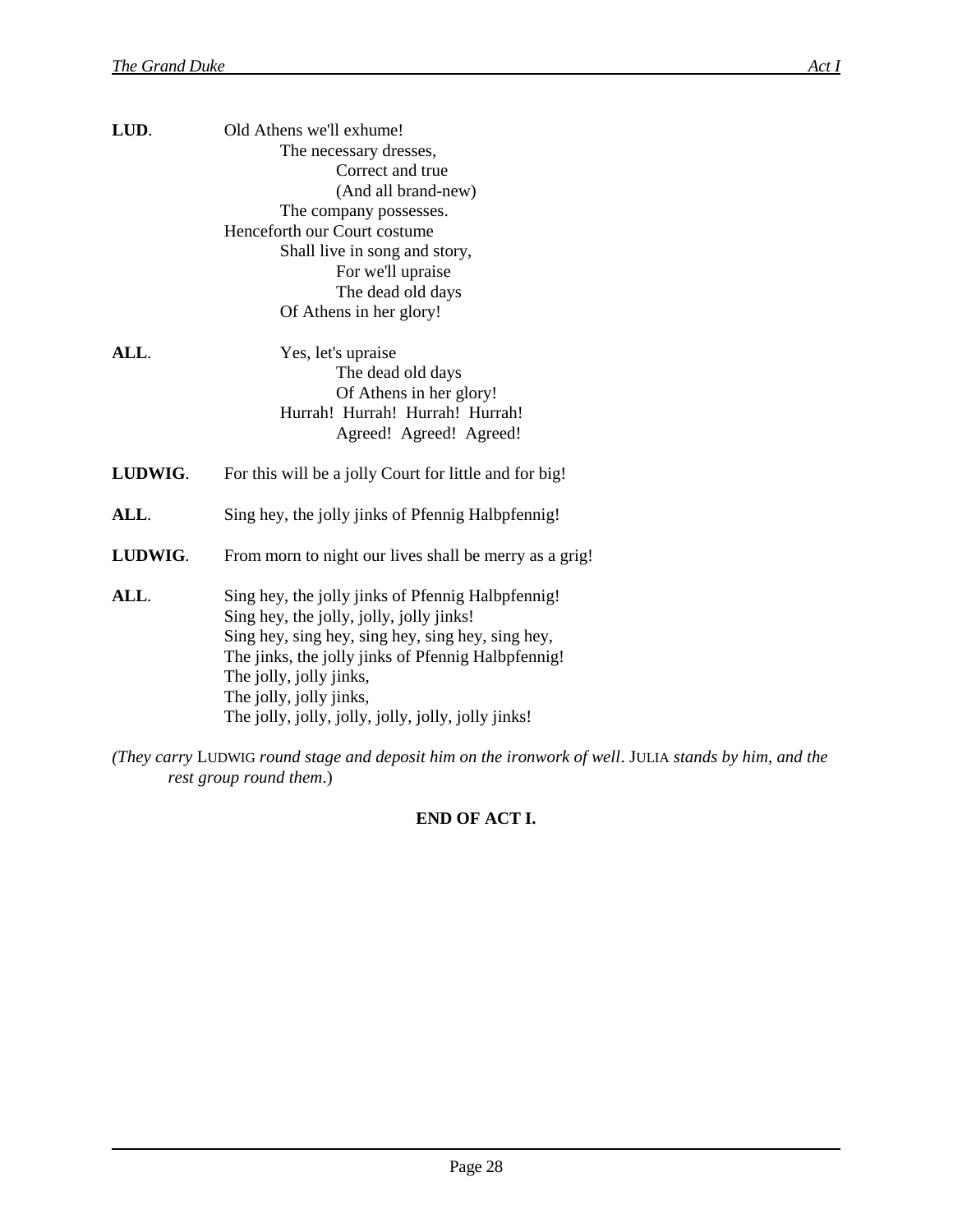## **ACT II.**

## (THE NEXT MORNING.)

SCENE.--*Entrance Hall of the Grand Ducal Palace.*

*Enter a procession of the members of the theatrical company (now dressed in the costumes of* Troilus and Cressida), *carrying garlands, playing on pipes, citharae, and cymbals, and heralding the return of* LUDWIG *and* JULIA *from the marriage ceremony, which has just taken place.*

## **CHORUS**.

As before you we defile, Eloia! Eloia! Pray you, gentles, do not smile If we shout, in classic style, Eloia! Ludwig and his Julia true Wedded are each other to-- So we sing, till all is blue, Eloia! Eloia! Opoponax! Eloia!

Wreaths of bay and ivy twine, Eloia! Eloia! Fill the bowl with thespian wine, And to revelry incline-- Eloia!

For as gaily we pass on Probably we shall, anon, Sing a Diergeticon-- Eloia! Eloia! Opoponax! Eloia!

## **RECIT**.--**LUDWIG**.

Your loyalty our Ducal heartstrings touches: Allow me to present your new Grand Duchess. Should she offend, you'll graciously excuse her-- And kindly recollect *I* didn't choose her!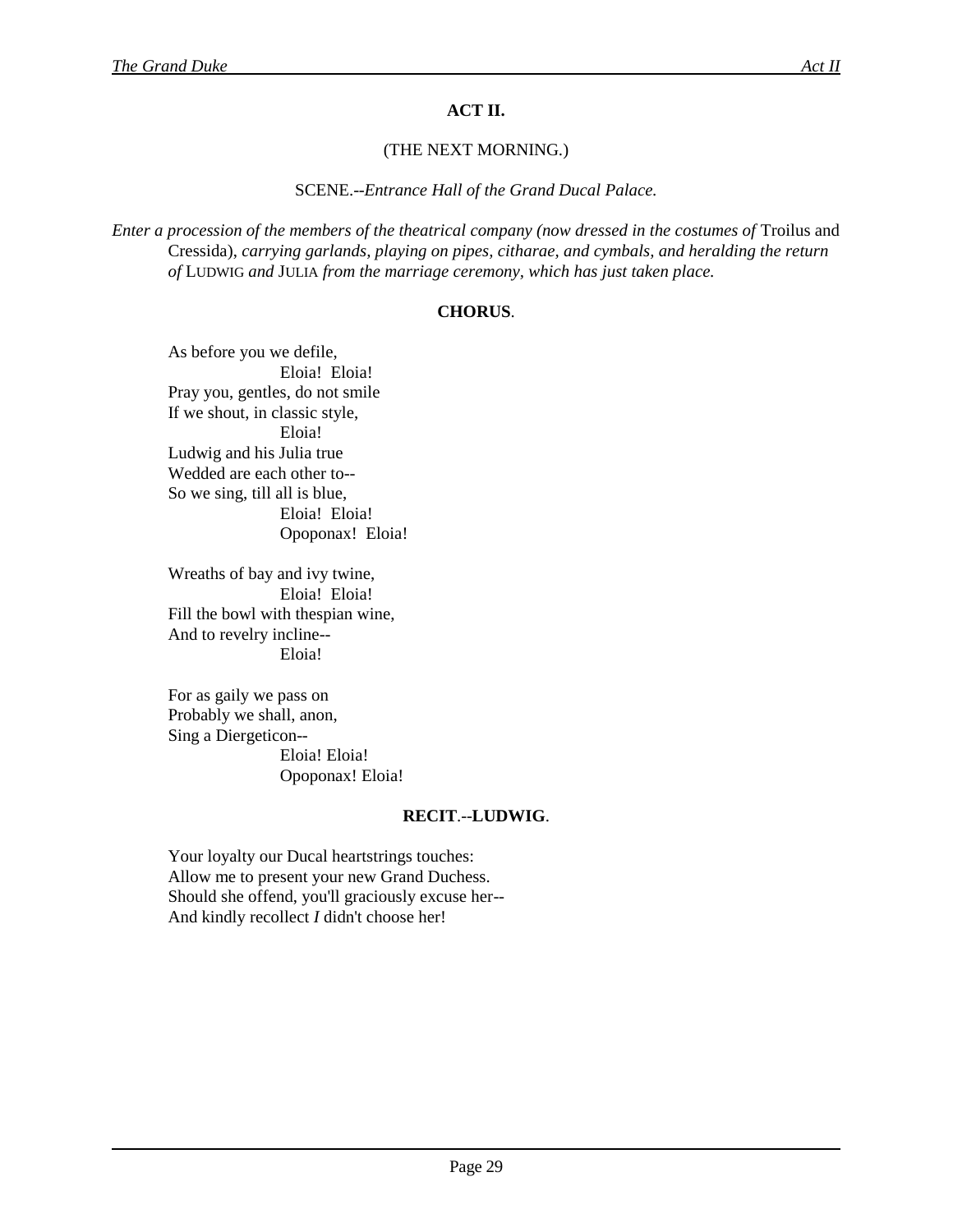|                | At the outset I may mention it's my sovereign intention                         |
|----------------|---------------------------------------------------------------------------------|
|                | To revive the classic memories of Athens at its best,                           |
|                | For the company possesses all the necessary dresses                             |
|                | And a course of quiet cramming will supply us with the rest.                    |
|                | This return to classic ages is considered in their wages,                       |
|                | Which are always calculated by the day or by the week--                         |
|                | And I'll pay 'em (if they'll back me) all in <i>oboloi</i> and <i>drachma</i> , |
|                | Which they'll get (if they prefer it) at the Kalends that are Greek!            |
|                | In the period Socratic every dining-room was Attic                              |
|                | (Which suggests an architecture of a topsy-turvy kind),                         |
|                | But they mixed their wine with water--which I'm sure they didn't oughter--      |
|                | And we modern Saxons know a trick worth two of that, I think!                   |
|                | (Confidentially to audience.)                                                   |
|                | At this juncture I may mention                                                  |
|                | That this erudition sham                                                        |
|                | Is but classical pretension,                                                    |
|                | The result of steady "cram.":                                                   |
|                | Periphrastic methods spurning,                                                  |
|                | To this audience discerning                                                     |
|                | I admit this show of learning                                                   |
|                | Is the fruit of steady "cram."!                                                 |
| <b>CHORUS.</b> | Periphrastic methods spurnin,.                                                  |
|                | To this audience discerning                                                     |
|                | I admit this show of learning                                                   |
|                | Is the fruit of steady "cram."!                                                 |

Yes, on reconsideration, there are customs of that nation Which are not in strict accordance with the habits of our day, And when I come to codify, their rules I mean to modify, Or Mrs. Grundy, p'r'aps, may have a word or two to say. For they hadn't macintoshes or umbrellas or goloshes-- And a shower with their dresses must have played the very deuce, And it must have been unpleasing when they caught a fit of sneezing, For, it seems, of pocket-handkerchiefs they didn't know the use. They wore little underclothing--scarcely anything--or nothing-- And their dress of Coan silk was quite transparent in design-- Well, in fact, in summer weather, something like the "altogether" And it's *there*, I rather fancy, I shall have to draw the line! *(Confidentially to audience.)* And again I wish to mention That this erudition sham Is but classical pretension, The result of steady "cram." Yet my classic lore aggressive (If you'll pardon the possessive) Is exceedingly impressive When you're passing an exam.

**CHORUS**. Yet his classic lore, etc.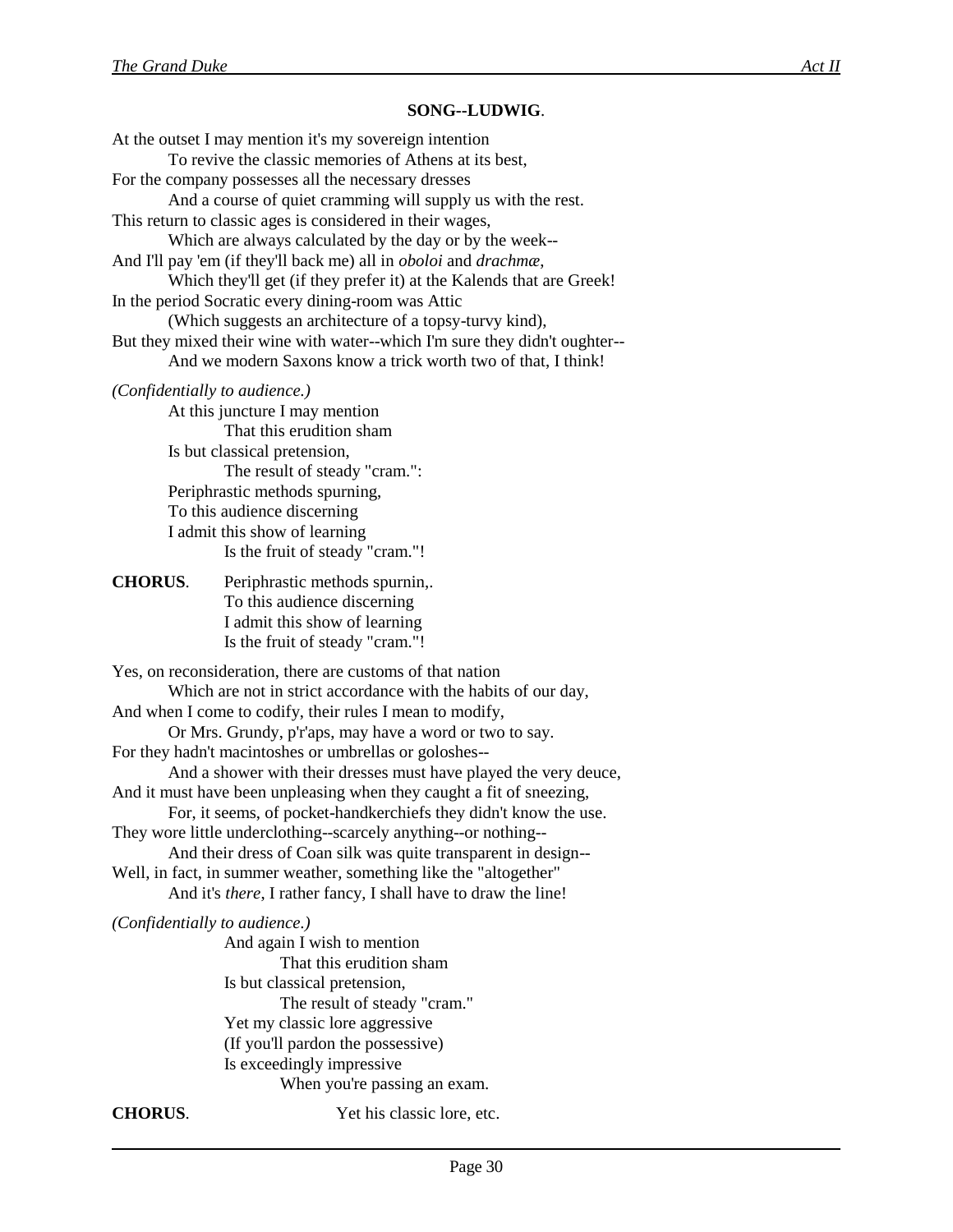|         | Wreaths of bay and ivy twine,                                                                                                                                                                                                                                                                                                    |
|---------|----------------------------------------------------------------------------------------------------------------------------------------------------------------------------------------------------------------------------------------------------------------------------------------------------------------------------------|
|         | Eloia! Eloia!<br>Fill the bowl with thespian wine,                                                                                                                                                                                                                                                                               |
|         | And to revelry incline--<br>Eloia!                                                                                                                                                                                                                                                                                               |
|         | [Exeunt Chorus. Manent LUDWIG and JULIA                                                                                                                                                                                                                                                                                          |
| Julia:  | And now that everybody has gone, and we're happily and comfortably married, I<br>want to have a few words with my new-born husband.                                                                                                                                                                                              |
| Ludwig: | <i>{aside}</i> Yes, I expect you'll often have a few words with your new-born husband!<br><i>{aloud}</i> Well, what is it?                                                                                                                                                                                                       |
| Julia:  | Why, I've been thinking that as you and I have to play our parts for life, it is most<br>essential that we should come to a definite understanding as to how they shall be<br>rendered. Now, I've been considering how I can make the most of this part, the<br>Grand Duchess.                                                   |
| Ludwig: | Have you? Well, if you'll take my advice, I shouldn't make it another one of your<br>hoity-toity vixenish viragos.                                                                                                                                                                                                               |
| Julia:  | You think not?                                                                                                                                                                                                                                                                                                                   |
| Ludwig: | Oh, I'm quite clear about that. I should make her a tender, gentle, submissive,<br>affectionate (but not too affectionate) child-wife - timidly anxious to coil herself<br>into her husband's heart, but kept in check by an awestruck reverence for his exalted<br>intellectual qualities and his majestic personal appearance. |
| Julia:  | Oh, that is your idea of a good part?                                                                                                                                                                                                                                                                                            |
| Ludwig: | $Yes - a$ wife who regards her husband's slightest wish as an inflexible law. A<br>crushed, despairing violet, whose blighted existence would culminate (all too soon)<br>in a lonely and pathetic death-scene! A fine part, my dear.                                                                                            |
| Julia:  | Yes. There's a good deal to be said for your view of it. Now there are some<br>actresses whom it would fit like a glove.                                                                                                                                                                                                         |
| Ludwig: | <i>{aside}</i> I wish I'd married one of 'em                                                                                                                                                                                                                                                                                     |
| Julia:  | But, you see I must consider my temperament. For instance, my temperament would<br>demand some strong scenes of justifiable jealousy.                                                                                                                                                                                            |
| Ludwig: | Oh, there's no difficulty about that. You shall have them.                                                                                                                                                                                                                                                                       |
| Julia:  | With a lovely but detested rival -                                                                                                                                                                                                                                                                                               |
| Ludwig: | Oh, I'll provide the rival.                                                                                                                                                                                                                                                                                                      |
| Julia:  | Whom I should $stab - stab$ - stab!                                                                                                                                                                                                                                                                                              |
| Ludwig: | Oh, I wouldn't stab her. It's been done to death. I should treat her with a silent and<br>contemptuous disdain, and delicately withdraw from a position which, to one of your<br>sensitive nature, would be absolutely untenable. Dear me, I can see you delicately<br>withdrawing, up centre and off!                           |
| Julia:  | Can you?                                                                                                                                                                                                                                                                                                                         |
| Ludwig: | Yes. It's a fine situation – and in your hands, full of quiet pathos!                                                                                                                                                                                                                                                            |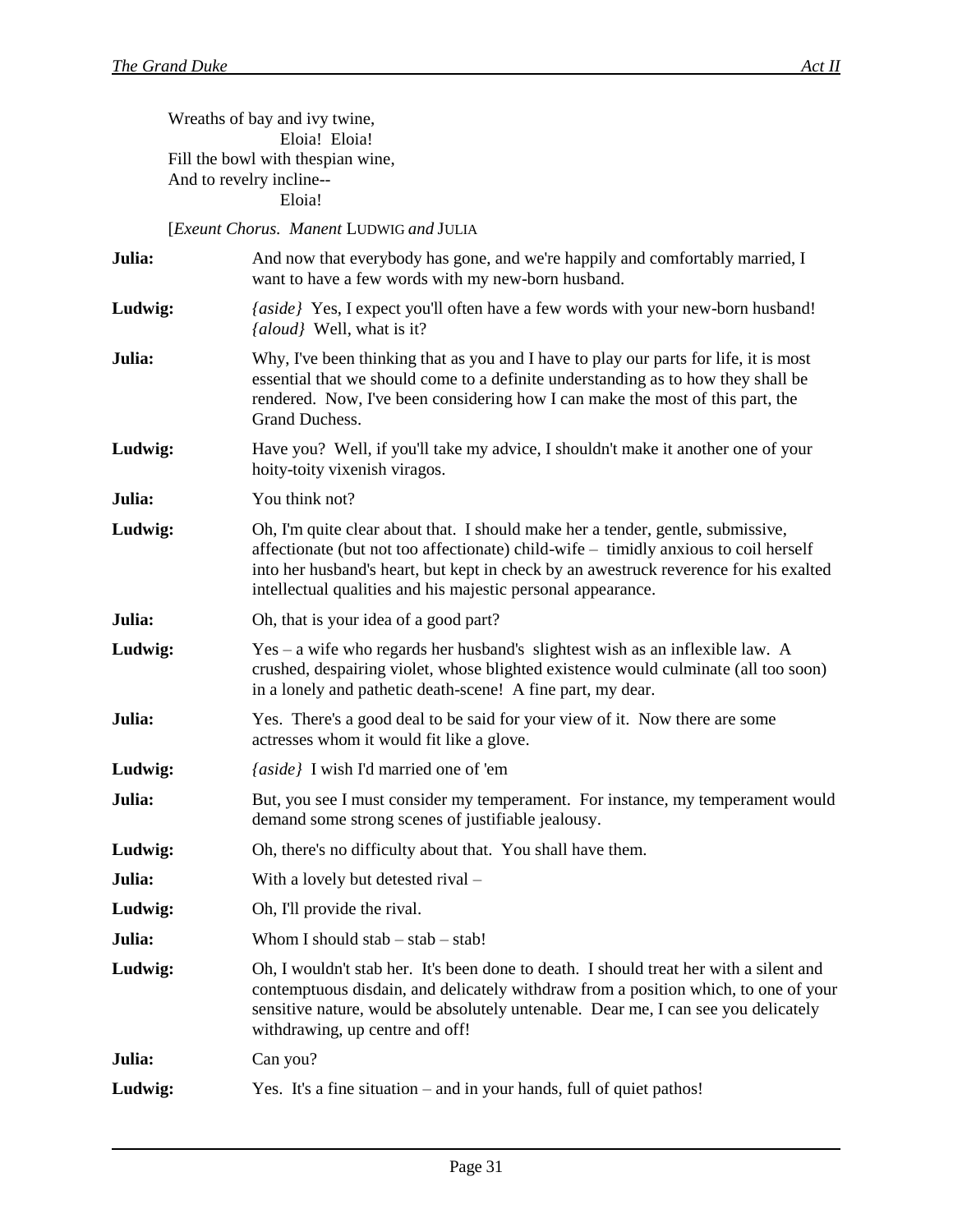#### **DUET--LUDWIG** *and* **JULIA**.

**LUD**. Now Julia, come, Consider it from This dainty point of view-- A timid tender Feminine gender, Prompt to coyly coo-- Yet silence seeking, Seldom speaking Till she's spoken to-- A comfy, cosy, Rosy-posy Innocent *ingenoo*! The part you're suited to-- (To give the deuce her due) A sweet (O, jiminy!) Miminy-piminy, Innocent inge*noo*! **JULIA**.I'm much obliged to you,

I don't think that would do!

#### **ENSEMBLE**.

## **LUD**. **JULIA**.

| A sweet $(O, jiminy!)$<br>Miminy-piminy,<br>Innocent ingenoo! |                                               | To play (O, jiminy!)<br>Miminy-piminy,<br>Innocent ingenoo! |
|---------------------------------------------------------------|-----------------------------------------------|-------------------------------------------------------------|
|                                                               | <b>JULIA</b> . You forget my special magic    |                                                             |
|                                                               | (In a high dramatic sense)                    |                                                             |
|                                                               | Lies in situations tragic--                   |                                                             |
|                                                               | Undeniably intense.                           |                                                             |
|                                                               | As I've justified promotion                   |                                                             |
|                                                               | In the histrionic art,                        |                                                             |
|                                                               | I'll submit to you my notion                  |                                                             |
|                                                               | Of a first-rate part.                         |                                                             |
| LUD.                                                          | Well, let us see your notion                  |                                                             |
|                                                               | Of a first-rate part.                         |                                                             |
| <b>JULIA</b> (dramatically).                                  |                                               |                                                             |
|                                                               | I have a rival! Frenzy-thrilled,              |                                                             |
|                                                               | I find you both together!                     |                                                             |
|                                                               | My heart stands still--with horror chilled--- |                                                             |
|                                                               | Hard as the millstone nether!                 |                                                             |
|                                                               | Then softly, slyly, snaily, snaky--           |                                                             |
|                                                               | Crawly, creepy, quaily, quaky--               |                                                             |
|                                                               | I track her on her homeward way,              |                                                             |
|                                                               | As panther tracks her fated prey!             |                                                             |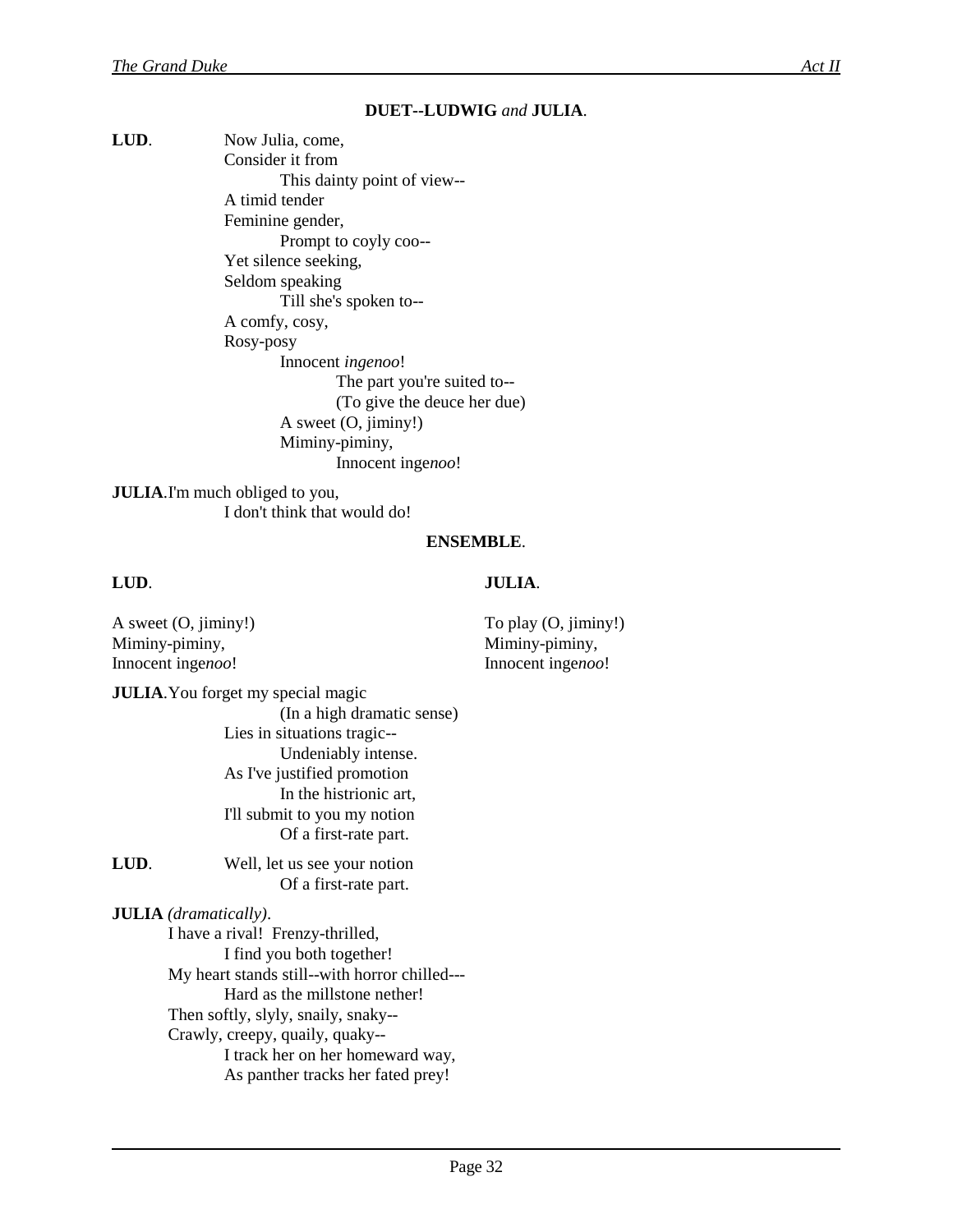*(Furiously.)* I fly at her soft white throat-- The lily-white laughing leman! On her agonized gaze I gloat With the glee of a dancing demon! My rival she--I have no doubt of her--- So I hold on--till the breath is out of her! --till the breath is out of her!

And then--Remorse! Remorse! O cold unpleasant corse, Avaunt! Avaunt! That lifeless form I gaze upon-- That face, still warm But weirdly wan-- Those eyes of glass I contemplate-- And then, alas! Too late--too late! I find she is--your Aunt! *(Shuddering.)* Remorse! Remorse!

> Then, mad--mad--mad! With fancies wild--chimerical-- Now sorrowful--silent--sad-- Now hullaballoo hysterical! Ha! ha! ha! ha! But whether I'm sad or whether I'm glad, Mad! mad! mad! mad!

This calls for the resources of a high-class art, And satisfies my notion of a first-rate part!

#### **ENSEMBLE**.

#### **LUD**. **JULIA**.

And satisfies her notion And satisfies my notion

of a first-rate part! of a first-rate part!

*[Exit* JULIA

*Enter all the Chorus, hurriedly, and in great excitement.*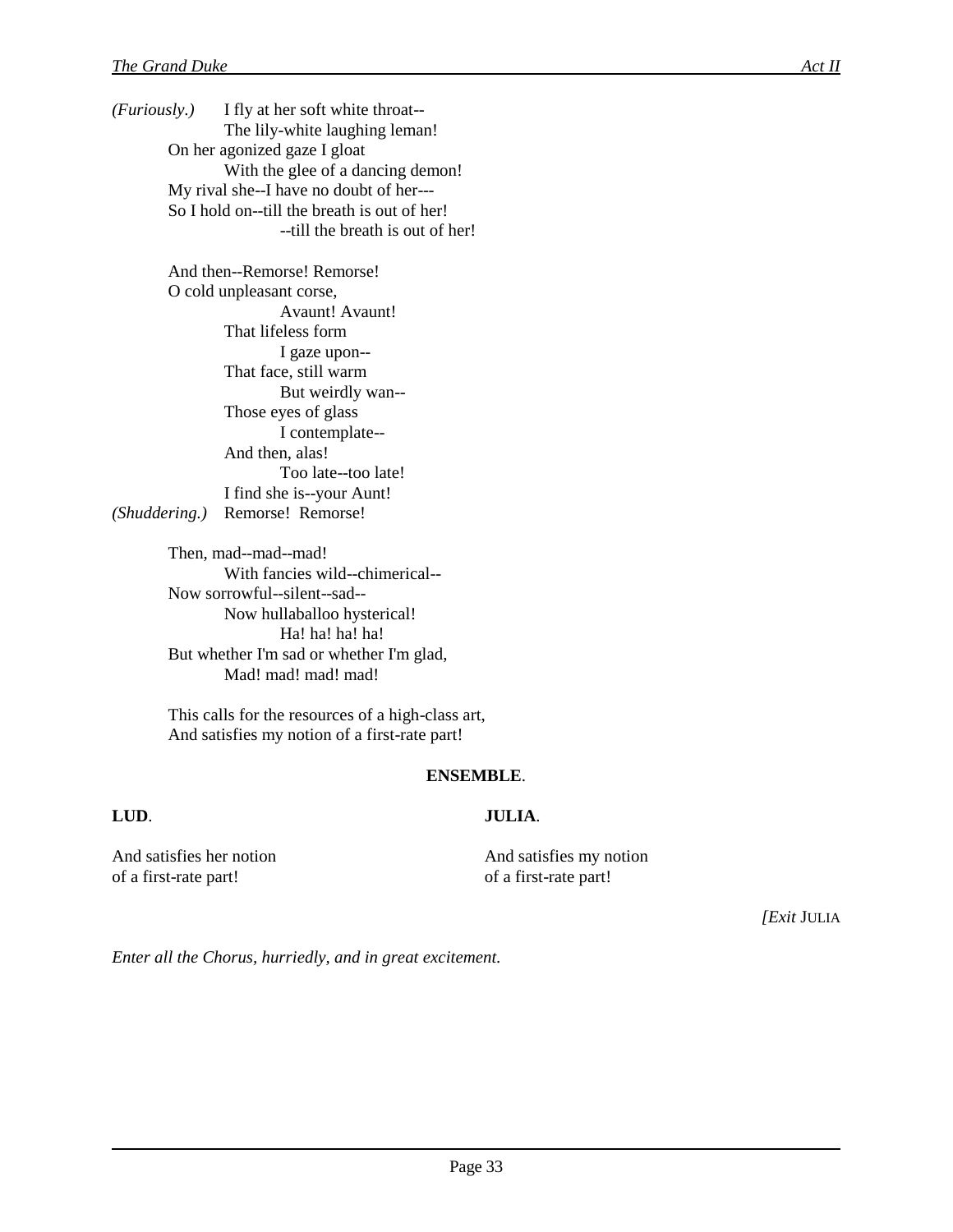## **CHORUS**.

Your Highness, there's a party at the door-- Your Highness, at the door there is a party-- She says that we expect her, But we do not recollect her, For we never saw her countenance before!

With rage and indignation she is rife, Because our welcome wasn't very hearty-- She's as sulky as a super, And she's swearing like a trooper, O, you never heard such language in your life!

#### *Enter* BARONESS VON KRAKENFELDT, *in a fury*.

**BAR**. With fury indescribable I burn! With rage I'm nearly ready to explode! There'll be grief and tribulation when I learn To whom this slight unbearable is owed! For whatever may be due I'll pay it double-- There'll be terror indescribable and trouble!

With a hurly-burly and a hubble-bubble

I'll pay you for this pretty episode!

**ALL**. Oh, whatever may be due she'll pay it double!-- It's very good of her to take the trouble-- But we don't know what she means by "hubble-bubble"-- No doubt it's an expression *à la mode*.

#### **BAR**. (*to* LUDWIG). Do you know who I am?

**LUD**. *(examining her)*. I don't; Your countenance I can't fix, my dear.

**BAR**. This proves I'm not a sham. *(Showing pocket-handkerchief.)*

- **LUD**. *(examining it)*. It won't; It only says "Krakenfeldt, Six," my dear.
- **BAR**. Express your grief profound!
- **LUD**. I shan't!

This tone I never allow, my love.

**BAR**. Rudolph at once produce!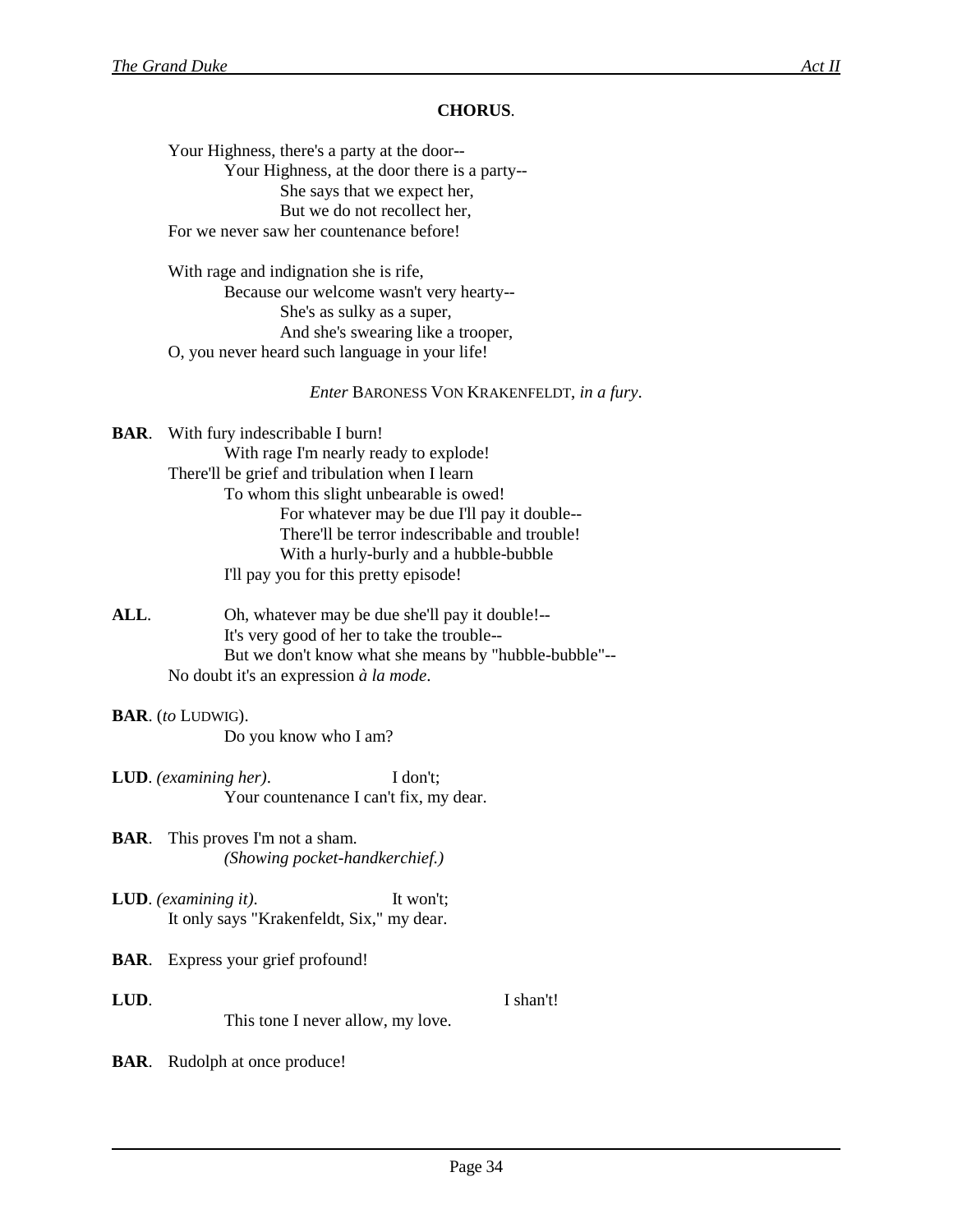| LUD. |                                     | I can't: |
|------|-------------------------------------|----------|
|      | He isn't at home just now, my love. |          |

**BAR**. *(astonished)*. He isn't at home just now!

**ALL.** He isn't at home just now,

*(Dancing derisively.)* He has an appointment particular, very-You'll find him, I think, in the town cemetery; And that's how we come to be making so merry, For he isn't at home just now! He isn't at home just now!

- **BAR**. But bless my heart and soul alive, it's impudence personified! I've come here to be matrimonially matrimonified!
- **LUD**. For any disappointment I am sorry unaffectedly, But yesterday that nobleman expired quite unexpectedly--

ALL *(sobbing)*. Tol the riddle lol! Tol the riddle lol! Tol the riddle, lol the riddle, lol lol lay! *(Then laughing wildly.)* Tol the riddle, lol the riddle, lol lol lay!

| <b>Baroness:</b> | <i>{aside}</i> But what in the world am I to do? I was to have married him today! <i>{aloud}</i><br>Is this Court Mourning or a Fancy Ball?                                                                                                                                                |
|------------------|--------------------------------------------------------------------------------------------------------------------------------------------------------------------------------------------------------------------------------------------------------------------------------------------|
| Ludwig:          | Well, it's a delicate combination of both effects. It is intended to express<br>inconsolable grief for the decease of the late Duke and ebullient joy at the accession<br>of his successor. I am his successor. Permit me to present you to my Grand Duchess.<br><i>{indicating Julia}</i> |
| <b>Baroness:</b> | <b>Your Grand Duchess?</b>                                                                                                                                                                                                                                                                 |
| Ludwig:          | We were married only half-an-hour ago.                                                                                                                                                                                                                                                     |
| <b>Baroness:</b> | Exactly. I thought she seemed new to the position.                                                                                                                                                                                                                                         |
| Julia:           | Ma'am, I don't know who you are, but I flatter myself I can do justice to any part on<br>the very shortest notice.                                                                                                                                                                         |
| <b>Baroness:</b> | My dear, under the circumstances you are doing admirably. It's so difficult to be a<br>lady when one isn't born to it.                                                                                                                                                                     |
| Julia:           | <i>{in a rage, to Ludwig}</i> Am I to stand this?                                                                                                                                                                                                                                          |
| <b>Baroness:</b> | <i>(Ignoring her)</i> And now tell me all about this distressing circumstance. How did<br>the Grand Duke die?                                                                                                                                                                              |
| Ludwig:          | He perished nobly $-$ in a Statutory Duel.                                                                                                                                                                                                                                                 |
| <b>Baroness:</b> | In a Statutory Duel? But that's only a civil death! – and the Act expires today, and<br>then he will come to life again!                                                                                                                                                                   |
| Ludwig:          | Well, no. Anxious to inaugurate my reign by conferring some inestimable boon on<br>my people, I signalized this occasion by reviving the law for another hundred years.<br>(Chorus: "Hurrah!")                                                                                             |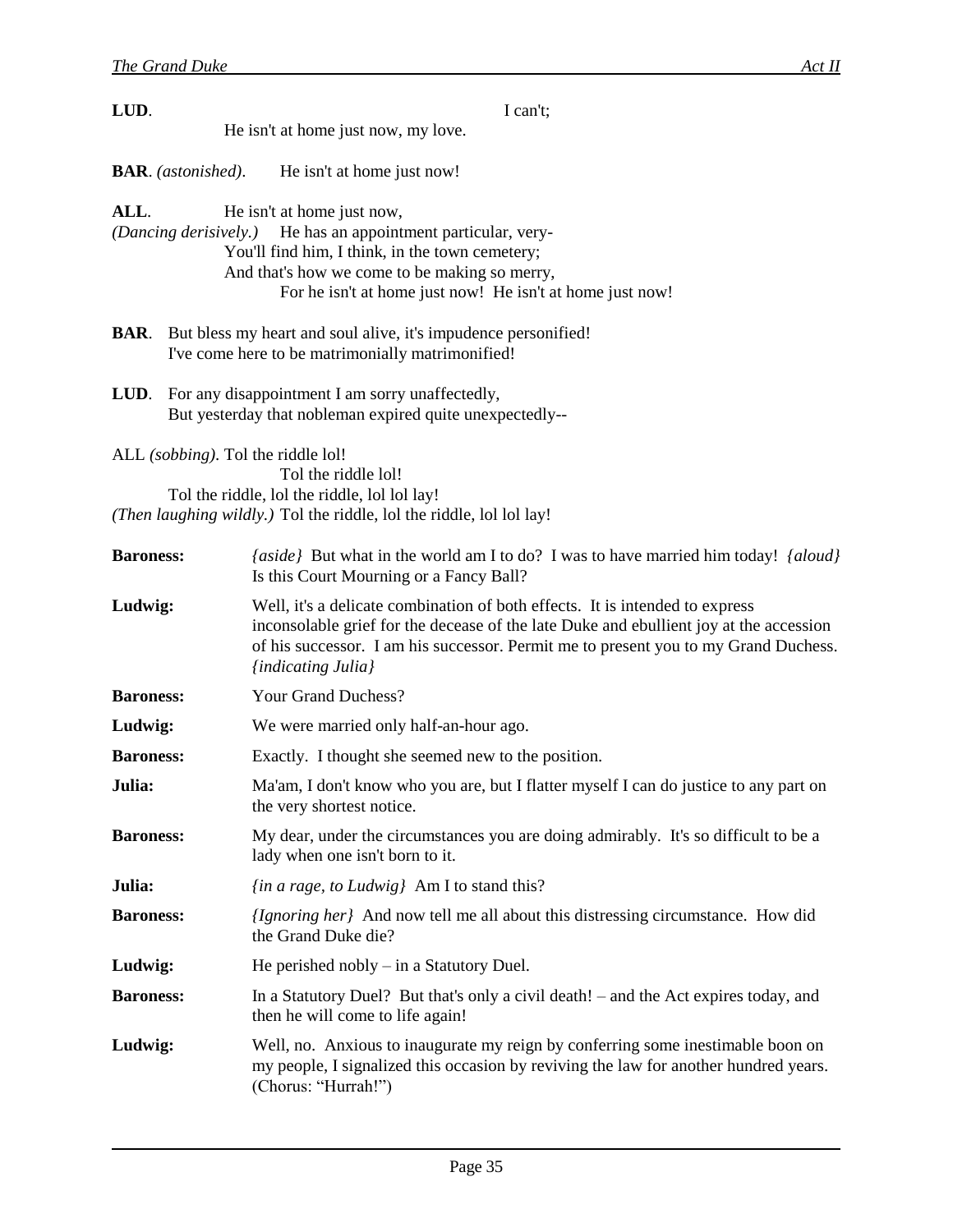| <b>Baroness:</b> | For another hundred years! Then set the merry joy-bells ringing! And let us rejoice<br>today, if we never rejoice again!                                                                                                      |
|------------------|-------------------------------------------------------------------------------------------------------------------------------------------------------------------------------------------------------------------------------|
| Ludwig:          | But I don't think I quite understand. We have already rejoiced a good deal.                                                                                                                                                   |
| <b>Baroness:</b> | Happy man, you little know the good things you are in for. When you killed<br>Rudolph you adopted all his overwhelming responsibilities. Know then that I,<br>Caroline von Krakenfeldt, am the most overwhelming of them all! |
| Ludwig:          | But stop, $stop - I've$ just been married to somebody else!                                                                                                                                                                   |
| Julia:           | Yes, ma'am, to somebody else, ma'am! Do you understand, ma'am? To somebody<br>else!                                                                                                                                           |
| <b>Baroness:</b> | Do keep this young woman quiet!                                                                                                                                                                                               |
| Julia:           | Do you suppose I intend to give up a magnificent part without a struggle?                                                                                                                                                     |
| Ludwig:          | My good girl, she has the law on her side. Let us both bear this calamity with<br>resignation. If you must struggle, go away and struggle in the seclusion of your<br>chamber. There's a dear                                 |

#### **SONG--BARONESS** *and* **CHORUS**.

|      | Now away to the wedding we go,        |
|------|---------------------------------------|
|      | So summon the charioteers--           |
|      | No kind of reluctance they show       |
|      | To embark on their married careers.   |
|      | Though Julia's emotion may flow       |
|      | For the rest of her maidenly years,   |
| ALL. | To the wedding we'll eagerly go,      |
|      | So summon, so summon the charioteers! |
|      |                                       |

Now away, etc.

*(All dance off to wedding except* JULIA.)

## **RECIT**.--**JULIA**.

So ends my dream--so fades my vision fair! Of hope no gleam--distraction and despair! My cherished dream, the Ducal throne to share That aim supreme has vanished into air!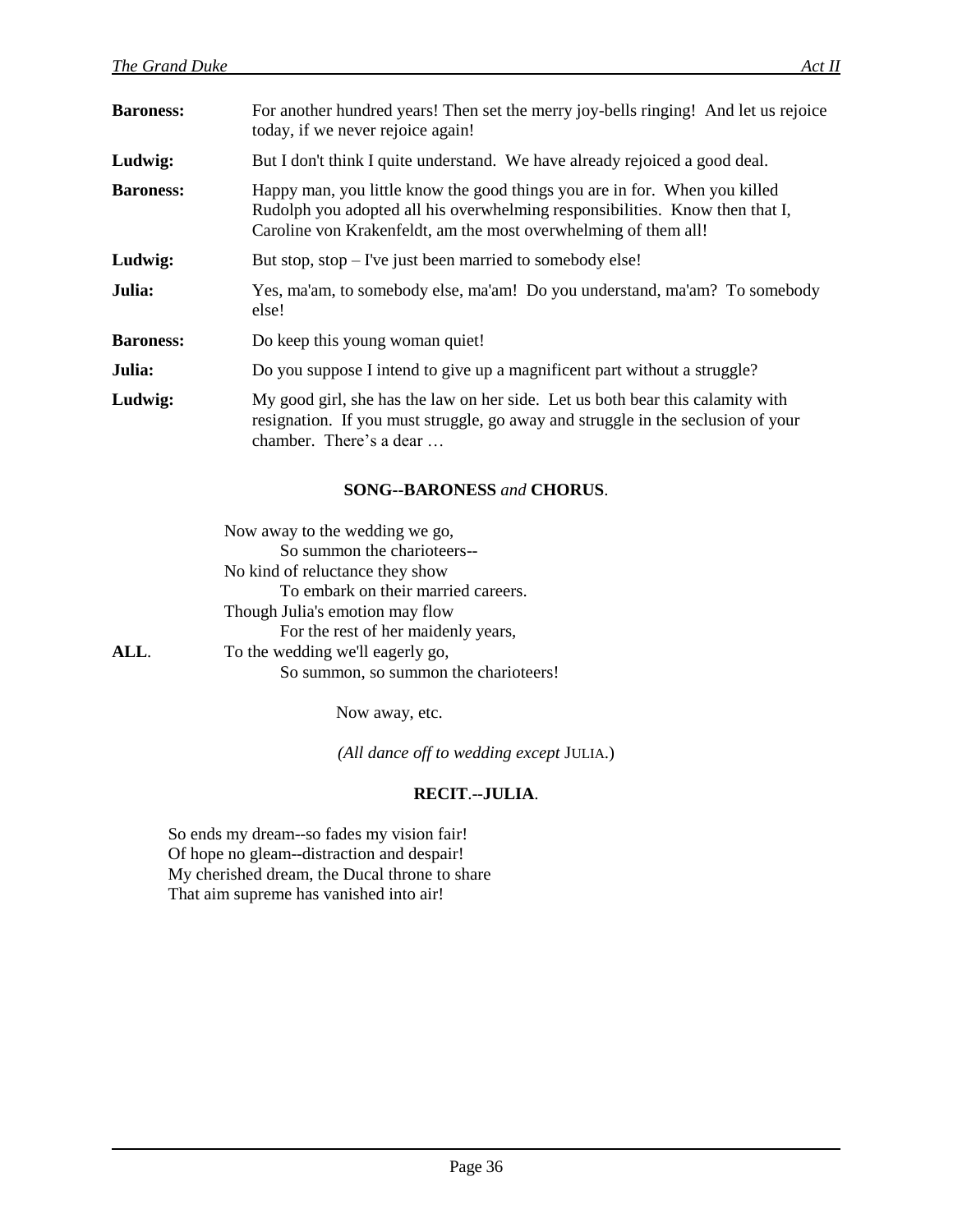## **SONG--JULIA**.

|                                                                     | Broken every promise plighted--                                                                                                                                                                                                                                                                                                                                                                                     |  |
|---------------------------------------------------------------------|---------------------------------------------------------------------------------------------------------------------------------------------------------------------------------------------------------------------------------------------------------------------------------------------------------------------------------------------------------------------------------------------------------------------|--|
| All is darksome--all is dreary.<br>Every new-born hope is blighted! |                                                                                                                                                                                                                                                                                                                                                                                                                     |  |
|                                                                     | Sad and sorry--weak and weary!                                                                                                                                                                                                                                                                                                                                                                                      |  |
|                                                                     |                                                                                                                                                                                                                                                                                                                                                                                                                     |  |
|                                                                     | No, no! Let the bygone go by!                                                                                                                                                                                                                                                                                                                                                                                       |  |
|                                                                     | No good ever came of repining:                                                                                                                                                                                                                                                                                                                                                                                      |  |
|                                                                     | If to-day there are clouds o'er the sky,                                                                                                                                                                                                                                                                                                                                                                            |  |
|                                                                     | To-morrow the sun may be shining!                                                                                                                                                                                                                                                                                                                                                                                   |  |
|                                                                     | God save you, To-morrow!<br>Your servant, To-morrow!                                                                                                                                                                                                                                                                                                                                                                |  |
|                                                                     | God save you, To-morrow, To-morrow, To-morrow!                                                                                                                                                                                                                                                                                                                                                                      |  |
|                                                                     | [Exit JULIA.]                                                                                                                                                                                                                                                                                                                                                                                                       |  |
|                                                                     | Enter ERNEST.                                                                                                                                                                                                                                                                                                                                                                                                       |  |
| <b>Ernest:</b>                                                      | It's of no use $-$ I can't wait any longer. I must know what is going on. <i>{Looking off.}</i><br>Why, what's that? A wedding procession winding down the hill, dressed in my<br><b>Troilus and Cressida</b> costumes! That's Ludwig's doing! I see how it is $-$ he found<br>the time hang heavy on his hands, and is amusing himself by getting married to Lisa.<br>$No$ – it can't be to Lisa, for here she is! |  |
| <i>{Enter Lisa}</i>                                                 |                                                                                                                                                                                                                                                                                                                                                                                                                     |  |
| Lisa:                                                               | <i>{not seeing him}</i> I really cannot stand seeing my Ludwig married twice in one day to<br>somebody else!                                                                                                                                                                                                                                                                                                        |  |
| <b>Ernest:</b>                                                      | Lisa! {Lisa sees him, and stands as if transfixed with horror.}                                                                                                                                                                                                                                                                                                                                                     |  |
| <b>Ernest:</b>                                                      | Come here – why, what's the matter – I simply want to ask you <i>{Lisa suddenly</i><br>turns and bolts off.}                                                                                                                                                                                                                                                                                                        |  |
| <b>Ernest:</b>                                                      | Why, what's the matter with the little fool? One would think she saw a ghost! But if<br>he's not marrying Lisa, whom is he marrying? {Suddenly} Julia! {Much overcome}<br>I see it all! The scoundrel! He had to adopt all my responsibilities, and he's<br>shabbily taken advantage of the situation to marry the girl I'm engaged to! But no, it<br>can't be Julia, for here she is!                              |  |
| {Enter Julia.}                                                      |                                                                                                                                                                                                                                                                                                                                                                                                                     |  |
| Julia:                                                              | <i>{not seeing him}</i> I've made up my mind. I won't stand it! I'll send in my notice at<br>once!                                                                                                                                                                                                                                                                                                                  |  |
| <b>Ernest:</b>                                                      | Julia! Oh, what a relief!                                                                                                                                                                                                                                                                                                                                                                                           |  |
| {Julia gazes at him as if transfixed.}                              |                                                                                                                                                                                                                                                                                                                                                                                                                     |  |
| <b>Ernest:</b>                                                      | Then you've not married Ludwig? You are still true to me?                                                                                                                                                                                                                                                                                                                                                           |  |
|                                                                     | {Julia turns and bolts in grotesque horror. Ernest follows and stops her.}                                                                                                                                                                                                                                                                                                                                          |  |
| <b>Ernest:</b>                                                      | Don't run away! Listen to me. Are you all crazy?                                                                                                                                                                                                                                                                                                                                                                    |  |
| Julia:                                                              | <i>(in affected terror)</i> What would you with me, spectre? Oh, ain't his eyes sepulchral!<br>And ain't his voice hollow! What are you doing out of your tomb at this time of day<br>- apparition?                                                                                                                                                                                                                 |  |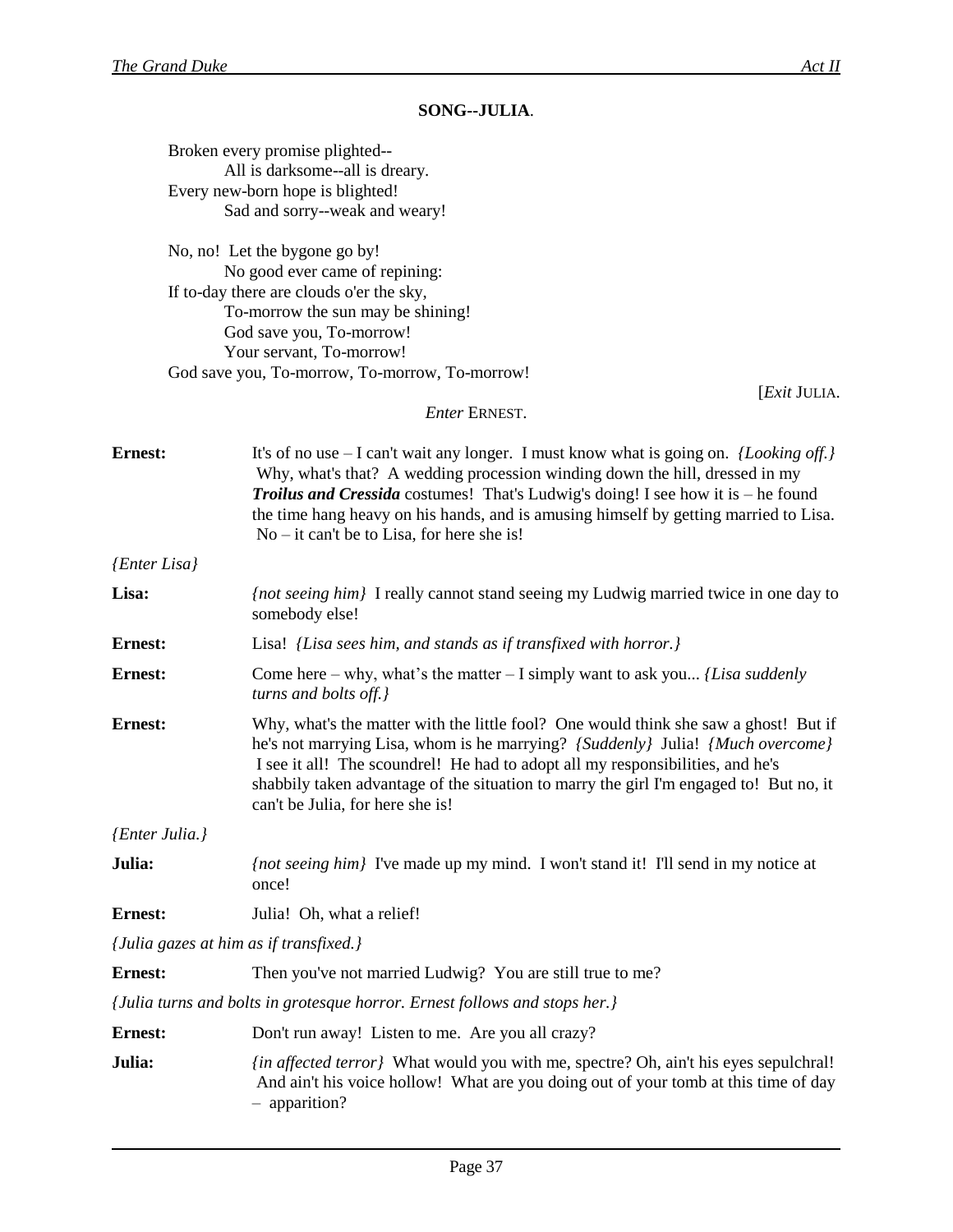| <b>Ernest:</b> | I do wish I could make you girls understand that I'm only technically dead, and that<br>physically I'm as much alive as ever I was in my life!                |
|----------------|---------------------------------------------------------------------------------------------------------------------------------------------------------------|
| Julia:         | Oh, but it's an awful thing to be haunted by a technical bogie!                                                                                               |
| <b>Ernest:</b> | You won't be haunted much longer. In a few hours I shall come to life again, and<br>claim my darling as my blushing bride!                                    |
| Julia:         | $Oh$ – then you haven't heard?                                                                                                                                |
| <b>Ernest:</b> | My love, I've heard nothing.                                                                                                                                  |
| Julia:         | Why, Ludwig challenged Rudolph and won, and now he's Grand Duke, and he's<br>revived the law for another century!                                             |
| <b>Ernest:</b> | What! But you're not serious – you're only joking!                                                                                                            |
| Julia:         | My good sir, I'm a light-hearted girl, but I don't chaff bogies.                                                                                              |
| <b>Ernest:</b> | Well, that's the meanest dodge I ever heard of!                                                                                                               |
| Julia:         | Shabby trick, I call it. A century. I really can't afford to wait until your time is up.<br>You know, I've always set my face against these long engagements. |
| <b>Ernest:</b> | Then defy the law and marry me now.                                                                                                                           |
| Julia:         | No. The legal technicalities cannot be defied. Situated as you are, you have no<br>power to make me your wife. At best you could only make me your widow.     |
| <b>Ernest:</b> | Then be my widow $-$ my little, dainty, winning, winsome widow!                                                                                               |
| Julia:         | Now what would be the good of that? Why, you goose. I should marry again within<br>a month!                                                                   |

#### **DUET--ERNEST** *and* **JULIA**.

**ERN.** If the light of love's lingering ember Has faded in gloom, You cannot neglect, O remember, A voice from the tomb! That stern supernatural diction Should act as a solemn restriction, Although by a mere legal fiction A voice from the tomb!

#### **JULIA** *(in affected terror)*.

I own that that utterance chills me-- It withers my bloom! With awful emotion it thrills me-- That voice from the tomb! Oh, spectre, won't anything lay thee? Though pained to deny or gainsay thee, In this case I cannot obey thee, Thou voice from the tomb!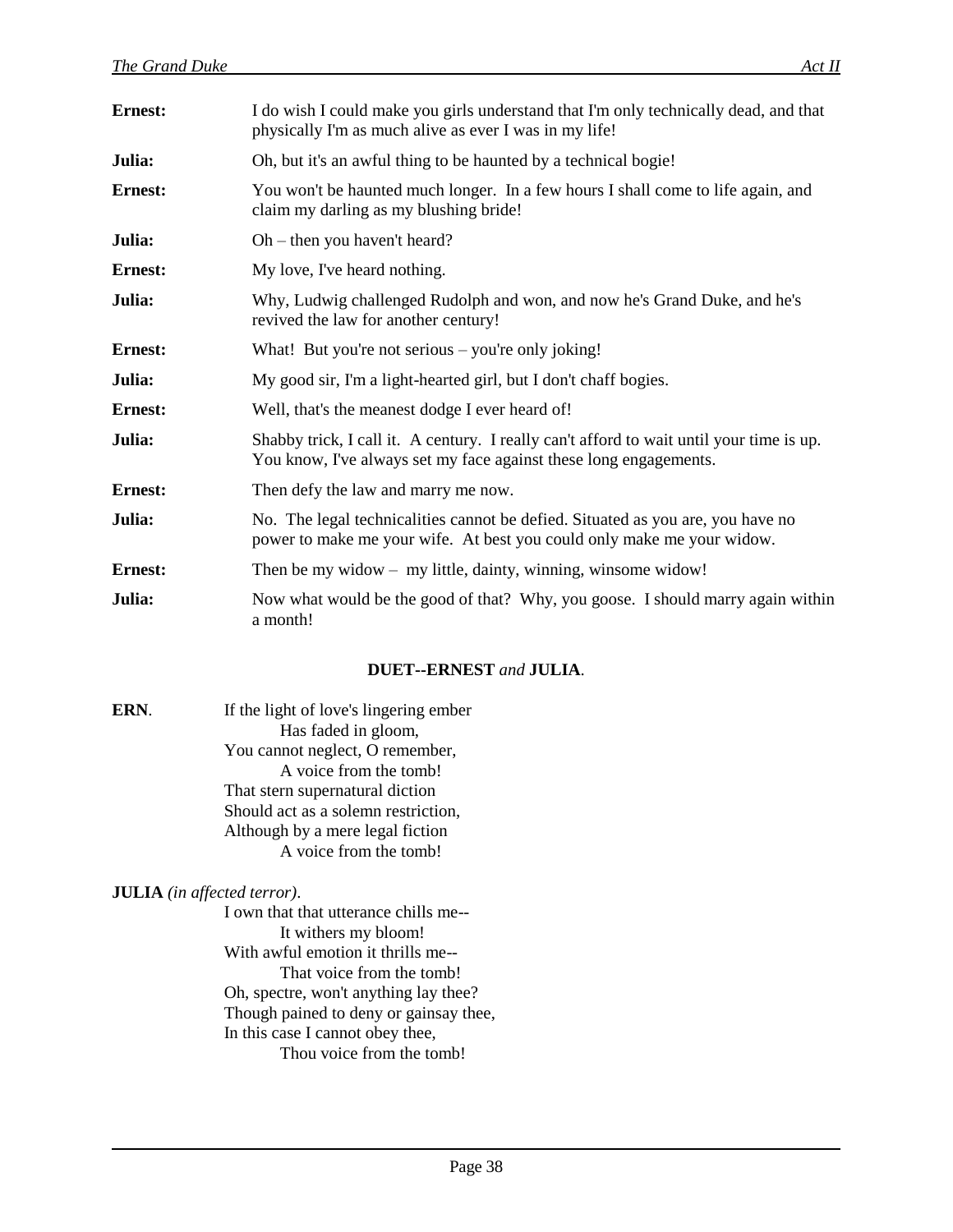*(Dancing.)* So, spectre, appalling, I bid you good-day-- Perhaps you'll be calling When passing this way. Your bogydom scorning, And all your love-lorning, I bid you good-morning, I bid you good-day.

**ERN**. *(furious)*. My offer recalling,

Your words I obey-- Your fate is appalling, And full of dismay. To pay for this scorning I give you fair warning I'll haunt you each morning, Each night, and each day!

*(Repeat Ensemble, Exit Julia.)*

#### *{Enter Rudolph}*

| <b>RUDOLPH:</b>       | If there's anything more distressing than being legally dead, it's being legally dead,<br>watching your fiance marry someone else, and having to pay for it all! What a devil of a<br>lot they're bound to have spent on that. Why it's enough to bring <i>anyone</i> back to life.<br>(Seeing Ernest) Hallo! Are you defunct too? |
|-----------------------|------------------------------------------------------------------------------------------------------------------------------------------------------------------------------------------------------------------------------------------------------------------------------------------------------------------------------------|
| <b>ERNEST:</b>        | Oh yes, I suppose I am. But it's not much good, you know. I feel terribly alive. My<br>existence has become unendurable. My fiance won't have me. She insists I'm too<br>insubstantial for her.                                                                                                                                    |
| <b>RUDOLPH:</b>       | Dear me. And mine seems to be making <i>me</i> less substantial by the moment. It's a devil<br>of a thing, being defunct. But at least we shall come to life in a few hours.                                                                                                                                                       |
| <b>ERNEST:</b>        | Not at all. Haven't you heard? The act has been revived by that rascal, Ludwig. We<br>shan't be free to resume our responsibilities and marry whom we like for a hundred<br>years. Can you wait?                                                                                                                                   |
| <b>RUDOLPH:</b>       | A hundred years? I don't think I can wait. Why, I shan't have a pfennig left!                                                                                                                                                                                                                                                      |
| <b>ERNEST:</b>        | There's only one thing to be done $-\text{defy}$ the law and come to life again.                                                                                                                                                                                                                                                   |
| <b>RUDOLPH:</b>       | Defy the law? Why I don't think I could do that.                                                                                                                                                                                                                                                                                   |
| $\sqrt{m}$ $\sqrt{m}$ |                                                                                                                                                                                                                                                                                                                                    |

(*Enter Notary*)

**NOTARY:** When gentlemen are suffering the injustice of the law the customary thing is to retain an attorney.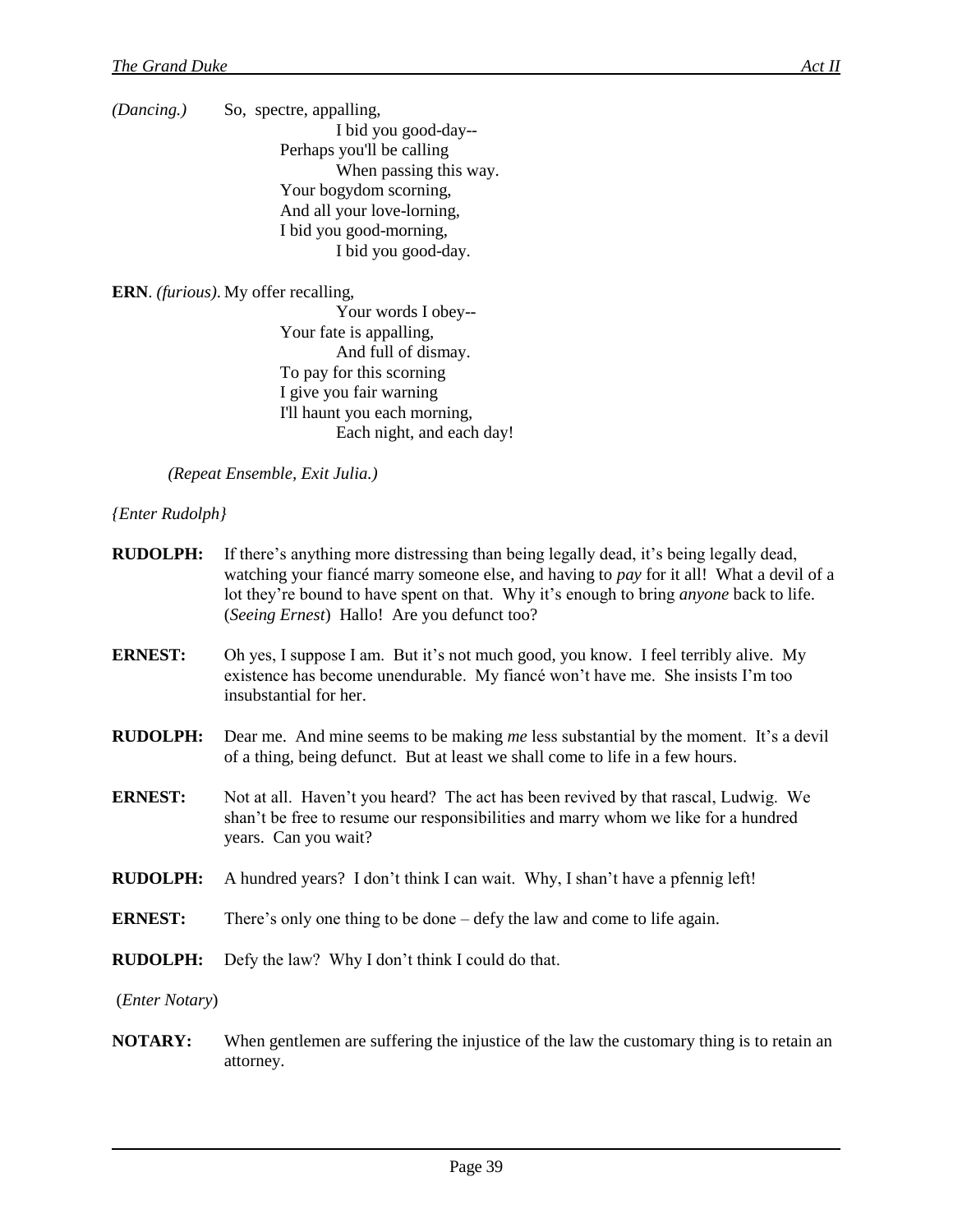| <b>ERNEST:</b>  | You? You're the one who got us into this mess. A Statutory Duel! And yet, I'd do<br>anything if I can only come to life and marry Julia.                              |
|-----------------|-----------------------------------------------------------------------------------------------------------------------------------------------------------------------|
| <b>NOTARY:</b>  | Anything?                                                                                                                                                             |
| <b>ERNEST:</b>  | Anything!                                                                                                                                                             |
| <b>NOTARY:</b>  | Very good. (Gestures to them to gather round him.) Now, why break the law? Why not<br>simply get around it?                                                           |
| <b>ERNEST:</b>  | What do you mean?                                                                                                                                                     |
| <b>NOTARY:</b>  | It's quite customary. Everybody does it. Nobody could afford to pay their taxes<br>otherwise.                                                                         |
| <b>RUDOLPH:</b> | Dear me. I wish I'd known. Think of what I've squandered not knowing that.                                                                                            |
| <b>NOTARY:</b>  | What is required for the occasion is a loophole.                                                                                                                      |
| <b>BOTH:</b>    | A loophole?                                                                                                                                                           |
| <b>NOTARY:</b>  | A loophole. Something in the law hitherto overlooked or not understood by the hoi<br>polloi, which may perhaps give the two of you an advantage over the uninitiated. |
| <b>ERNEST:</b>  | It sounds very shady. Are you sure it's all right?                                                                                                                    |
| <b>NOTARY:</b>  | It's always done.                                                                                                                                                     |
| <b>RUDOLPH:</b> | Well, if it's always done $-$ Very good, I consent.                                                                                                                   |
| <b>NOTARY:</b>  | Together we must evolve a <i>coup d'etat</i> . Something to make the blood boil. But subtle.<br>With just the right touch of intellectual drollery.                   |
| <b>RUDOLPH:</b> | But all perfectly legal?                                                                                                                                              |
| <b>NOTARY:</b>  | Oh yes $-$ perfectly legal.                                                                                                                                           |

# TRIO -- **Rudolph**, **Notary**, **and Ernest**.

## Ensemble

 With wily brain upon the spot A private plot we'll plan, The most ingenious private plot Since private plots began. That's understood. So far we've got And, striking while the iron's hot, We'll now determine like a shot The details of this private plot.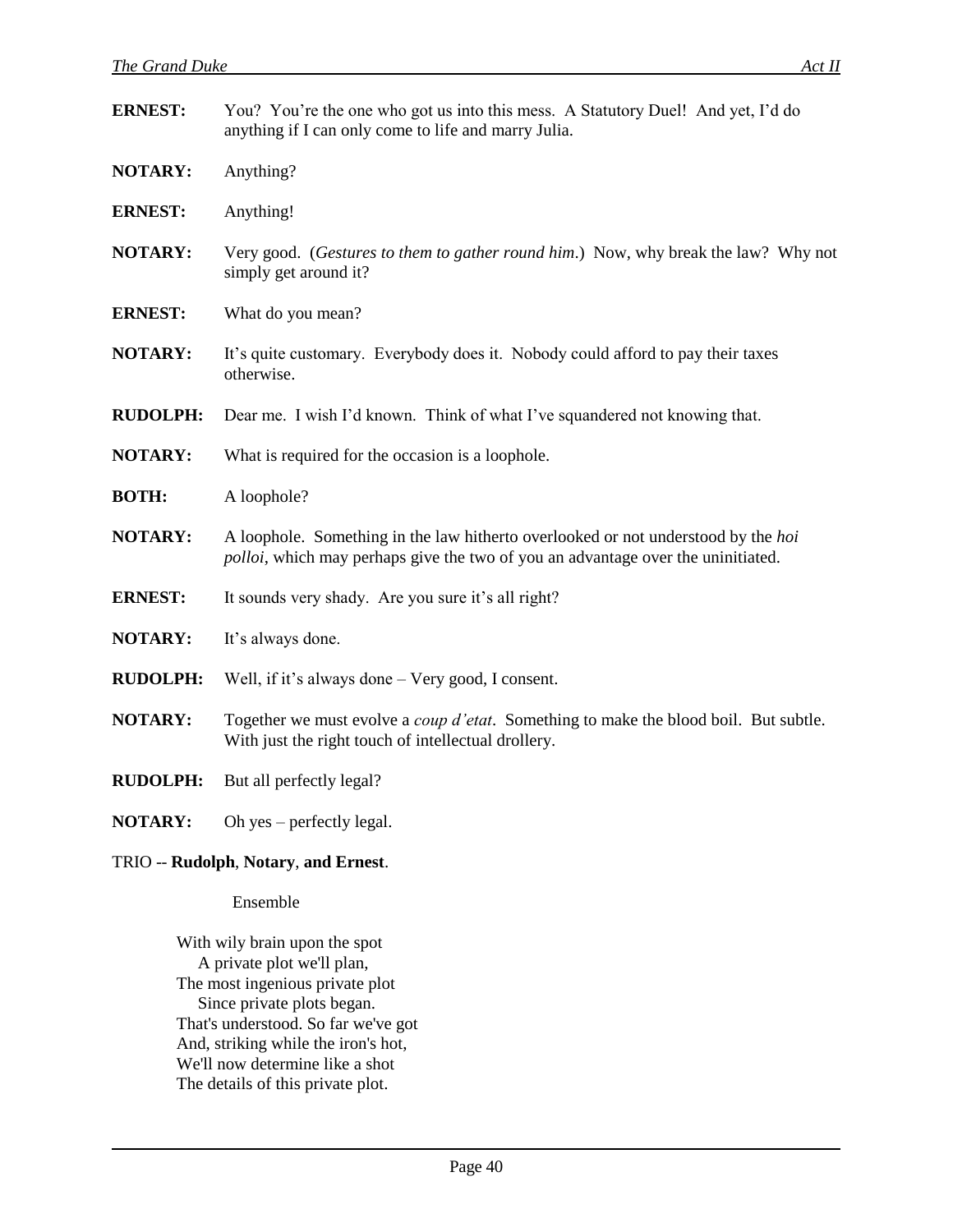|                 | <b>Rudolph:</b> I think we ought--(whispers)                |
|-----------------|-------------------------------------------------------------|
|                 | Notary and Ernest: Such bosh I never heard!                 |
|                 | <b>Notary:</b> Ah! happy thought!--(whispers)               |
|                 | <b>Rudolph and Ernest:</b> How utterly dashed absurd!       |
| Ernest:         | I'll tell you how--(whispers)                               |
|                 | <b>Rudolph and Notary:</b> Why, what put that in your head? |
|                 | <b>Rudolph:</b> I've got it now--(whispers)                 |
|                 | <b>Notary and Ernest:</b> Oh, take him away to bed!         |
|                 | <b>Notary:</b> Oh, put him to bed!                          |
|                 | <b>Ernest:</b> Oh, put him to bed!                          |
| <b>Rudolph:</b> | What, put me to bed?                                        |
|                 | <b>Notary and Ernest:</b> Yes, certainly put him to bed!    |
| <b>Rudolph:</b> | But, bless me, don't you see--                              |
| <b>Notary:</b>  | Do listen to me, I pray--                                   |
| <b>Ernest:</b>  | It certainly seems to me--                                  |
| <b>Rudolph:</b> | Bah--this is the only way!                                  |
| <b>Notary:</b>  | It's rubbish absurd you growl!                              |
| <b>Ernest:</b>  | You talk ridiculous stuff!                                  |
| <b>Rudolph:</b> | You're a drivelling barndoor owl!                           |
| <b>Notary:</b>  | You're a vapid and vain old muff!                           |
|                 |                                                             |

(All, coming down to audience.)

 So far we haven't quite solved the plot-- They're not a very ingenious lot-- But don't be unhappy, It's still on the tapis, We'll presently hit on a capital plot!

**Rudolph**: Suppose we all--(whispers) **Notary:** Now there I think you're right. Then we might all--(whispers) **Ernest**: That's true, we certainly might. I'll tell you what--(whispers) **Rudolph**: We will if we possibly can. Then on the spot-- (whispers) **Notary and Ernest**: Bravo! A capital plan! **Rudolph**: That's exceedingly neat and new! **Notary**: Exceedingly new and neat. **Ernest:** I fancy that that will do. **Rudolph**: It's certainly very complete. **Notary**: Well done you sly old sap! **Ernest:** Bravo, you cunning old mole! **Rudolph**: You very ingenious chap! **Notary**: You intellectual soul!

(All, coming down and addressing audience.)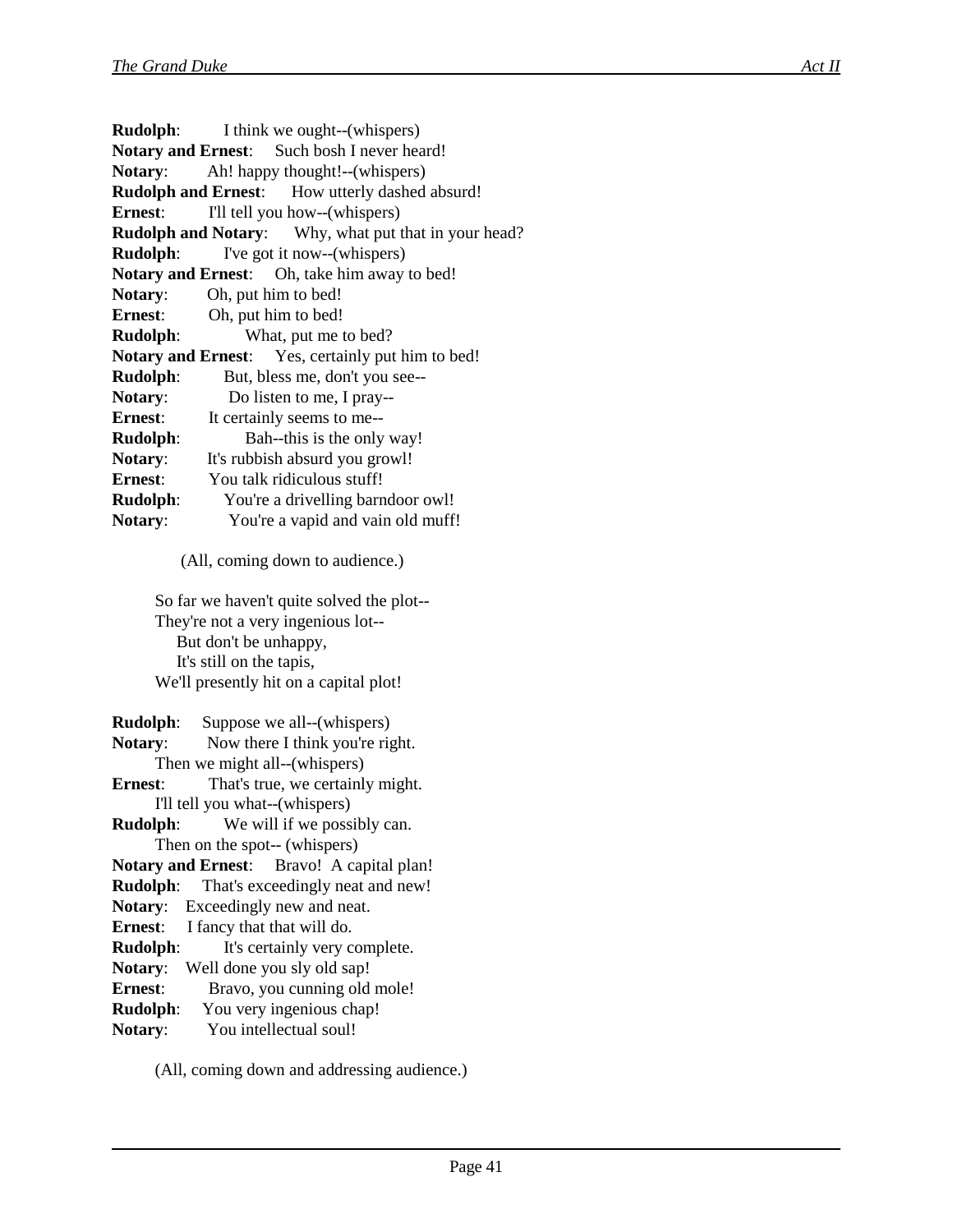*Re-enter the Wedding Procession dancing.*

#### **CHORUS**.

Now bridegroom and bride let us toast In a magnum of merry champagne-- Let us make of this moment the most, We may not be so lucky again. So drink to our sovereign host And his highly intelligent reign-- His health and his bride's let us toast In a magnum of merry champagne!

#### **BRINDISI--BARONESS** *with* **CHORUS**.

I once gave an evening party (A sandwich and cut-orange ball), But my guests had such appetites hearty That I couldn't enjoy it, enjoy it at all. I made a heroic endeavour To look unconcerned, but in vain, And I vow'd that I never--oh never Would ask anybody again! But there's a distinction decided--- A difference truly immense-- When the wine that you drink is provided, provided, At somebody else's expense.

**CHORUS**. So bumpers--aye, ever so many-- The cost we may safely ignore! For the wine doesn't cost us a penny, Tho' it's Pomméry seventy-four!

> Come, bumpers--aye, ever so many-- And then, if you will, many more! This wine doesn't cost us a penny, Tho' it's Pomméry, Pomméry seventy-four! Old wine is a true panacea For ev'ry conceivable ill, When you cherish the soothing idea That somebody else pays the bill! Old wine is a pleasure that's hollow When at your own table you sit, For you're thinking each mouthful you swallow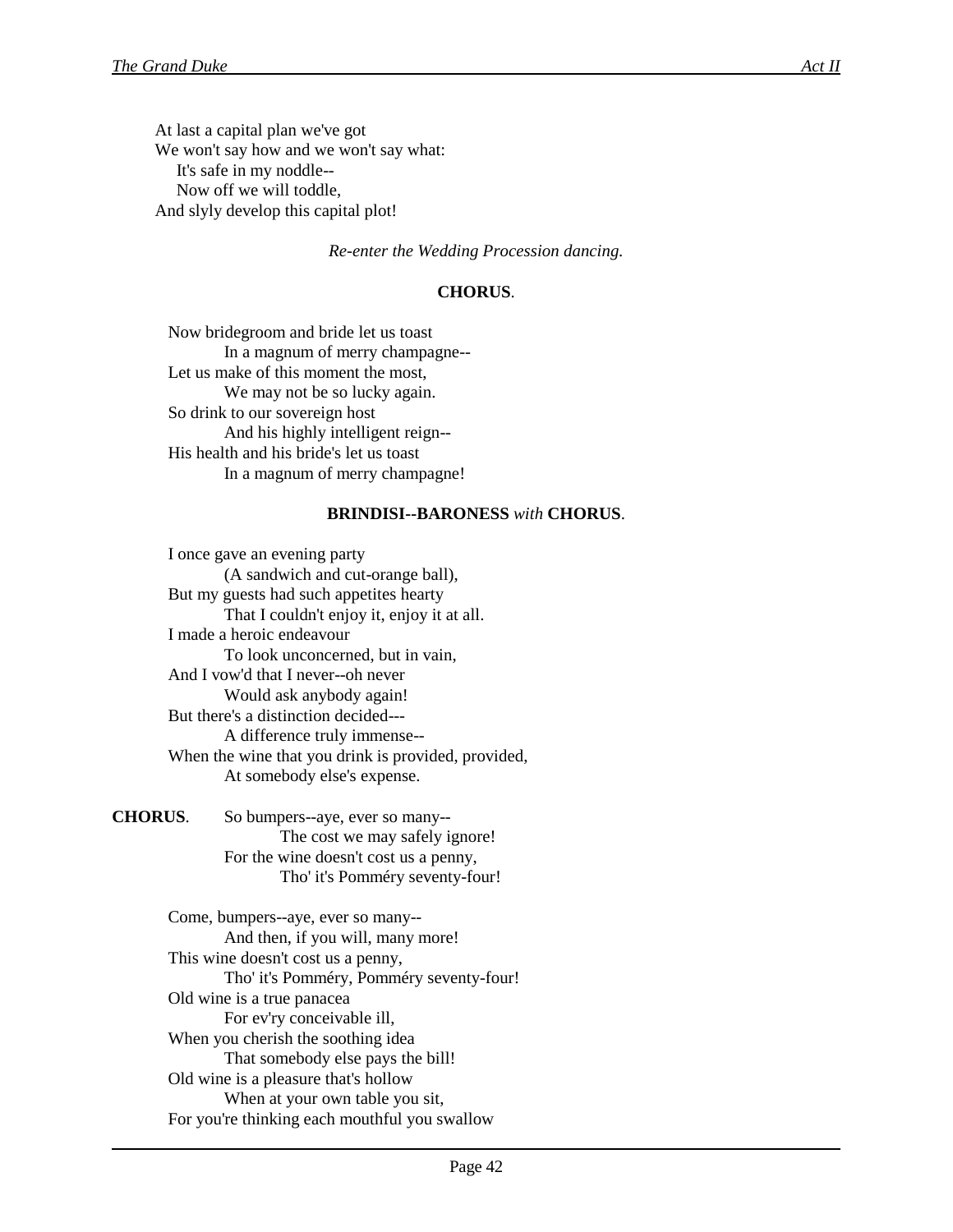Has cost you, has cost you a threepenny-bit! **CHORUS**. So bumpers--aye, ever so many-- And then, if you will, many more! This wine doesn't cost us a penny, Tho' it's Pomméry seventy-four!

*(Exit* BARONESS. *March heard.)*

**LUD**. *(recit.)*. Why, who is this approaching, Upon our joy encroaching? Some rascal come a-poaching Who's heard that wine we're broaching?

**ALL**. Who may this be? Who may this be? Who is he? Who is he? Who is he?

## *Enter* HERALD.

**HER**. The Prince of Monte Car*lo*, From Mediterranean water, Has come here to bestow On you his beautiful daughter. They've paid off all they owe, As every statesman oughter-- That Prince of Monte Car*lo* And his be-eautiful daughter!

**CHORUS**. The Prince of Monte Carlo, etc.

**HER**. The Prince of Monte Car*lo*, Who is so very partickler, Has heard that you're also For ceremony a stickler-- Therefore he lets you know By word of mouth auric'lar-- (That Prince of Monte Car*lo* Who is so very particklar)--

**CHORUS**. The Prince of Monte Car*lo*, etc.

**HER**. That Prince of Monte Car*lo*, From Mediterranean water, Has come here to bestow On you his be-eautiful daughter!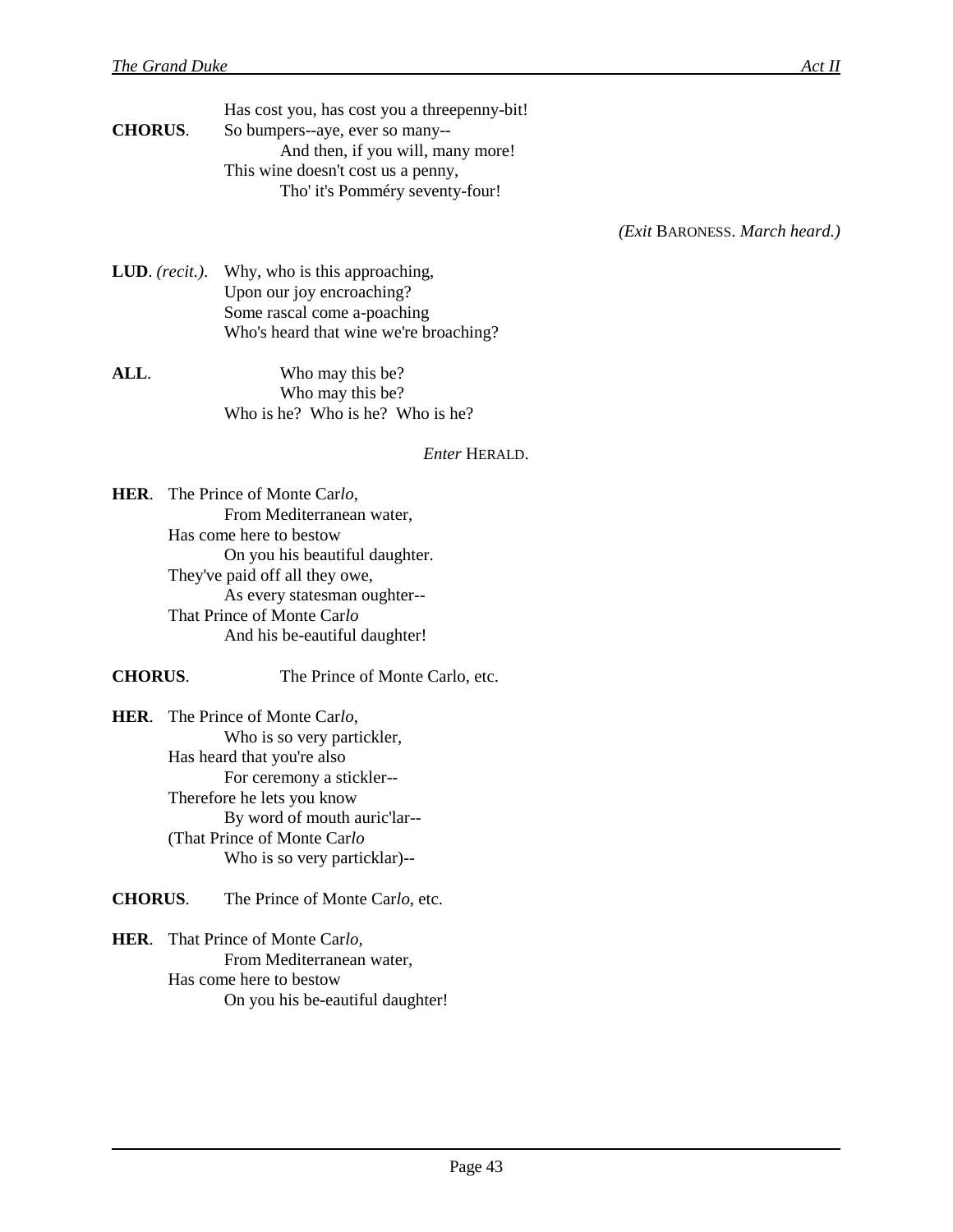**LUD**. (*recit.*). His Highness we know not--nor the locality In which is situate his Principality; But, as he guesses by some odd fatality, This *is* the shop for cut and dried formality! Let him appear-- He'll find that we're Remarkable for cut and dried formality.

(*Reprise of March. Exit* HERALD. LUDWIG *beckons his Court*.)

LUD. I have a plan--I'll tell you all the plot of it--He wants formality--he shall have a lot of it! *(Whispers to them, through symphony.)* Conceal yourselves, and when I give the cue, Spring out on him--you all know what to do! *(All conceal themselves behind the draperies that enclose the stage.)*

*Pompous March. Enter the* PRINCE *and* PRINCESS OF MONTE CARLO, *attended by six theatrical-looking nobles and the Court Costumier*.

## **DUET--PRINCE** *and* **PRINCESS**.

| PRINCE.           | We're rigged out in magnificent array<br>(Our own clothes are much gloomier)<br>In costumes which we've hired by the day<br>From a very well-known costumier.                    |
|-------------------|----------------------------------------------------------------------------------------------------------------------------------------------------------------------------------|
| $COST.$ (bowing). | I am the well-known costumier.                                                                                                                                                   |
| PRINCESS.         | With a brilliant staff a Prince should make a show<br>(It's a rule that never varies),<br>So we've engaged from the Theatre Monaco<br>Six supernumeraries.                       |
| <b>NOBLES.</b>    | We're the supernumeraries.                                                                                                                                                       |
| ALL.              | At a salary immense,<br>Quite regardless of expense,<br>Six supernumeraries!                                                                                                     |
| PRINCE.           | They do not speak, for they break our grammar's laws,<br>And their language is lamentable--<br>And they never take off their gloves, because<br>Their nails are not presentable. |
| <b>NOBLES.</b>    | Our nails are not presentable!                                                                                                                                                   |
| PRINCESS.         | To account for their shortcomings manifest<br>We explain, in a whisper bated,<br>They are wealthy members of the brewing interest<br>To the Peerage elevated.                    |
| <b>NOBLES.</b>    | To the Peerage elevated.                                                                                                                                                         |
| ALL.              | They're/We're very, very rich,<br>And accordingly, as sich,<br>To the Peerage elevated.                                                                                          |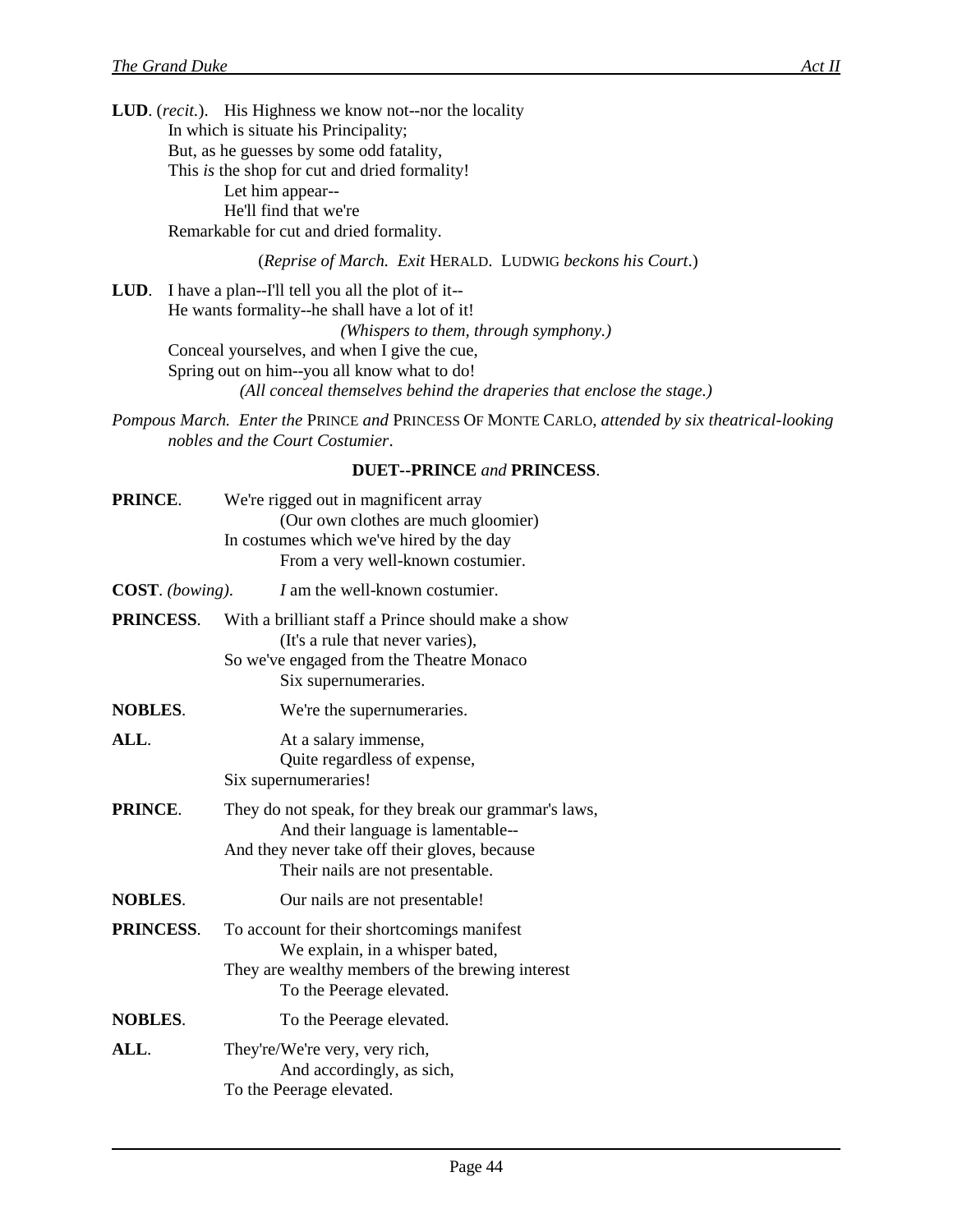| <b>Prince:</b>    | Well, my dear, here we are at last $-$ just in time to compel Duke Rudolph to fulfil the<br>terms of his marriage contract. Another hour and we should have been too late.                                                                                                                                                                                                                                                                                                                                                                                                                                                                                                                                                                          |
|-------------------|-----------------------------------------------------------------------------------------------------------------------------------------------------------------------------------------------------------------------------------------------------------------------------------------------------------------------------------------------------------------------------------------------------------------------------------------------------------------------------------------------------------------------------------------------------------------------------------------------------------------------------------------------------------------------------------------------------------------------------------------------------|
| <b>Princess:</b>  | Yes, papa, and if you hadn't discovered a means of making an income, we should<br>never have come here at all.                                                                                                                                                                                                                                                                                                                                                                                                                                                                                                                                                                                                                                      |
| <b>Prince:</b>    | True. Confined for the last two years within the precincts of my palace by an<br>obdurate bootmaker who held a warrant for my arrest, I devoted my enforced leisure<br>to a study of the doctrine of chances – mainly with the view of ascertaining whether<br>there was the remotest chance of my ever going out for a walk again - and this led to<br>the discovery of a singularly fascinating little round game which I have called<br>Roulette, and by which, in one sitting, I won no less than five thousand francs! My<br>first act was to pay my bootmaker – my second, to engage a good useful working set<br>of second-hand nobles - and my third, to hurry you off to Pfennig Halbpfennig as<br>fast as a train de luxe could carry us! |
| <b>Princess:</b>  | Yes, papa, and a pretty job-lot of second-hand nobles you've scraped together!                                                                                                                                                                                                                                                                                                                                                                                                                                                                                                                                                                                                                                                                      |
| <b>Prince:</b>    | <i>{doubtfully}</i> No, they are not wholly satisfactory. There is a certain air of unreality<br>about them $-$ they are not convincing.                                                                                                                                                                                                                                                                                                                                                                                                                                                                                                                                                                                                            |
| <b>Costumier:</b> | But, my good friend, <i>{referring to the costumes}</i> what can you expect for<br>eighteenpence a day!                                                                                                                                                                                                                                                                                                                                                                                                                                                                                                                                                                                                                                             |
| <b>Prince:</b>    | Now take this Peer, for instance. What the deuce do you call him?                                                                                                                                                                                                                                                                                                                                                                                                                                                                                                                                                                                                                                                                                   |
| <b>Costumier:</b> | Him? He's the Duke of Riviera.                                                                                                                                                                                                                                                                                                                                                                                                                                                                                                                                                                                                                                                                                                                      |
| <b>Prince:</b>    | Oh, he's a duke, is he? Well, that's no reason why he should look so confoundedly<br>haughty. {to Noble} Be affable, sir! {Noble takes attitude of affability} That's<br>better. <i>{Passing to another}</i> Now, who's this picking his ear?                                                                                                                                                                                                                                                                                                                                                                                                                                                                                                       |
| <b>Costumier:</b> | Why, you're Viscount Mentone, aren't you?                                                                                                                                                                                                                                                                                                                                                                                                                                                                                                                                                                                                                                                                                                           |
| Noble:            | Blest if I know. <i>{Turning up sword belt}</i> It's wrote here – yes, Viscount Mentone.                                                                                                                                                                                                                                                                                                                                                                                                                                                                                                                                                                                                                                                            |
| <b>Costumier:</b> | Then why don't you say so? Hold yourself $up$ – you're not carrying sandwich boards<br>now. {Adjusts his moustache and hat $-a$ handkerchief falls out.}                                                                                                                                                                                                                                                                                                                                                                                                                                                                                                                                                                                            |
| <b>Prince:</b>    | And we may be permitted to hint to the Noble Viscount, in the most delicate manner<br>imaginable, that it is not the practice among the higher nobility to carry their<br>handkerchiefs in their vests.                                                                                                                                                                                                                                                                                                                                                                                                                                                                                                                                             |
| Noble:            | I ain't got no pockets.                                                                                                                                                                                                                                                                                                                                                                                                                                                                                                                                                                                                                                                                                                                             |
| <b>Prince:</b>    | Then tuck it in here. {Tucking it in his breast.}                                                                                                                                                                                                                                                                                                                                                                                                                                                                                                                                                                                                                                                                                                   |
| <b>Princess:</b>  | But, papa, where in the world is the Court? There is no one here to receive us! I<br>can't help feeling that Rudolph wants to get out of it because he thinks we are poor.<br>He's a miserly little wretch $-$ that's what he is.                                                                                                                                                                                                                                                                                                                                                                                                                                                                                                                   |
| <b>Prince:</b>    | Well, I shouldn't go so far as to say that. I should rather describe him as an<br>enthusiastic collector of coins – of the realm.                                                                                                                                                                                                                                                                                                                                                                                                                                                                                                                                                                                                                   |
| <b>Princess:</b>  | Papa, I'm sure there's someone over there.                                                                                                                                                                                                                                                                                                                                                                                                                                                                                                                                                                                                                                                                                                          |
| <b>Prince:</b>    | Then no doubt they are coming. Now mind, you Peers - haughty affability combined<br>with a sense of what is due to your exalted ranks, or I'll fine you half a franc each -<br>upon my soul I will!                                                                                                                                                                                                                                                                                                                                                                                                                                                                                                                                                 |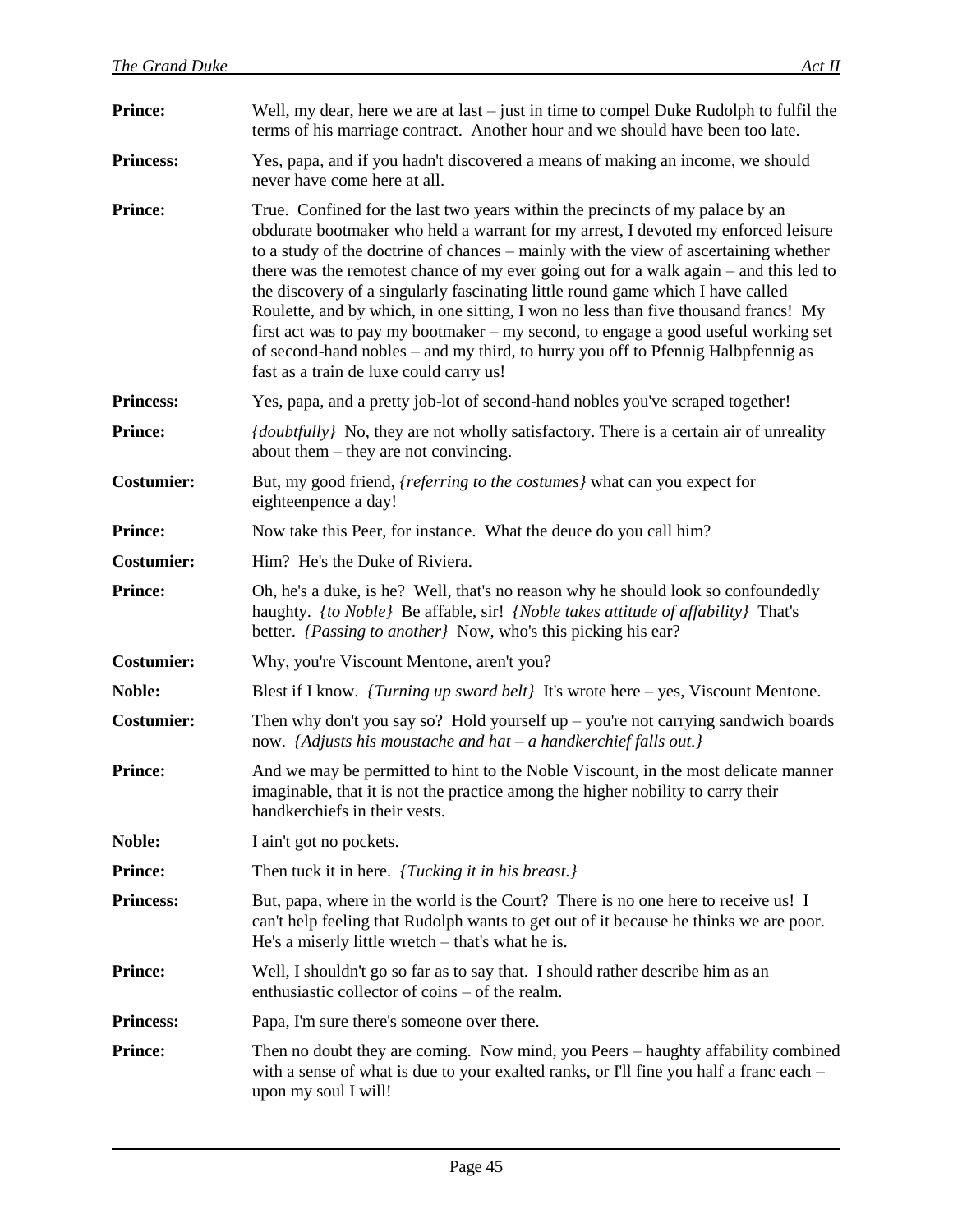*{Gong. The curtains fly back and the Court are discovered. They give a wild yell and rush on to the stage dancing wildly, with Prince, Princess and the Nobles, who are taken by surprise at first, but eventually join in a reckless dance. At the end of the dance all fall down exhausted.}*

| Ludwig:        | There, what do you think of that? That's our official ceremonial for the reception of<br>visitors of the very highest distinction.                                                                                                                                            |
|----------------|-------------------------------------------------------------------------------------------------------------------------------------------------------------------------------------------------------------------------------------------------------------------------------|
| <b>Prince:</b> | <i>{puzzled}</i> It's very quaint – very curious indeed. Prettily footed, too. Prettily footed.                                                                                                                                                                               |
| Ludwig:        | Would you like to see how we say "good-bye" to visitors of distinction? That<br>ceremony is also performed with the foot.                                                                                                                                                     |
| <b>Prince:</b> | Really, this tone – ah, but perhaps you have not completely grasped the situation?                                                                                                                                                                                            |
| Ludwig:        | Not altogether.                                                                                                                                                                                                                                                               |
| <b>Prince:</b> | <i>(significantly)</i> Allow me to explain. I am the father of the Princess of Monte Carlo.<br>Doesn't that convey any idea to the Grand Ducal mind?                                                                                                                          |
| Ludwig:        | <i>{stolidly}</i> Nothing definite.                                                                                                                                                                                                                                           |
| <b>Prince:</b> | This is the daughter of the Prince of Monte Carlo. Do you comprehend?                                                                                                                                                                                                         |
| Ludwig:        | $\{still \, puzzle\}$ No – not yet.                                                                                                                                                                                                                                           |
| <b>Prince:</b> | <i>{with sly significance}</i> Twenty years ago! Little doddle doddle! Happy fathers.<br>Proud mothers! Now you understand!                                                                                                                                                   |
| Ludwig:        | <i>(to the audience)</i> Nothing is more annoying than to feel that you're not equal to the<br>intellectual pressure of the conversation.                                                                                                                                     |
| <b>Prince:</b> | You didn't expect me?                                                                                                                                                                                                                                                         |
| Ludwig:        | $\{jumping\ at\ it\}$ No, no. I grasp that. No, I did not expect you!                                                                                                                                                                                                         |
| <b>Prince:</b> | I thought not. But ha! ha! at last I have escaped from my enforced restraint.<br>{General movement of alarm.} {To crowd, who are stealing off.} No, no – you<br>misunderstand me. I mean I've paid my debts! And how d'you think I did it?<br>Through the medium of Roulette! |
| All:           | Roulette?                                                                                                                                                                                                                                                                     |
| Ludwig:        | Now you're getting obscure again.                                                                                                                                                                                                                                             |
| <b>Prince:</b> | I'll explain. It's an invention of my own. I'll tell you about it.                                                                                                                                                                                                            |
|                | {Nobles bring forward a double Roulette table which they unfold.}                                                                                                                                                                                                             |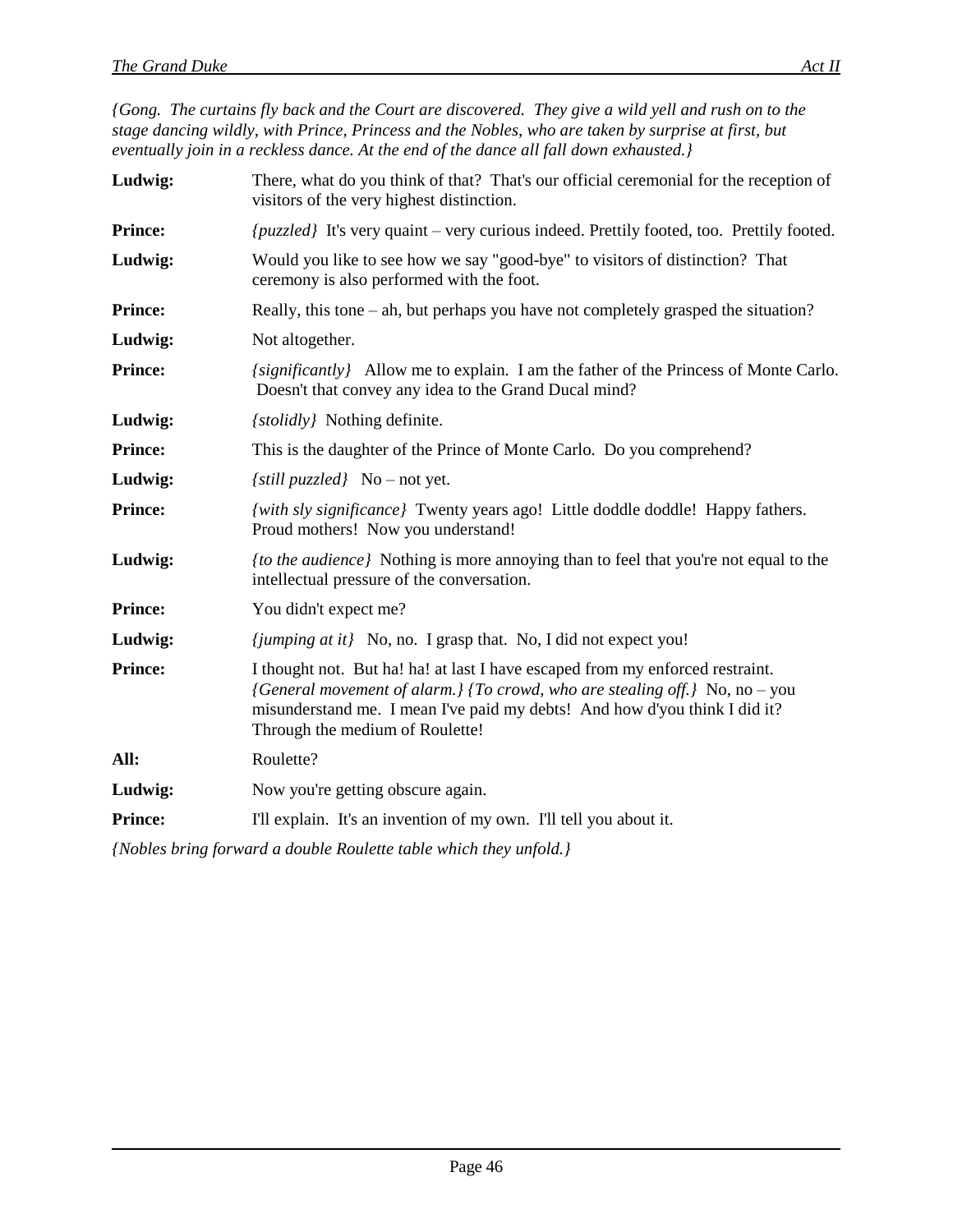Take my advice-when deep in debt, Set up a bank and play Roulette! At once distrust you surely lull, And rook the pigeon and the gull. The bird will stake his every franc In wild attempt to break the bank-- But you may stake your life and limb The bank will end by breaking him!

*(All crowd round and eagerly stake gold on the board.)*

*Allons, encore-Garçons, fillettes-Vos louis d'or Vos roues d'charette! Holà! holà! Mais faites vos jeux-Allons, la classe-- Le temps se passe-- La banque se casse-Rien n'va plus! Rien n'va plus! Rien n'va plus! Le dix-sept noir, impair et manque! Holà! holà! vive la banque!* For every time the board you spin, The bank is bound to win!

**CHORUS**. For every time the board you spin

ALL. The bank is bound to win!

*(During Chorus,* PRINCESS *and* COSTUMIER *rake in all the stakes.)*

**PRINCE.** A cosmic game is this Roulette! The little ball's a true coquette-- A maiden coy whom "numbers" woo-- Whom six-and-thirty suitors sue! Of all complexions, too, good lack! For some are red and some are black, And some must be extremely green, For half of them are not nineteen!

*(All stake again.)*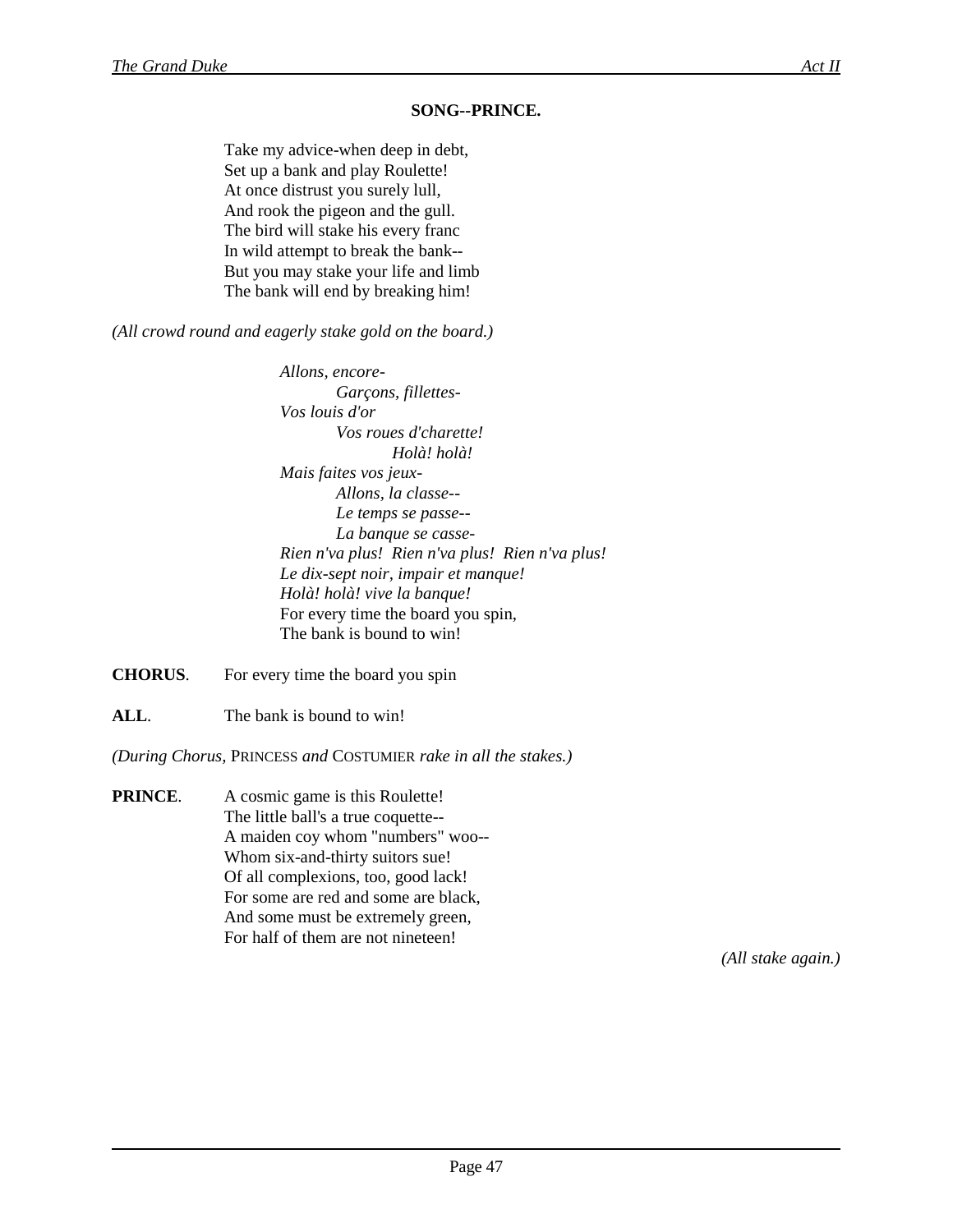*Allons, encore-- Garçons, filettes-- Vos louis d'or Vos roues d'charette! Holà! holà! Mais faites vos jeux-- Allons, la foule! Ça roule--ça roule Le temps s' écoule-Rien n'va plus! Rien n'va plus! Rien n'va plus! Le trente-cinq rouge--impair et passe! Très bien, étudiants de la classe--* The moral's safe--when you begin Be sure the bank is bound to win!

**CHORUS**. The moral's safe--when you begin,

**ALL**. The bank is bound to win!

**PRINCE.** The little ball's a flirt inbred--She flirts with black--she flirts with red; From this to that she hops about, Then back to this as if in doubt To call her thoughtless were unkind-- The child is making up her mind, For all the world like all the rest, Which *prétendant* will pay the best!

> *Allons, encore-- Garçons, fillettes-- Vos louis d'or-- Vos roues d'charette! Holà! holà! Mais faites vos jeux-Qui perte fit Au temps jadis Gagne aujourd'hui! Rien n'va plus! Rien n'va plus! Rien n'va plus! Tra, la, la! le double zéro! Vous perdez tout, mes nobles héros-*Where'er at last the ball pops in, Be sure the bank is bound to win!

**CHORUS**. *Tra, la, la la! le double zéro! etc.* .

*(*PRINCE *gathers in the stakes. Nobles fold up table and take it away.)*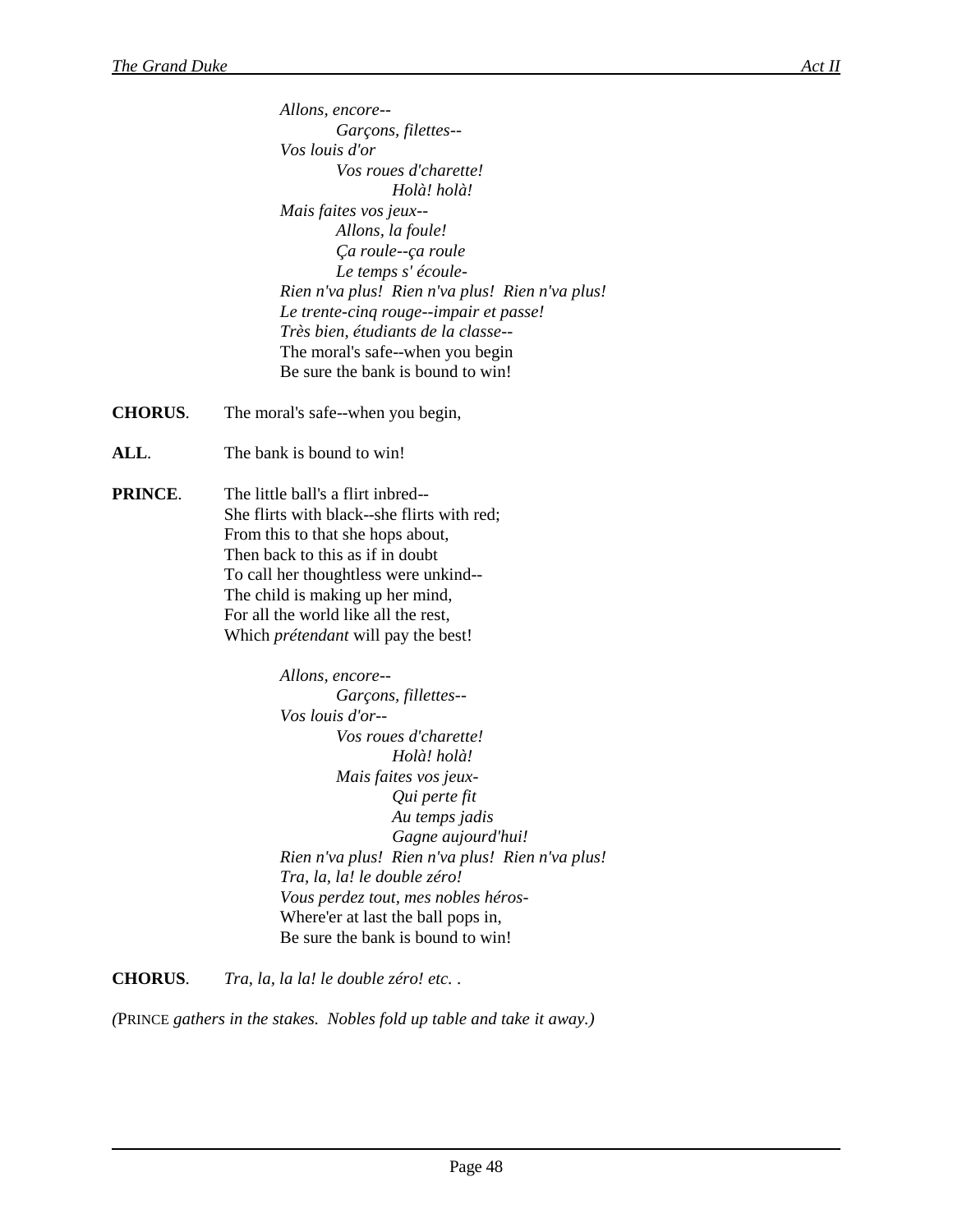| Ludwig:                                             | A capital game.                                                                                                                                                                                                                                                                                                                                                                                                                             |  |
|-----------------------------------------------------|---------------------------------------------------------------------------------------------------------------------------------------------------------------------------------------------------------------------------------------------------------------------------------------------------------------------------------------------------------------------------------------------------------------------------------------------|--|
| <b>Princess:</b>                                    | {taking Ludwig by the arm} Yes, it's such fun!                                                                                                                                                                                                                                                                                                                                                                                              |  |
| <b>Baroness:</b>                                    | Why, you forward little hussy, how dare you? {Takes her away from Ludwig}                                                                                                                                                                                                                                                                                                                                                                   |  |
| Ludwig:                                             | You mustn't do that, my dear – never in the presence of the Grand Duchess, I beg!                                                                                                                                                                                                                                                                                                                                                           |  |
| <b>Princess:</b>                                    | Oh, papa, he's got a Grand Duchess!                                                                                                                                                                                                                                                                                                                                                                                                         |  |
| Ludwig:                                             | A Grand Duchess! My good girl, I've got three Grand Duchesses!                                                                                                                                                                                                                                                                                                                                                                              |  |
| <b>Princess:</b>                                    | Three Grand Duchesses! Papa, let's go away – this is not a respectable Court.                                                                                                                                                                                                                                                                                                                                                               |  |
| <b>Prince:</b>                                      | All these Grand Dukes have their little fancies, my love. This one appears to be<br>collecting wives. It's a pretty hobby $-$ I should like to collect a few myself. This<br><i>{admiring Baroness}</i> is a charming specimen – an antique, I should say, and here's<br>another <i>{alluding to Julia}</i> , and <i>{alluding to Lisa}</i> a little one thrown in. $\{To\}$<br>Ludwig} Have you such a thing as a catalogue of the Museum? |  |
| <b>Princess:</b>                                    | But I cannot permit Rudolph to keep a museum.                                                                                                                                                                                                                                                                                                                                                                                               |  |
| Ludwig:                                             | Rudolph? I'm not Rudolph! <i>{Pretending to weep}</i> Rudolph – died yesterday!                                                                                                                                                                                                                                                                                                                                                             |  |
| <b>Prince and Princess:</b>                         | What?                                                                                                                                                                                                                                                                                                                                                                                                                                       |  |
| Ludwig:                                             | Quite suddenly $-$ of $-$ of $-$ a cardiac arrest.                                                                                                                                                                                                                                                                                                                                                                                          |  |
| <b>Prince and Princess:</b><br>Of a cardiac arrest? |                                                                                                                                                                                                                                                                                                                                                                                                                                             |  |
| Ludwig:                                             | Yes, a pack-of-cardiac arrest. He fought a Statutory Duel with me and lost, and I<br>took over all his engagements – including this imperfectly preserved old lady, to<br>whom he has been engaged for the last three weeks.                                                                                                                                                                                                                |  |
| <b>Princess:</b>                                    | Three weeks! But I've been engaged to him for the last twenty years!                                                                                                                                                                                                                                                                                                                                                                        |  |
| <b>Baroness, Lisa, and Julia:</b><br>Twenty years!  |                                                                                                                                                                                                                                                                                                                                                                                                                                             |  |
| <b>Prince:</b>                                      | <i>(aside)</i> It's all right, my love – they can't get over that. <i>{aloud}</i> He's yours – take<br>him and hold him as tight as you can!                                                                                                                                                                                                                                                                                                |  |
| <b>Princess:</b>                                    | My own! {embracing Ludwig}                                                                                                                                                                                                                                                                                                                                                                                                                  |  |
| Ludwig:                                             | Here's another! - the fourth in four-and-twenty hours! Would anybody else like to<br>marry me? You, $ma'$ am – or you – anybody! I'm getting used to it!                                                                                                                                                                                                                                                                                    |  |
| { Baroness:<br>{ Julia:<br>$\{$ Lisa:               | But let me tell you, ma'am -<br>Why, you impudent little hussy -<br>Oh, here's another - here's another! {weeping}                                                                                                                                                                                                                                                                                                                          |  |
| <b>Princess:</b>                                    | Poor ladies, I'm very sorry for you all; but, you see, I've a prior claim. Come, away<br>we go – there's not a moment to be lost!                                                                                                                                                                                                                                                                                                           |  |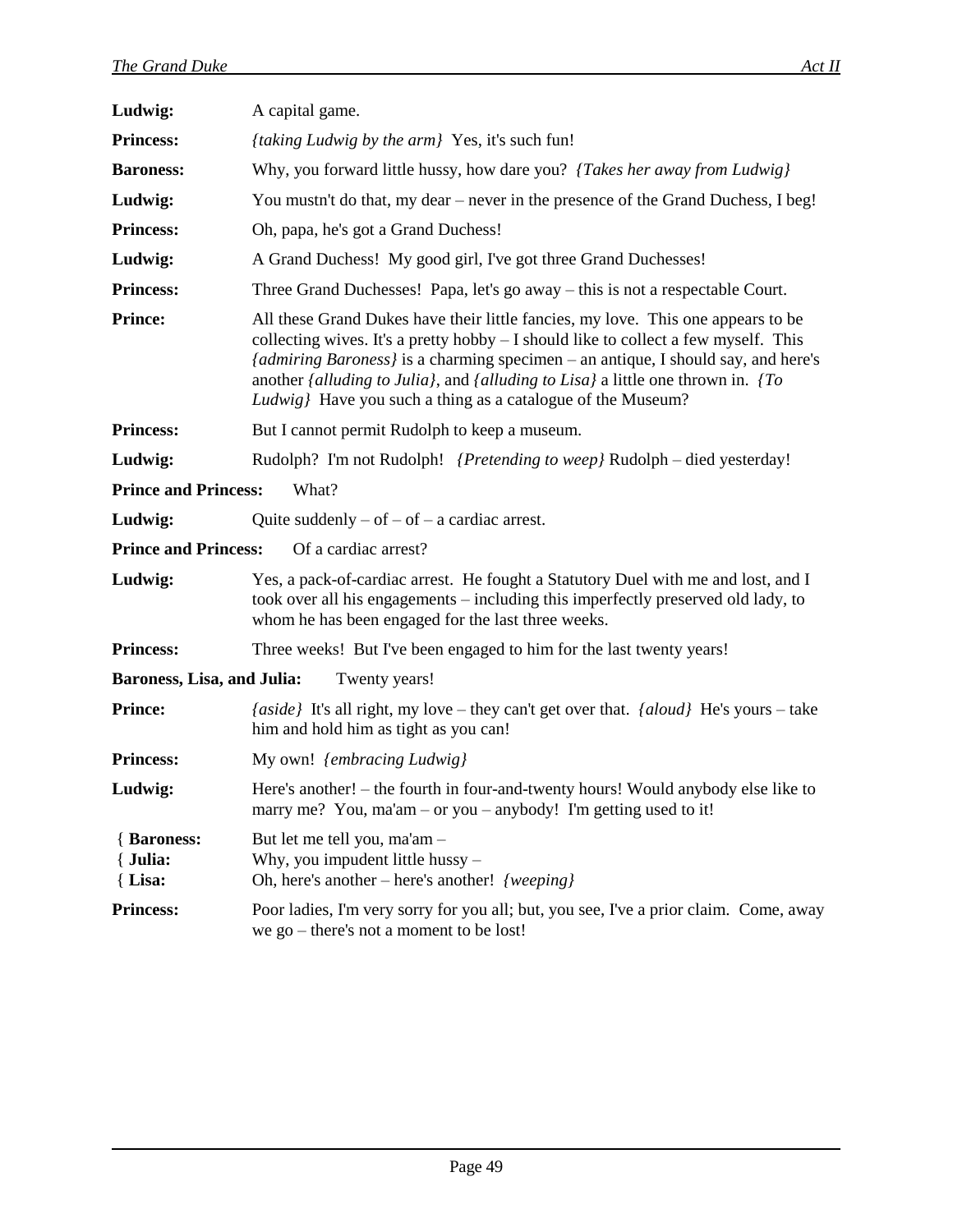**CHORUS** *(as they dance towards exit)*.

Away to the wedding we'll go To summon the charioteers, No kind of reluctance we show To embark on our married careers--

> *(At this moment* RUDOLPH, ERNEST, *and* NOTARY *appear. All kneel in astonishment.)*

#### **RECITATIVE**. **RUDOLPH, ERNEST,** *and* **NOTARY**.

Forbear! This may not be! Frustrated are your plans! With paramount decree The Law forbids the banns!

**ALL**. The Law forbids the banns!

**ALL**. The latter, O!

#### **SONG--RUDOLPH**.

*(Furiously.)* Well, you're a pretty kind of fellow, thus my life to shatter, O! My dainty bride--my bride elect--you wheedle and you flatter, O! You fascinate her tough old heart with vain and vulgar patter, O! And eat my food and drink my wine--especially the latter, O!

The latter, O! Especially the latter, O! **RUDOLPH.** But when compared with other crimes, for which your head I'll batter, O! This flibberty gibberty Kind of liberty Scarcely seems to matter, O!

For O, you vulgar vagabond, you fount of idle chatter, O! You've done a deed on which I vow you won't get any fatter, O! You fancy you've revived the Law--mere empty brag and clatter, O! You can't--you shan't--you don't--you won't--you thing of rag and tatter, O!

**ALL**. Of tatter, O! Of tatter, O! You thing of rag and tatter, O!

**RUDOLPH**. For this you'll suffer agonies like rat in clutch of ratter, O! *This* flibberty gibberty Kind of liberty 's quite another matter, O!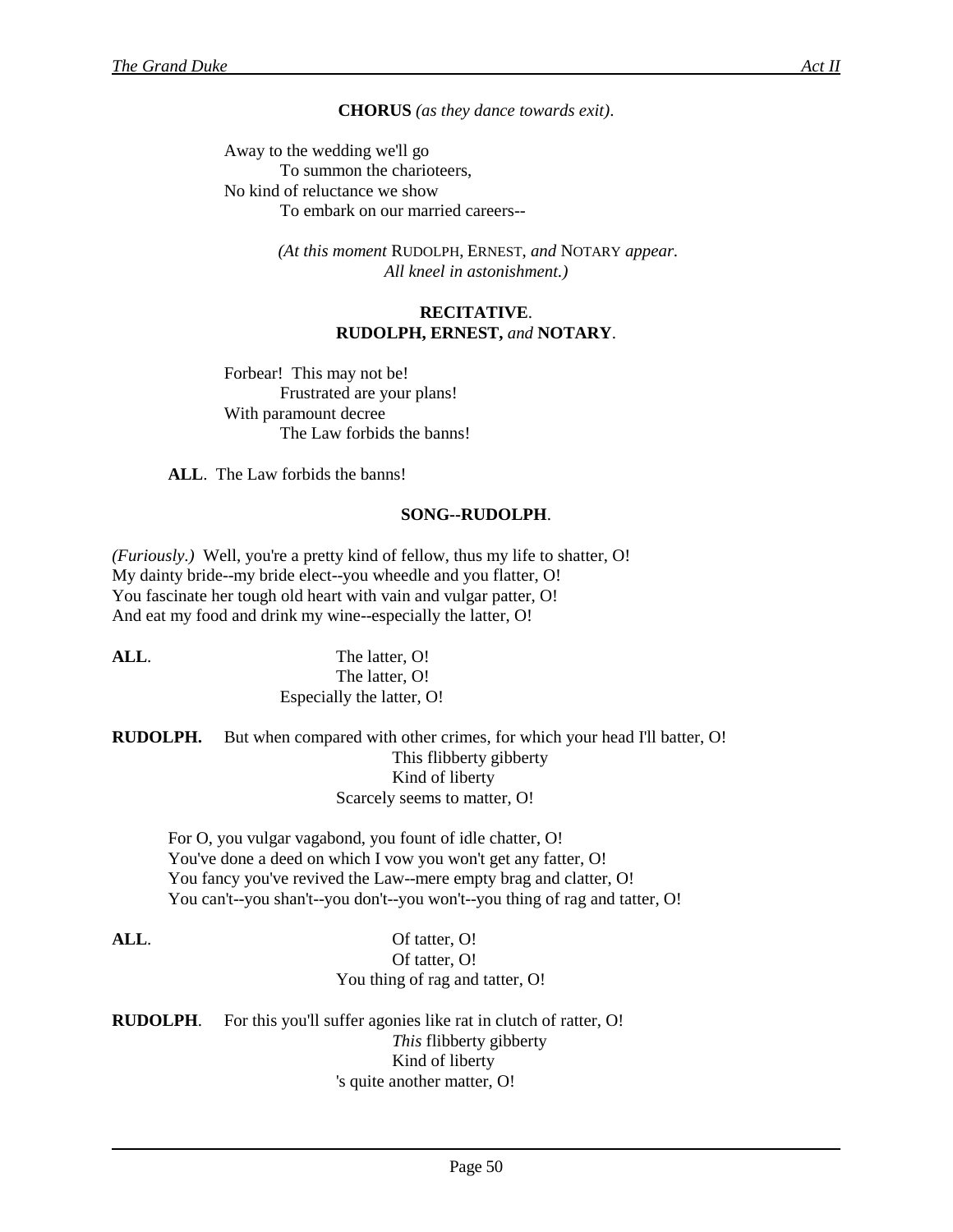| Ludwig:                   | My good sir, it's no use your saying that I can't revive the Law, in face of the fact that<br>I have revived it.                                                                                                 |
|---------------------------|------------------------------------------------------------------------------------------------------------------------------------------------------------------------------------------------------------------|
| <b>Rudolph:</b>           | You couldn't revive it! You are an imposter, sir!                                                                                                                                                                |
| Ludwig:                   | That's absurd. I fought the Grand Duke. He drew a King, and I drew an Ace. He<br>perished in inconceivable agonies on the spot. Now, as that's settled, we'll go on<br>with the wedding.                         |
| <b>Rudolph:</b>           | It isn't settled. You can't. <i>{to Notary}</i> Tell him!                                                                                                                                                        |
| Notary:                   | Well, the fact is, there's been a little mistake here. On reference to the Act that<br>regulates Statutory Duels, I find it is expressly laid down that Ace shall count<br>invariably as lowest!                 |
| All:                      | Lowest!                                                                                                                                                                                                          |
| <b>Rudolph:</b>           | <i>{breathlessly}</i> As lowest – lowest – lowest! So you're the ghoest – ghoest – ghoest!                                                                                                                       |
| <b>Princess:</b>          | And am I to understand that I was on the point of marrying a dead man without<br>knowing it? Oh, my goodness, what a narrow escape I've had. <i>{turns to look at</i><br><i>Rudolph Or</i> did I speak too soon? |
| <b>Rudolph:</b>           | So you are the Princess of Monte Carlo. <i>{looking at her closely}</i> Rather an<br>expensive taste in clothes.                                                                                                 |
| <b>Princess:</b>          | I am dressed as becomes a Grand Duke's betrothed!                                                                                                                                                                |
| Notary:                   | Remember, you're only officially betrothed till 3:00.                                                                                                                                                            |
| { Princess:<br>{ Rudolph: | Well, if I don't suit you, then perhaps we should<br>You know, I don't intend to squander money on fancy clothes for you.                                                                                        |
| {Clock strikes three.}    |                                                                                                                                                                                                                  |
| <b>Princess:</b>          | My Lord, I no longer hold you to your pledge.                                                                                                                                                                    |
| <b>Rudolph:</b>           | And I happily release you from yours.                                                                                                                                                                            |
| <b>Princess:</b>          | Thank goodness!                                                                                                                                                                                                  |
| <b>Prince:</b>            | <i>{to Princess}</i> Well, my dear, it seems that you and I have come all this way for<br>nothing.                                                                                                               |
| <b>Princess:</b>          | Not for nothing, Papa, with all this new interest in roulette that can be turned to good<br>account. {they retire up together}                                                                                   |
| Lisa:                     | <i>{crying softly}</i> What's to become of me? I cannot marry a dead man.                                                                                                                                        |
| Ludwig:                   | But I'm no such thing! At the stroke of three, when the Act went out of existence, I<br>came back into it! {they retire up together}                                                                             |
| <b>Ernest:</b>            | Well, Julia, it seems that I am no longer a spectre appalling.                                                                                                                                                   |

**Ernest:** Justifiable jealousy! My love, I couldn't do it!

**Julia:** Then I won't play.